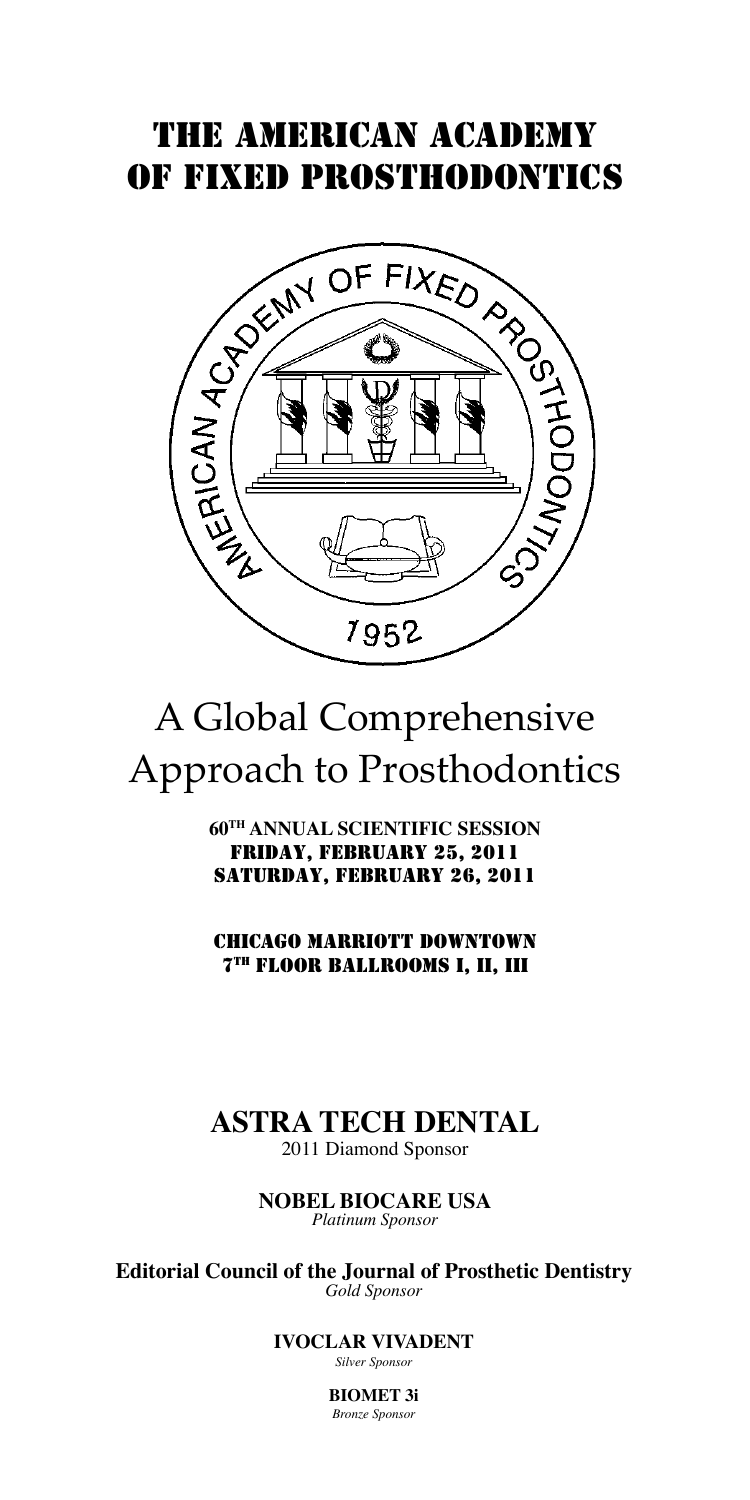### TABLE OF CONTENTS

| COMMITTEES AND PRESIDENTIAL APPOINTMENTS7-8       |  |
|---------------------------------------------------|--|
|                                                   |  |
| PREVIOUS MOULTON, BAKER AND GARVER-STAFFANOU      |  |
|                                                   |  |
| ANNUAL MEMBERS FELLOWSHIP AND BUSINESS MEETING 11 |  |
|                                                   |  |
|                                                   |  |
|                                                   |  |
|                                                   |  |
|                                                   |  |
| FRIDAY PROGRAM SPEAKERS AND SYNOPSES22-26, 28-31  |  |
|                                                   |  |
| <b>Tylman Award Presentation</b>                  |  |
| <b>Baker Award Presentation</b>                   |  |
| Garver-Staffanou Award Presentation               |  |
| <b>Moulton Award Presentation</b>                 |  |
| <b>Introduction of New Members</b>                |  |
| SATURDAY PROGRAM SPEAKERS AND SYNOPSES33-39       |  |
|                                                   |  |
|                                                   |  |
|                                                   |  |

## Tentative 2012 MeeTing DatE February 24-25, 2012

ADAC<sup>'</sup> E<sup>'</sup> R<sup>.</sup> R.

**ADA CERP is a service of the American Dental Association to assist dental professionals in identifying quality providers of continuing dental education. ADA CERP does not approve or endorse individual ourses or instructions, nor does it imply acceptance of credit hour by boards of dentistry.**

AAFP is a Recognized National Sponsor by FAGD/MAGD #214695

- 1 - AAFP is an approved not-for-profit organization registered in the State of Illinois: #23-7349704 13.5 hours credit for this course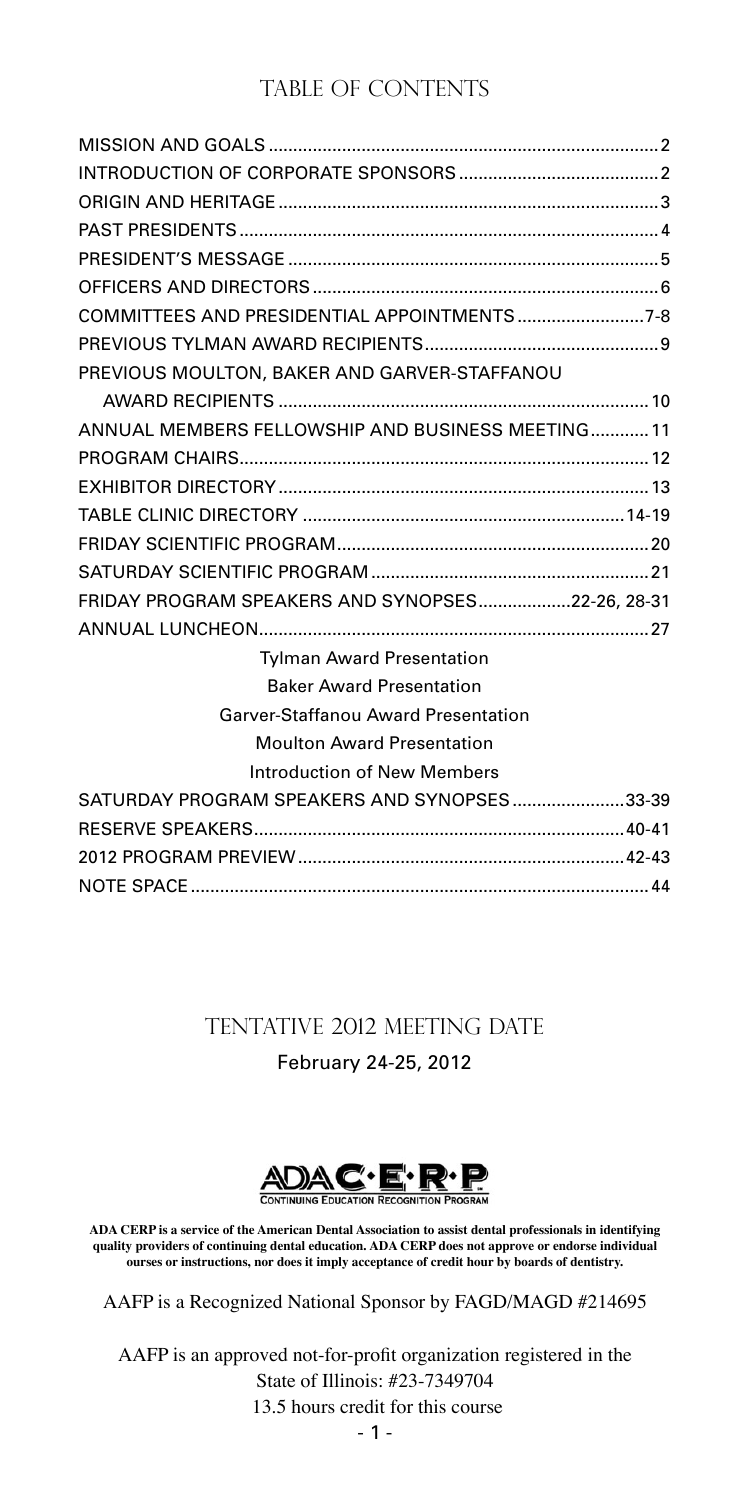# THE AMERICAN ACADEMY OF FIXED PROSTHODONTICS MISSION AND GOALS

The mission of The American Academy of Fixed Prosthodontics is to foster excellence in the field of fixed prosthodontics, implants, and esthetic dentistry through mutual study, participation, and cooperation. The Academy shall:

- 1. Provide for educational enrichment of those with a recognized commitment and dedication to the field of fixed prosthodontics, implants and esthetic dentistry.
- 2. Represent the discipline of fixed prosthodontics at all levels of the dental profession.
- 3. Promote excellence in patient care.
- 4. Promote excellence in teaching.
- 5. Encourage and support research in fixed prosthodontics.
- 6. Promote camaraderie and fellowship among the members of the Academy.

Authored by: Dr. Stephen D. Campbell

# *2011 Diamond Sponsor*





*Gold Sponsor*



2011 Silver Sponsor



2011 Bronze Sponsor BIOMET 3i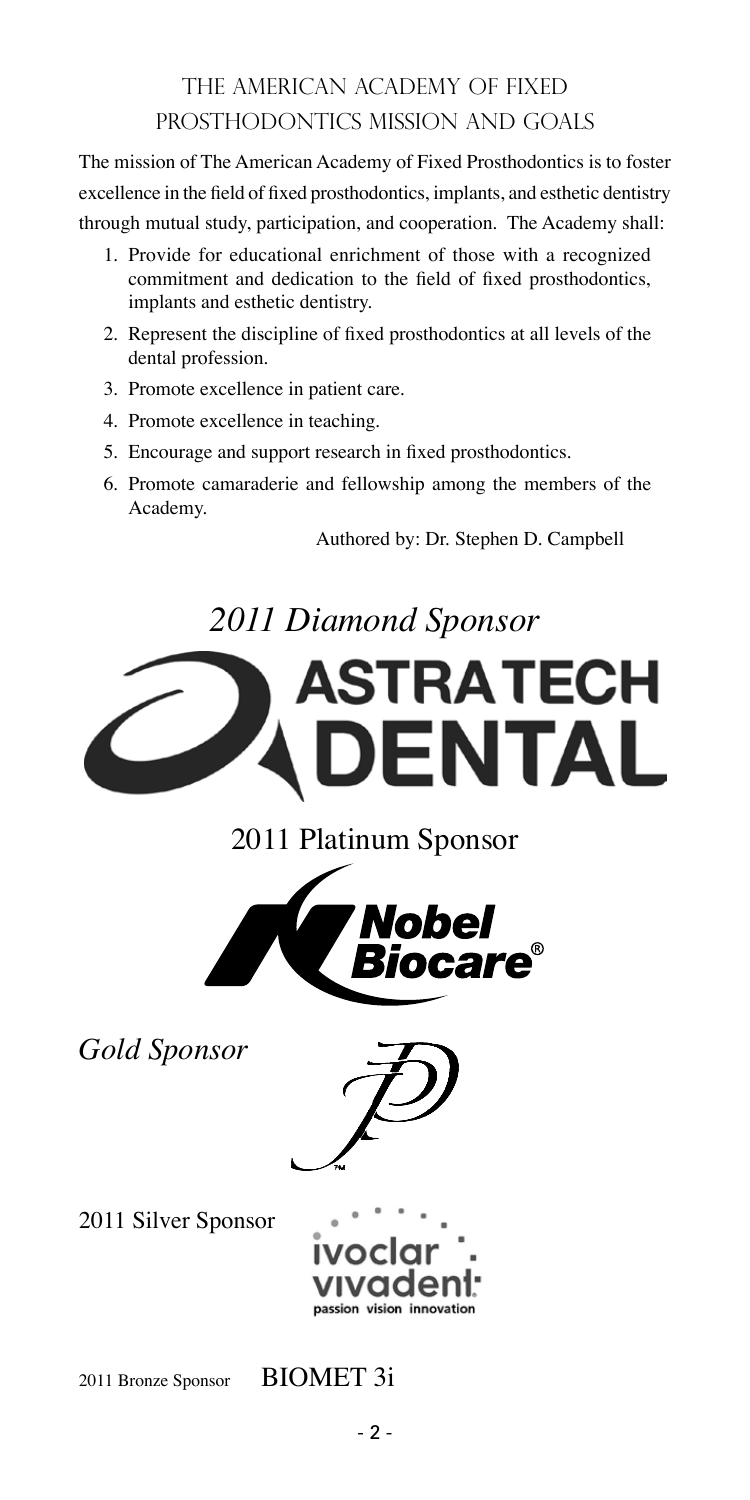# THE ORIGIN AND HERITAGE OF THE AMERICAN ACADEMY OF FIXED PROSTHODONTICS

The American Academy of Crown and Bridge Prosthodontics has been, and, under its new name, The American Academy of Fixed Prosthodontics, approved in February 1991, will continue to be the leading national voice of fixed prosthodontics. Its membership is composed of educators, clinical practitioners, and researchers of this important discipline of dentistry.

The purpose of this organization is to achieve, by mutual study and cooperation, activities reflecting a high and ethical standard of practice as well as teaching and research in the art and science of crown and bridge prosthodontics.

The Academy had its origin in 1950 in Chicago, Illinois. The three men who deserve credit for the concept and preliminary planning for the Academy were: Dr. Stanley D. Tylman, Dr. Claude R. Baker, and Dr. George H. Moulton. These men of vision rallied other important leaders in the crown and bridge field to actively support their cause. Together, they planned an organizational meeting that took place at the Stevens Hotel on February 5, 1951. Those present at that meeting were: Doctors Stanley D. Tylman, Arthur O. Klaffenbach, Robert P. Dressel, Alver Selberg, Charles E. Peterka, Earl A. Nelson, Claude R. Baker, and George H. Moulton. Dr. Baker was chosen as temporary chairman and Dr. Moulton as temporary secretary.

The next meeting was at French Lick, Indiana, on March 19, 1951, where the tentative Constitution and Bylaws were presented for final approval. Charter members were initiated into the Academy on February 2, 1952, in Chicago, making this the first annual meeting of The Academy of Crown and Bridge Prosthodontics. We have continued to grow and expand our national and international membership to our present total of over 600 active and life members in 20 different countries.

Members of today have a proud heritage in the Academy. We continue to dedicate ourselves to the pursuit of knowledge, truth, and competency in research, in teaching, and in the clinical practice of crown and bridge prosthodontics.

**Authored by:**  $Dr.$  Jesse  $T.$  Bullard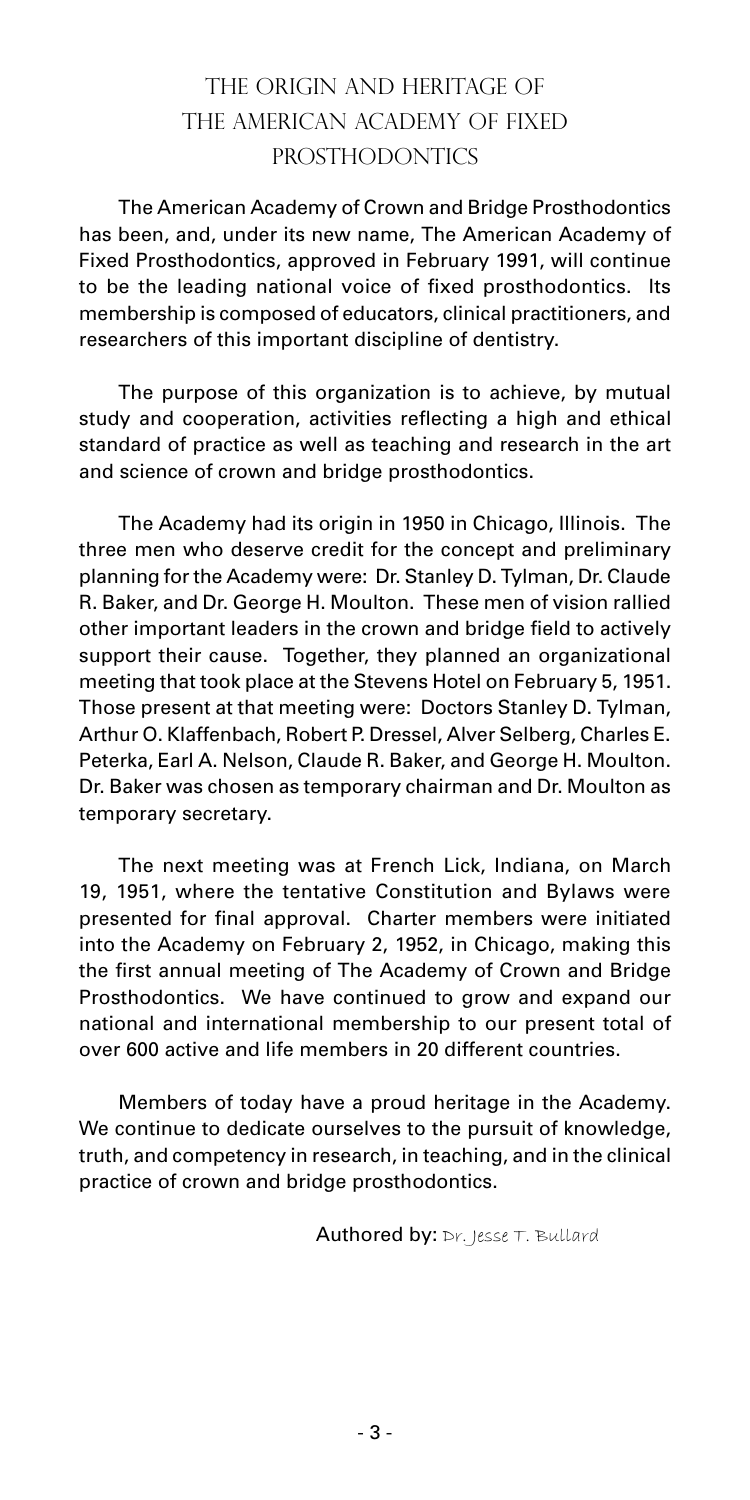### PAST PRESIDENTS

| ∗ | Claude R. Baker  1952-53  |
|---|---------------------------|
| ∗ | Robert P. Dressel 1954    |
| ∗ | E. David Shooshan 1955    |
| ∗ | Earl Allen Nelson 1956    |
| ⋇ | L. Walter Brown, Jr  1957 |
| ⋇ | George H. Moulton 1958    |
| ∗ | Francis B. Vedder 1959    |
| ⋇ | Stanley D. Tylman  1960   |
| ∗ | William H. Hagen 1961     |
| ⋇ | Everett Carl Brooks 1962  |
| ⋇ | Ernest B. Nuttall 1963    |
| ⋇ | Fred Norman Bazola  1964  |
| ⋇ | John D. Adams 1965        |
| ⋇ | Robert Conley Zeisz  1966 |
| ∗ | Willis Edward Corry  1967 |
| ⋇ | Joseph E. Ewing 1968      |
| ⋇ | E. Edward Kraus  1969     |
|   | Raymond M. Contino 1970   |
| ⋇ | Douglas H. Yock 1971      |
| ∗ | Philip Williams 1972      |
| ∗ | Douglas M. Lyon 1973      |
|   | Kenneth A. Morrison 1974  |
| ∗ | Robert Sheldon Stein 1975 |
| ∗ | John M. Schlick  1976     |
|   | Charles L. Ziegler 1976   |
|   | Charles J. King 1977      |
| ⋇ | Samuel E. Guyer 1978      |
| ∗ | Roland W. Dykema 1979     |
| ⋇ | Wade H. Hagerman, Jr 1980 |
|   | Robert D. Jeronimus 1981  |

| $\ast$ | Lloyd L. Miller 1982       |
|--------|----------------------------|
| ∗      | John H. Emmert  1983       |
| ⋇      | Alfred C. Macaluso  1984   |
|        | Ernest B. Mingledorff 1985 |
|        | Herbert Ptack  1986        |
| ⋇      | Ralph A. Yuodelis  1987    |
| ⋇      | William D. Culpepper 1988  |
|        | Ronald G.Granger  1989     |
|        | Maurice H. Martel 1990     |
|        | Ronald D. Woody 1991       |
|        | Albert J. Kazis 1992       |
| ∗      | William L. Nequette 1993   |
|        | Dale L. Timberlake 1994    |
|        | Jesse T. Bullard  1995     |
|        | Harvey L. Colman 1996      |
|        | Gerald J. Ziebert 1997     |
|        | Richard D. Wilson 1998     |
|        | Denny M. Smith 1999        |
|        | Davis A. Garlapo 2000      |
|        | Stephen D. Campbell  2001  |
|        | Richard R.Cavanaugh 2002   |
|        | John T. Goodman 2003       |
|        | William W. Nagy 2004       |
|        | Peter S. Lund  2005        |
|        | H. Philip Pierpont 2006    |
|        | Jane D. Brewer  2007       |
|        | Martin F. Land  2008       |
|        | John Agar  2009            |
|        | Kent Knoernschild 2010     |
|        | Stephen F. Rosenstiel 2011 |

\* Deceased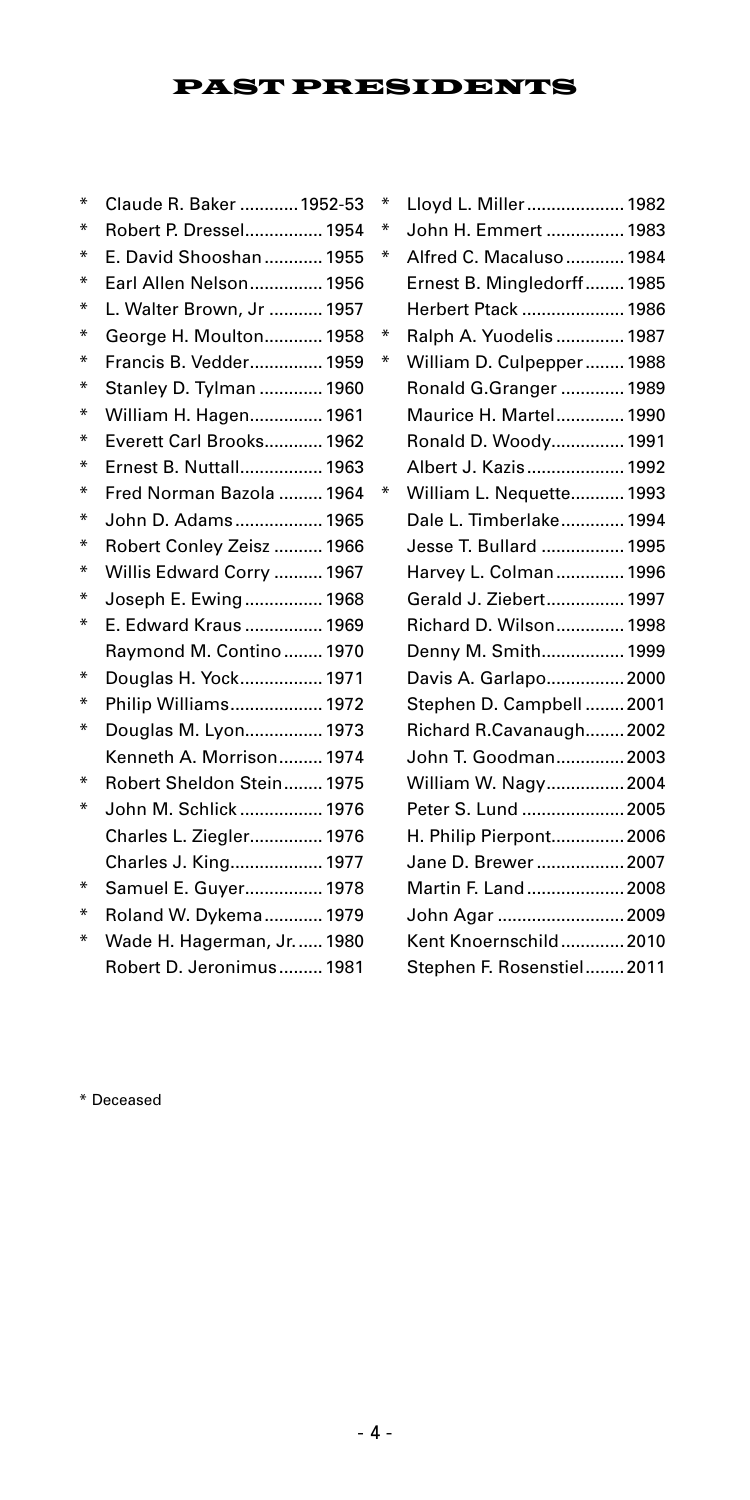

DR. StePhen F. Rosenstiel President, 2010-2011

Sincere greetings and a warm welcome to the Diamond Anniversary Annual Meeting of the American Academy of Fixed Prosthodontics. You have chosen to come to a truly outstanding program!

As befits our 60th anniversary, Drs. Raigrodski and Townsend have assembled the best of the best to inform and educate us. Their program will help us provide the most appropriate contemporary treatment for our patients and also reflect on how dentistry, and the world, has changed over the years. In 1951, I Love Lucy makes its television debut, Bobby Thomson hits "The Shot Heard 'Round the World", The Twenty-second Amendment to the United States Constitution is ratified, The Catcher in the Rye is first published, and the American Academy of Crown and Bridge Prosthodontics is founded. There were four speakers in the first scientific meeting. Our founding members listened to John Kuratli of Portland,Oregon, who spoke on the "Restoration of a Broken Down Vital Posterior Tooth for a Bridge Abutment."; to Donald E. Smith of Los Angeles, California on "Bio-Engineering of the Pontic in Fixed Prosthesis.''; to Richard L. Simpson of Richmond, Virginia on "Failures in Crown and Bridge Prosthesis."; and to Morris Thompson of Beverly Hills, California on "A Standardized Hydrocolloid Technique for Crown and Bridge Prosthodontics." Our 2011 program features sixteen clinicians from all over the world, the Tylman Research Award Winner, and a greatly expanded Table Clinic program - the largest in Academy history. What a meeting! You won't want to miss a single moment!

Our ability to continue to produce such high quality programs depends on the dedication and support of the Membership, Executive Committee, Board of Directors, Committee Chairs and Committee Members, who devote long hours to accomplishing their respective tasks. I sincerely appreciate all their hard work and appreciate the honor of serving with such a team. We are also substantially supported by our Sponsors and Exhibitors who have made significant commitments to our meeting and greatly deserve our appreciation.

I extend a special thank you to our hard working Web Master, Dr. Julie Holloway, who has spent countless hours updating and debugging the AAFP website. Please visit it for communication about Academy activities. Annual meeting program information, meeting reg¬istration, Tylman Grant application information, and newsletters are accessible to everyone. Additional resources are available on the members' portion of the site. If you have any questions regarding Academy activities, please feel free to contact any one of the Academy leadership for assistance.

Thank you for your enthusiasm for our Academy, enjoy the meeting and help us celebrate 60 wonderful years!

*Dieplen* Rosenstril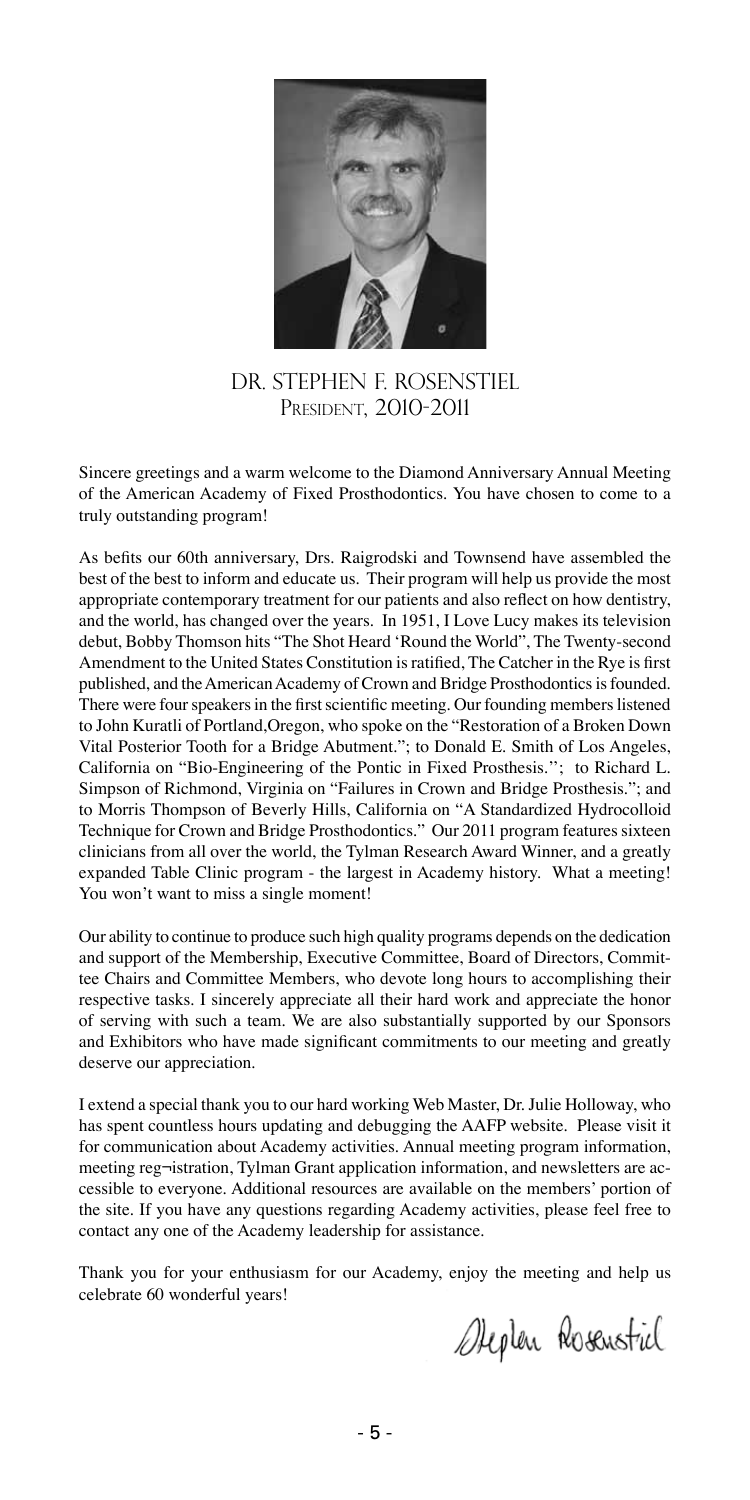### OFFICERS AND DIRECTORS 2009-2010 AMERICAN ACADEMY OF FIXED PROSTHODONTICS

**PRESIDENT** Dr. Stephen F. Rosenstiel 305 West 12th Avenue Columbus, Ohio 43210 Phone: 614-292-0941 Email: rosenstiel.1@osu.edu

President-Elect Dr. J. Robert Kelly University of Connecticut Health Center 263 Farmington Avenue Farmington, Connecticut 06030-1615 Phone: 860-679-3747 Email: kelly@nso1.uchc.edu

Vice-President Dr. Carl F. Driscoll 650 West Baltimore Street, Rm 4219 Baltimore, MD 21044 Phone: 410-706-7047 Email: cdriscoll@umaryland.edu

PAST PRESIDENT Dr. Kent Knoernschild University of Illinois at Chicago College of Dentistry Department of Restorative Dentistry 801 South Paulina (MC555) Chicago, Illinois 60612-7212 Phone: 312-413-1181 Email: kentk@uic.edu

**SECRETARY** Dr. Denny M. Smith 646 Cordova Street Winnipeg, Manitoba Canada R3N 1B1 Phone: 888-220-9386 Email: aafpsmith@mts.net

**TREASURER** Dr. Richard Jordan 70 North Missions Hills Court Mills River, North Carolina 28759-5500 Phone: 866-254-0280 Email: aafpjordan@bellsouth.net

DIRECTOR 2011 Dr. Julie Holloway 305 W. 12th Avenue, Room 3005-U Columbus, Ohio 43210 Phone: 614-932-9212 Email: holloway.3@osu.edu

DIRECTOR 2011 Dr. Ken Gehrke 501 South Albert Street Mount Prospect, Illinois 60056-3901 Phone: 312-413-5391 Email: kenwg@uic.edu

DIRECTOR 2011 Dr. Steve Morgano 100 East Newton Street, Room G219 Boston, Massachusetts 02118-2308 Phone: 617-638-5429 Email: smorgano@bu.edu

DIRECTOR 2012 Dr. Jack Long 419 Meadowcreek Dr. Mesquite, Texas 75150-8016 Phone: 214-828-8232 Email: jlong@ont.com

DIRECTOR 2012 Dr. E. Ricardo Schwedhelm 18027 69th Place West Edmonds, Washington98026-5609 Phone: 206-543-5948 erschwed@u.washington.edu

DIRECTOR 2013 Dr. Hiroshi Hirayama One Kneeland Street, DHS-248 Boston, Massachusetts 02111-1527 Phone: 617-636-6598 Email: hiroshi.hirayama@tufts.edu

DIRECTOR 2013 Dr. Stanley Vermilyea 1118 Abington Court Westerville, Ohio 43082-7442 Phone: 614-292-2994 Email: vermilyea.1@osu.edu

**WEBMASTER** Dr. Julie Holloway 305 W. 12th Avenue, Room 3005-U Columbus, Ohio 43210 Phone: 614-932-9212 Email: holloway.3@osu.edu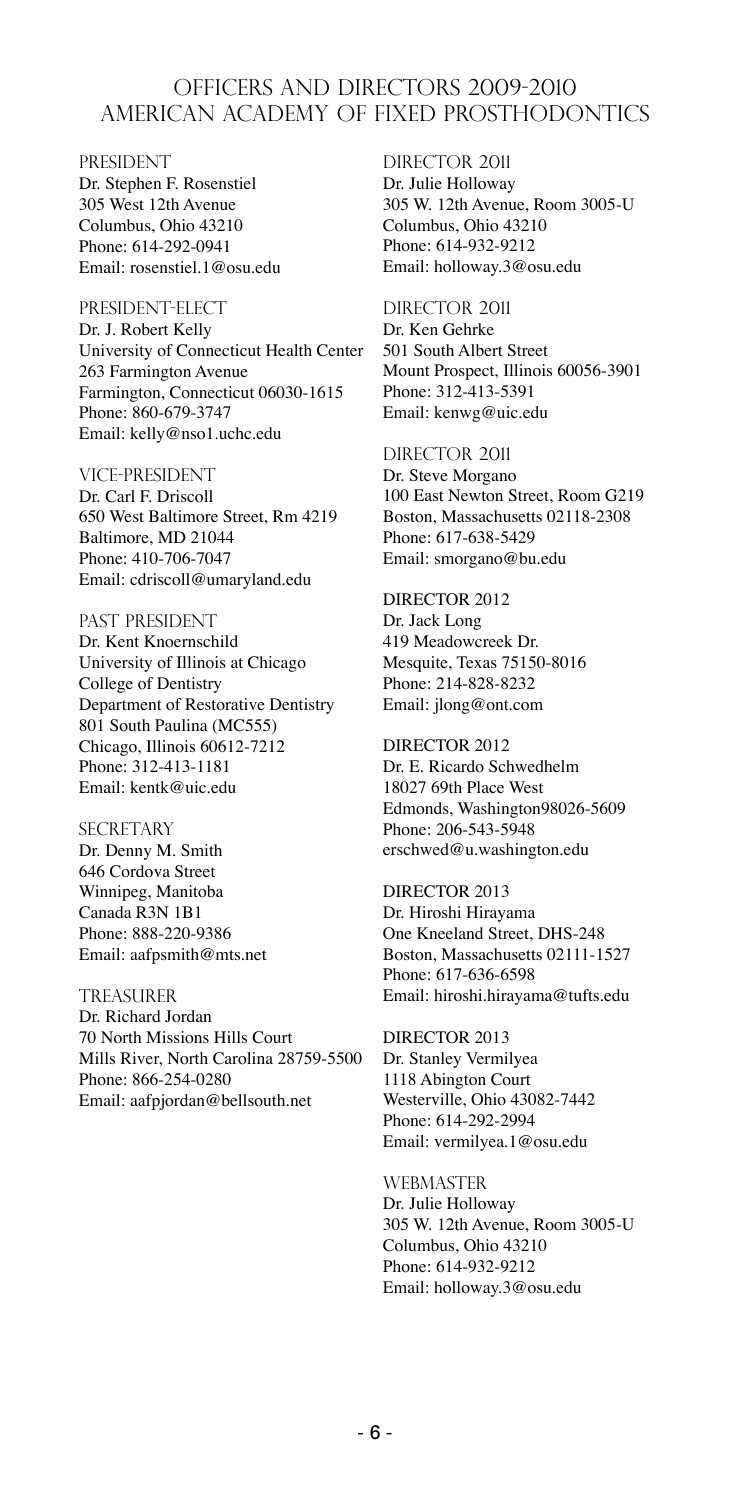### STANDING COMMITTEES 2010-2011

#### CREDENTIALS COMMITTEE

David Burns 2011, Chair Sarita Arteaga 2011 Farhad Fayz 2012 Sangeetha Raghavendra 2012, **Secretary** Nancy Clelland 2013 Cornell Lee 2013 Marco Padilla 2013

#### JPD EDITORIAL LIAISON Kevin Plummer 2015

#### PROGRAM COMMITTEE

Ariel Raigrodski 2011 John Townsend 2011 Randy Vaughan 2013 Carl Driscoll, Ex Officio Kenneth Malament, Ex Officio Harold Litvak, Ex Officio

# LOCAL ARRANGEMENTS

**COMMITTEE** Kenneth Gehrke 2011, Chair Anthony Montella 2014 Alex Chan 2014 Randy Vaughan 2014 Keith Guzaitis 2014 Len Lofstrom 2014 Myron Winer AV consultant 2014

#### GEORGE MOULTON AWARD

**COMMITTEE** Charles Goodacre 2011, Chair Peter Lund 2011 Martin Land 2012 John Agar 2013 Steve Aquilino 2013

### STRATEGIC PLANNING

**COMMITTEE** Steve Morgano 2011, Chair Robert Kelly 2010 Ted Jenkins 2011 James Skiba 2012 Steven Hart 2012 Nadim Baba 2014

#### TABLE CLINICS COMMITTEE

Flavio Rasetto 2011, Chair Derrick Williamson 2012 Randy Vaughan 2012 Greg Libby 2013 Ariel Raigrodski, Program Chair, Ex Officio

### TYLMAN RESEARCH

**COMMITTEE** Stan Vermilyea, 2013, Chair Nadim Baba 2011 Matthew Kattadiyil 2013 Fei Liu 2013 Craig Nietzke 2014 Lillian Mitchell 2014

#### NOMINATING COMMITTEE

Kent Knoernschild 2013, Chair Martin Land 2011 John Agar 2012 Steve Rosenstiel, President, 2014 Bob Kelly, President Elect 2015 Carl Driscoll, Vice-President 2016

#### HISTORICAL COMMITTEE

Wayne Campagni 2012, Chair Denny Smith, Secretary 2013 Art Rodriquez 2015 Martin Land, Advisor 2013

#### BYLAWS COMMITTEE

Gerald Santulli, Chair David Donatelli 2011 William (Glen) Golden 2012 Elena Nazarova 2013 Martin Land (Advisor)

### BUDGET AND FINANCE

**COMMITTEE** James Dunne 2013, Chair Bailey, John 2012 David Gratton 2014 Robert Kelly, President-Elect, Ex Officio Carl Driscoll, Vice President, Ex Officio Rick Jordan, Treasurer, Ex Officio

### PUBLICITY & COMMUNICATIONS **COMMITTEE**

Sarita Arteaga 2012, Chair & Newsletter Editor Elena Nazarova 2013, Photographer Sangeetha Raghavendra, 2014, consultant Denny Smith, Academy Secretary Ex Officio

#### ETHICS COMMITTEE

Robert Kelly 2011, Vice President and Chair Robert Haney 2012 Sangeetha Raghavendra 2011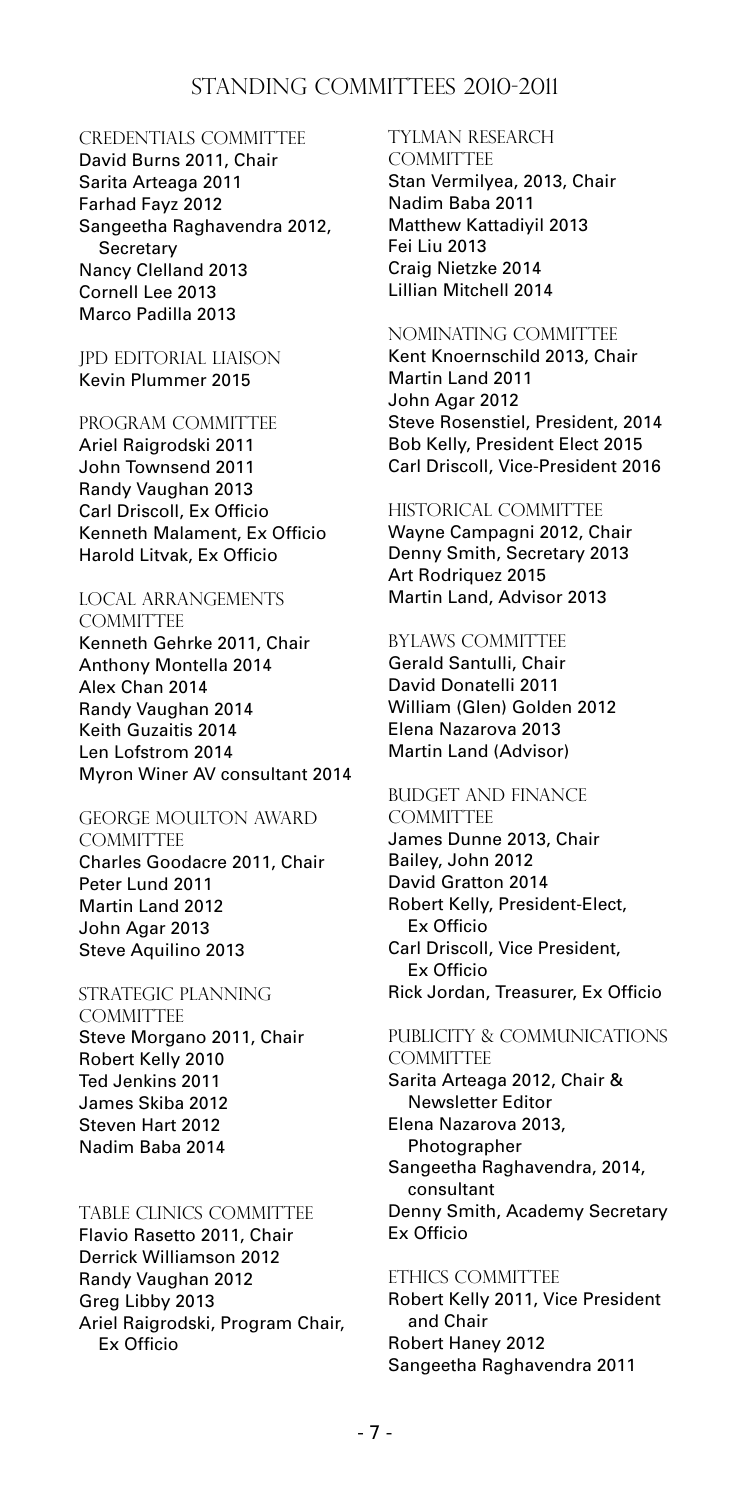Claude r. Baker TEACHING AWARD IN FIXED PROSTHODONTICS Patchnee Rungruanganunt 2011 James Holton 2012 Michael Meyers 2012 Soraya Villarroel 2013 Ariel J. Raigrodski 2014

#### INFORMATION TECHNOL0GY COMMITTEE Julie Holloway 2013, Chair Steve Rosenstiel 2011 Shereen Azer 2014

COMMITTEE FOR THE GARVER-<br>STAFFANOU PROSTHODONTIC STAFFANOU PROSTHODONTIC RESIDENCY EDUCATOR AWARD INITIATIVE Steve Morgano 2014, Chair Carl Driscoll 2011 Julie Holloway 2012 Kent Knoernschild 2013 Gerry Santulli (Advisor)

EXHIBITS COMMITTEE Alex Peregrina 2013, Co-Chair Marshall Hoffer 2011 Leslie Racowsky 2012 Shereen Azer, Consultant

> RESEARCH IN FIXED PROSTHODONTICS **COMMITTEE**

COMMITTEE A: Alvin Wee 2010, Chair Duane Douglas 2012 Shereen Azer 2012 Kevin Plummer, Ex Officio

COMMITTEE B: Judy Yuan, Chair 2011 Art Rodriguez 2011 Kevin Plummer, Ex Officio

### AD HOC COMMITTEES 2010-2011

AD HOC COMMITTEE FOR CORPORATE SUPPORT Kent Knoernschild, Chair Jane Brewer Judy Yuan Martin Land Stan Vermilyea Alejandro Peregrina John Agar Ken Malament

> AD HOC COMMITTEE FOR DENTAL LABORATORY TECHNICIAN SUPPORT Burney Croll, Chair Peter Lund Sarah Johnson

### STANDING PRESIDENTIAL APPOINTMENTS 2010-2011

# Gerald Santulli Richard Jordan Martin Land

PARLIAMENTARIANS SECRETARY FOR GUESTS

MEETING DIRECTOR CHAPLAIN Jack Lipkin **Earl Stover** Ken Gehrke, Assistant

#### ACP PROSTHODONTIC FORUM REPRESENTATIVES Steve Rosenstiel **Bob Kelly, Alternate**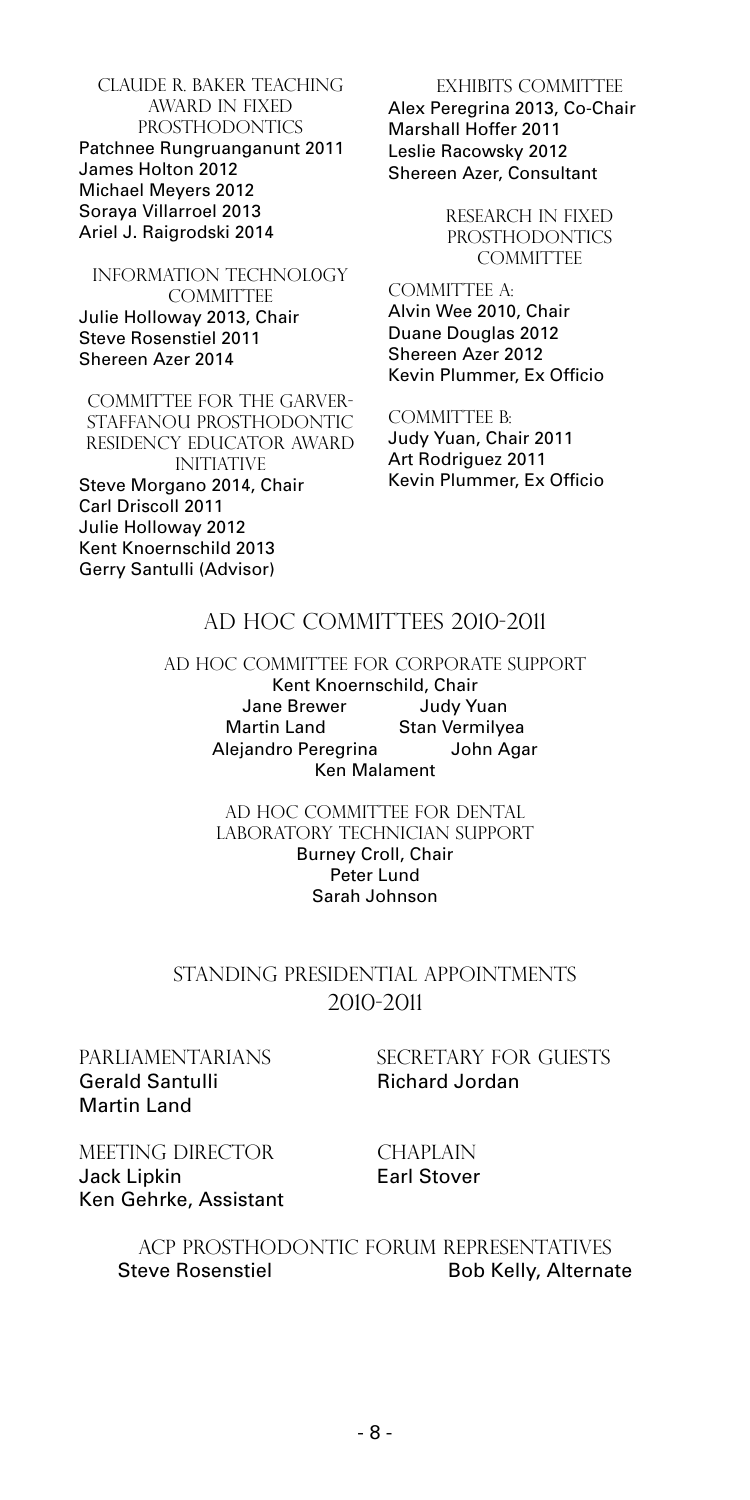### PREVIOUS FIRST PLACE WINNERS OF THE TYLMAN AWARD\*

| 1979: | Dr. James N. Ciesco         |
|-------|-----------------------------|
| 1980: | Not awarded                 |
| 1981: | Dr. Timothy O. Hart         |
| 1982: | Not awarded                 |
| 1983: | Dr. David Alan Chance       |
| 1984: | Dr. Jeffrey L. Hudgins      |
| 1985: | Dr. George W. Kay           |
| 1986: | Dr. Anthony J. G. Dickinson |
| 1987: | Dr. Izchak Bartzilay        |
| 1988: | Dr. Susan E. Brackett       |
| 1989: | Not awarded                 |
| 1990: | Dr. Shane N. White          |
| 1991: | Not awarded                 |
| 1992: | Not awarded                 |
| 1993: | Dr. Louis Menegotto         |
| 1994: | Dr. Syed Faheem Rasool      |
| 1995: | Dr. Fonda G. Robinson       |
| 1996: | Dr. Paula K. Yliheikkila    |
| 1997: | Dr. Kevin H. O'Boyle        |
| 1998: | Dr. David G. Gratton        |
| 1999: | Dr. Douglas E. Ford         |
| 2000: | Dr. Reza Heshmati           |
| 2001: | Dr. Salman A. Lakhani       |
| 2002: | Dr. Periklis Proussaefs     |
| 2003: | Dr. Luis Keys               |
| 2004: | Dr. Vanessa Swain           |
| 2005: | Dr. Philip Tan              |
| 2006: | Dr. Kelly Copps Wood        |
| 2007: | Dr. Heather J. Conrad       |
| 2008: | Dr. Keith L. Guzaitis       |
| 2009: | Dr. Islam Khasawneh         |
| 2010: | Dr. Daniel Domagala         |

\*date listed is date awarded - award adjudicated in the preceding year

*Special thanks to the Editorial Council of the Journal of Prosthetic Dentistry for its ongoing support of the Tylman Research Program*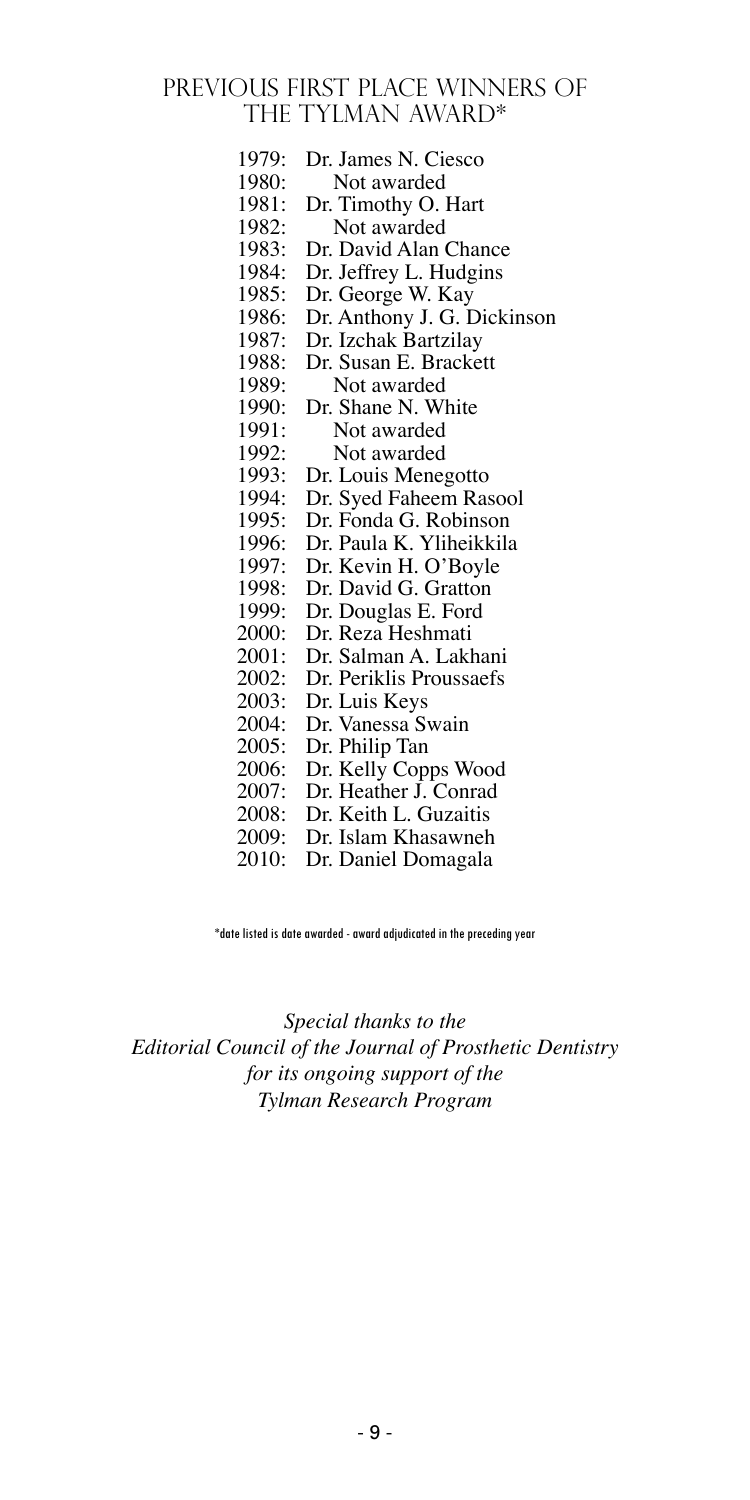### PREVIOUS MOULTON AWARD RECIPIENTS

- 1992: George H. Moulton
- 1993: Ernest B. Nuttall
- Max Kornfeld 1994: Robert J. Nelson
- 
- 1995: Everitt V. Payne
- 1996: Samuel E. Guyer
- 1997: Roland W. Dykema
- 1998: Herbert T. Shillingburg, Jr.
- 1999: Not Awarded
- 2000: Lloyd L. Miller
- 2001: Ralph Yuodelis
- 2002: Robert S. Staffanou
- 2003: Maurice H. Martel
- 2004: Ronald D. Woody
- 2005: Charles J. Goodacre
- 2006: Kenneth Malament
- 2007: Stephen D. Campbell
- 2008: Don G. Garver
- 2009: Steven Aquilino
- 2010: Harold Litvak

### PREVIOUS CLAUDE R. BAKER AWARD RECIPIENTS\*

| 2002  | Not Awarded                 |
|-------|-----------------------------|
| 2003  | Dr. Alvin Wee               |
| 2004  | Dr. Ariel Raigrodski        |
| 2005  | Dr, Nyung G. Chang          |
| 2006  | Dr. Patchnee Rungruanganunt |
| 2007  | Dr. Shigemi Ishikawa-Nagai  |
| 2008  | Not Awarded                 |
| 2009: | Dr. Nadim Baba              |
| 2010: | Dr. Mijin Choi              |
|       |                             |

\*Prior to 2005 the award was named the Undergraduate Teaching Award. The Undergraduate Teaching Award was established February 21, 2001. The name was changed to the Claude R. Baker Teaching Award on August 21, 2004.

#### PREVIOUS GARVER-STAFFANOU PROSTHODONTIC RESIDENCY EDUCATOR AWARD WINNER

2010: Dr. Gerald Ziebert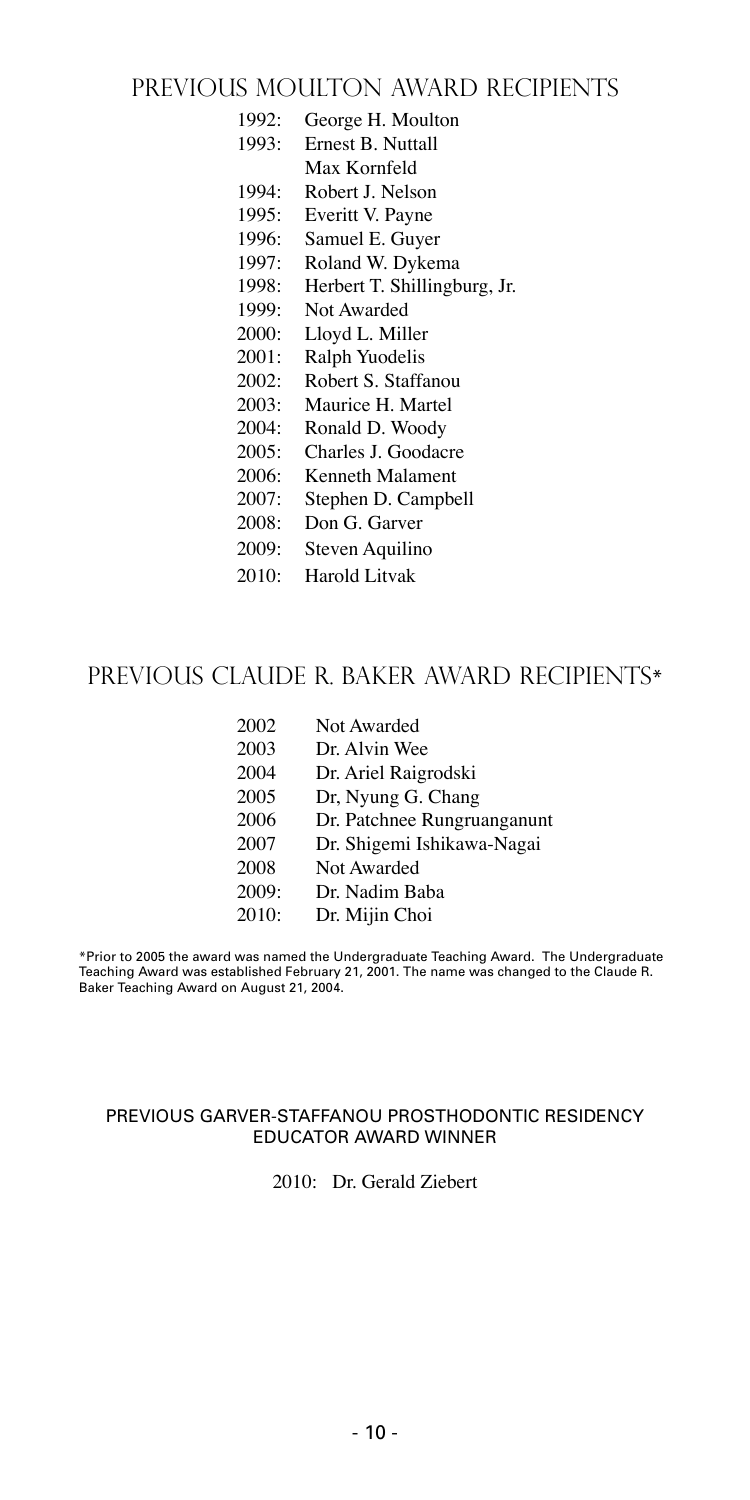**ANNUAL MEMBERS FELLOWSHIP**

*Cocktails, Hors d'Oeurves* 

*and Business Meeting*

THURSDAY, FEBRUARY 24, 2011

| $5:30-7:00$ PM | Early Registration for Members<br>4th Floor, Halsted Foyer     |  |
|----------------|----------------------------------------------------------------|--|
| $6:00-6:45PM$  | Members Cocktail Reception<br>4th Floor Fover                  |  |
| $6:45-7:30PM$  | Members Annual Business Meeting<br>4th Floor Marriott Ballroom |  |

#### **Academy Members: Please note the change in the Thursday evening format.**

 *Insights from the Academy membership regarding the value of a lengthy evening program has led the Board to institute a change in the Thursday evening format. Members now share cocktails and hors d'oeurves dur*ing the registration period, then participate in an early meeting that will *permit time for personal fellowship with family and friends.*

 *Academy officers and directors invite your response to this change.*

Attendance at these events is restricted to Academy Members only.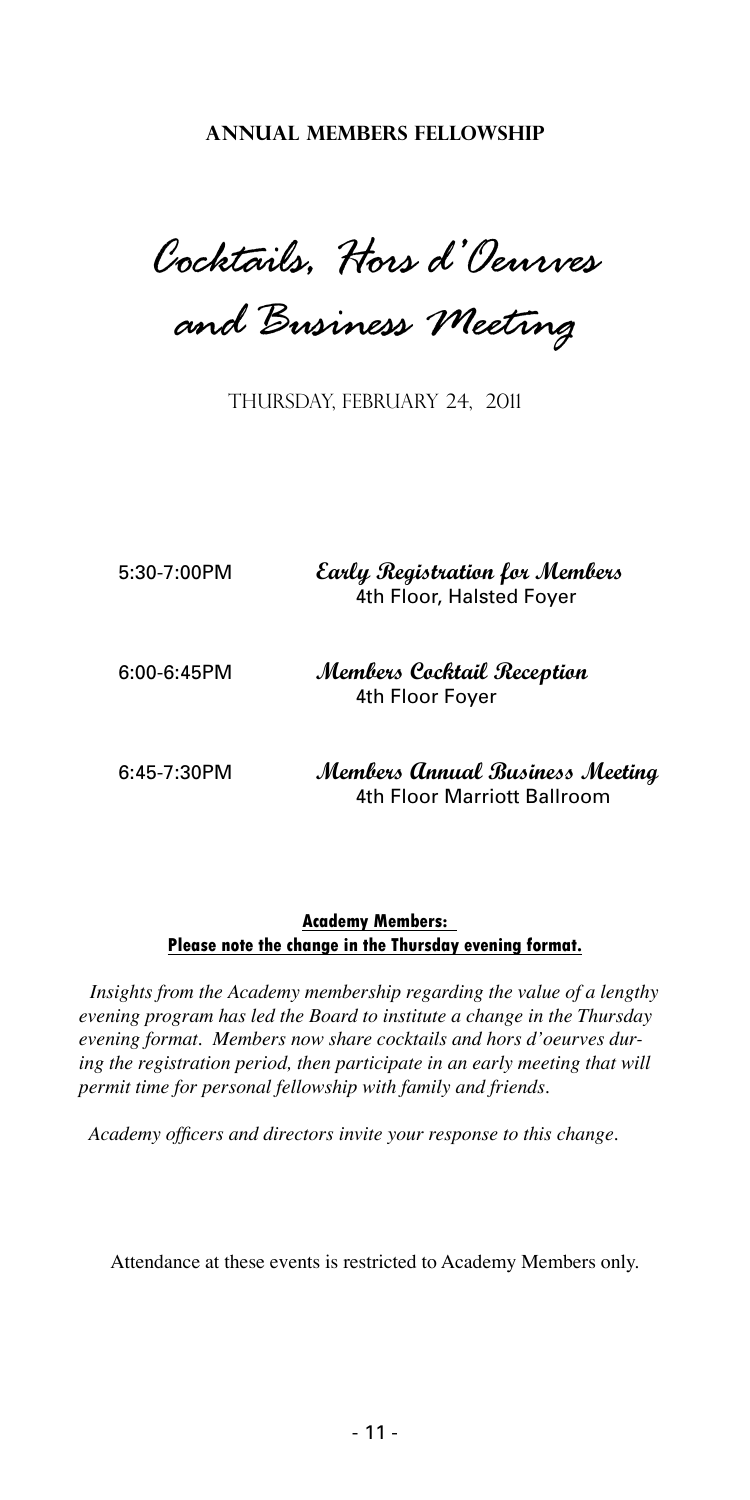

Dr. Ariel Raigrodski Dr. John Townsend



2011 Program Co-Chairs



Dr. Charles Goodacre 2012 Program Chair



Dr. Ken Malament *Ex-Officio*



Dr. Harold Litvak *Ex-Officio*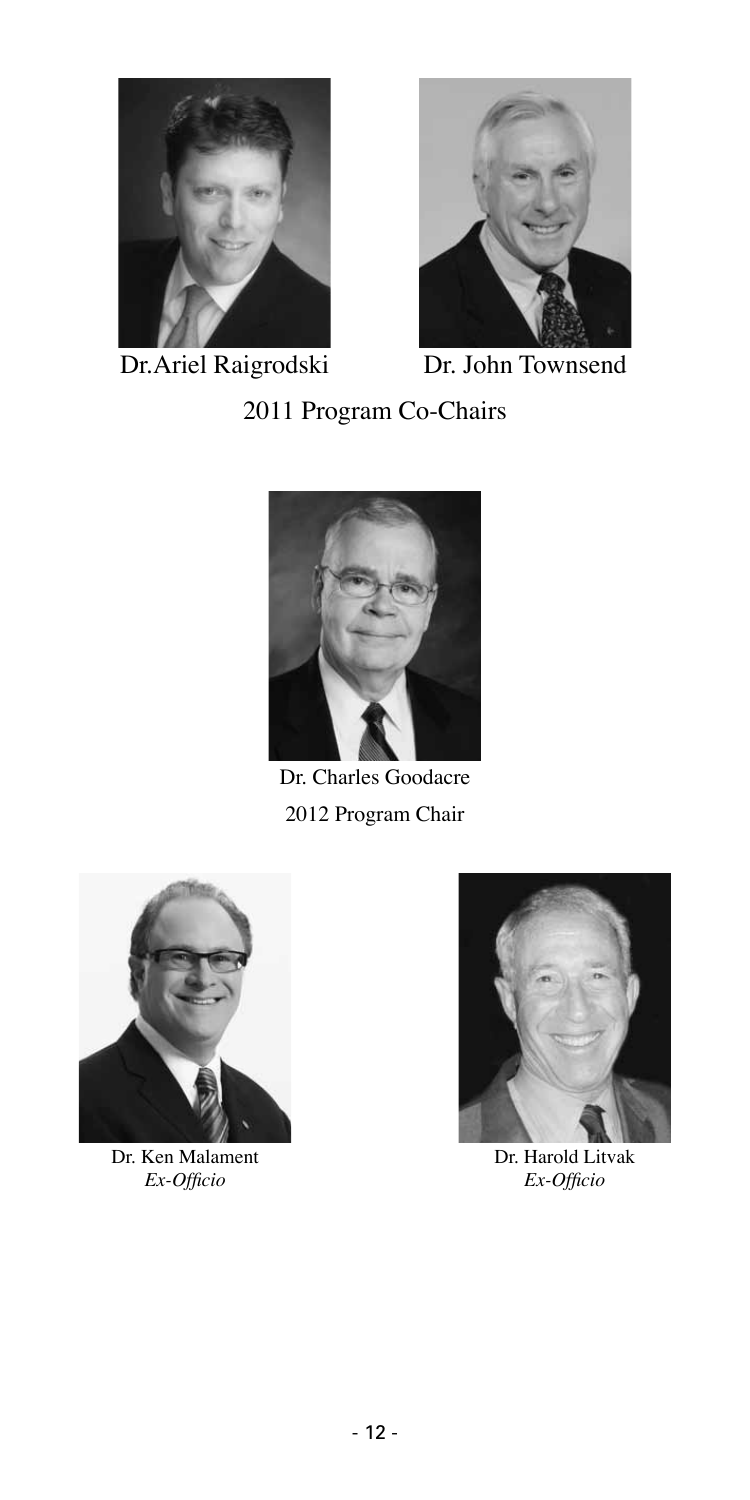### EXHIBITOR DIRECTORY

 **Ace Ceramic Studio (40) ADL Dental Laboratory (32) American Express (3) The Argen Corporation (15) Astra Tech Dental (25, 26) BioHorizons (31) Biomet 3i (35,36) BQ Ergonomics (16) Brasseler USA (41) Cusp Dental Laboratory (4) Dentsply Prosthetics (37) Designs for Vision, Incorporated (1) DUX Dental (17) Elsevier (22) Great Lakes Prosthodontics (38) Ivoclar Vivadent (20,21) Kuraray America Incorporated (30) Nobel Biocare (45, 46) Noritake Dental Supply Company, Limited (5) Panadent Corporation(8) Prexion (43) Quintessence Publishing Company Incorporated (27, 28) Sirona Dental Systems, LLC (7) Springstone Patient Financing (6) Straumann USA, LLC (33) Thommen Medical (18) Ultradent Products Incorporated (2) Valley Dental Arts (19) Whip Mix Corporation (23, 24) Zimmer (42)**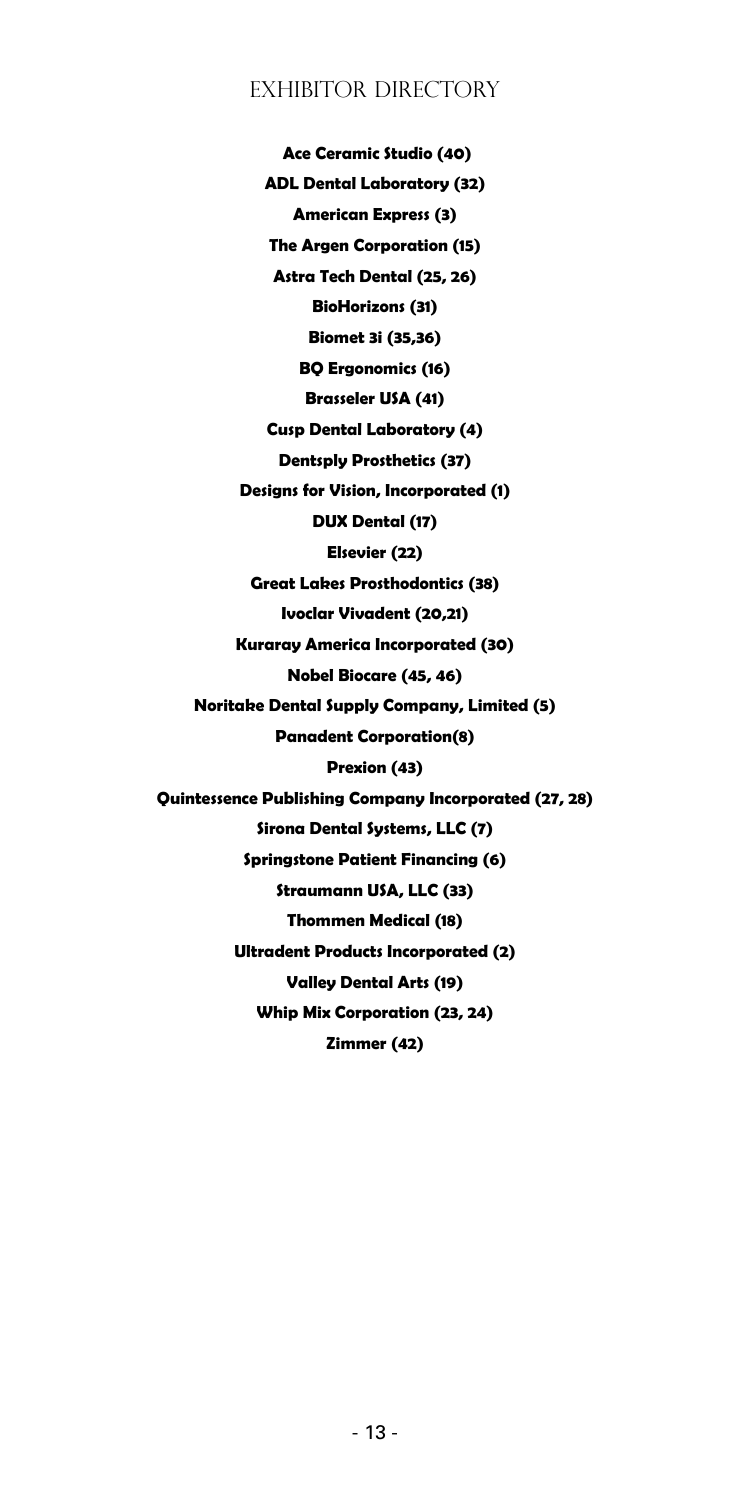#### 2011 TABLE CLINICS PROGRAM FIFTH FLOOR BALLROOM. Saturday, February 26th - 12:05PM-1:45 PM, Light lunch served EXHIBITS OPEN on seventh floor, light lunch served TABLE CLINIC CHAIr: DR. FLAVIO RASETTO

- 1. Title: "Ultrasonically set novel NVC-containing glass-ionomer cements for applications in fixed prosthodontics" Presenter: Dr. Alireza Moshaverinia Mentor: Dr. Winston Chee Institution: University of Southern California, Los Angeles, CA.
- 2. Title: "Rehabilitation of a young girl with partial expression of ectodermal dysplasia" Presenter: Dr. Marie Elena Falcone Mentor: Dr. John Agar Institution: University of Connecticut, Farmington, CT.
- 3. Title: "Collage for repairing fractured porcelain-metal structures" Presenter 1: Dr. Silvia P. Amaya Pajares Presenter 2: Dr. Janet Benza Bedoya Mentor: Dr. Rodolfo Valdivia Maibach and Dr. Rosa María Benza Bedoya Institution: University Científica del Sur, Lima, Peru
- 4. Title: "Forced eruption utilizing Maryland fixed partial denture prior to implant placement" Presenter: Dr. Dae Won Haam Mentor: Dr. Kunal Lal Institution: Columbia University, New York, NY.
- 5. Title: "Elemental release of CoCr and NiCr castings alloyed with palladium" Presenter: Dr. Kelly Beck Mentor: Dr. Gerald Ziebert, Dr. Geoffrey Thompson, and Dr. David Berzins (Research Mentor) Institution: Marquette University, Milwaukee, WI.
- 6. Title: "Gingival reconstruction from the interim to the definitive fixed partial prosthesis" Presenter: Dr. Amit S. Kamat Mentor: Dr. Richard J. Leupold Institution: VA Medical Center, Washington, D.C.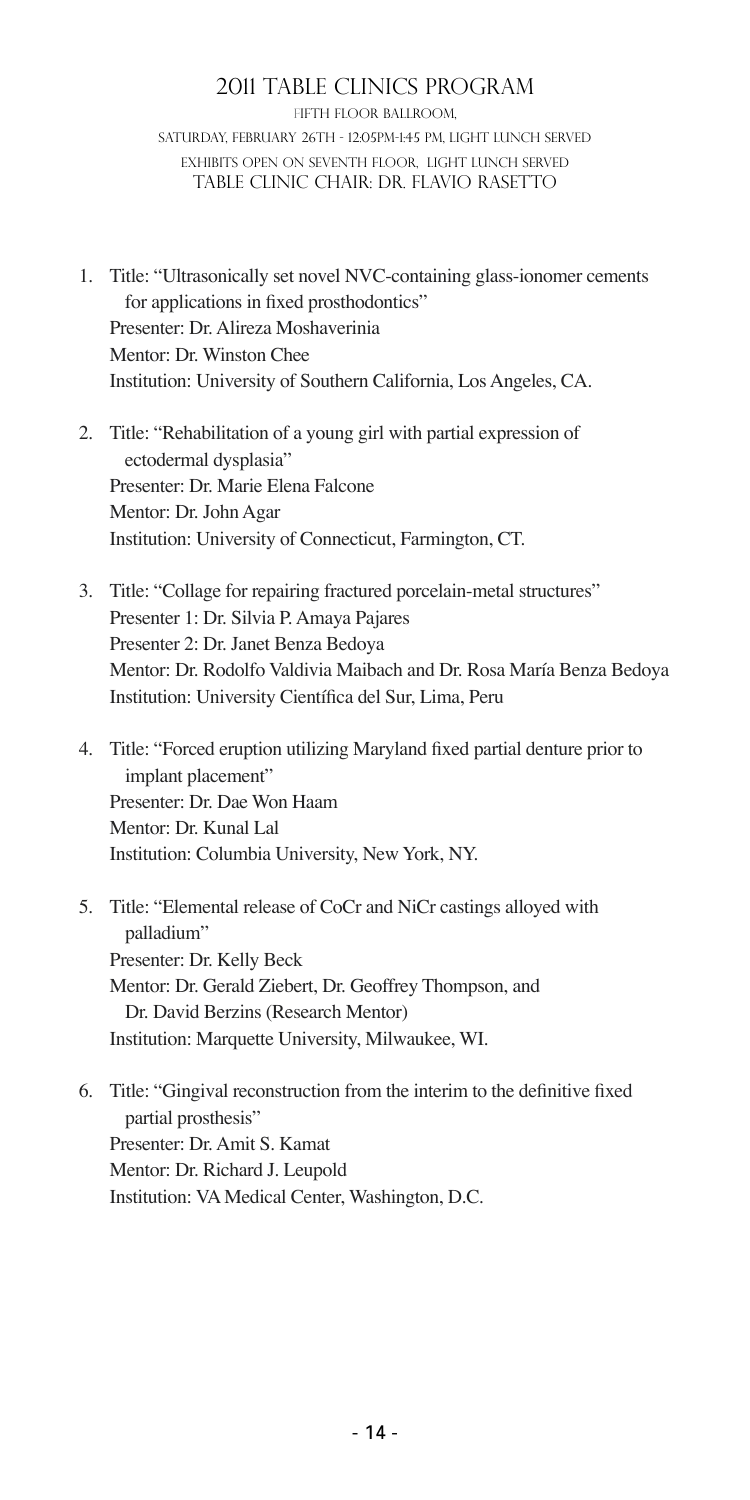- 7. Title: "The effect of implant angulation and connection type on impression accuracy" Presenter: Dr. Joanna Kempler Mentor: Dr. Carl Driscoll Institution: University of Maryland, Baltimore, MD.
- 8. Title: "A novel bioactive collagen membrane carrying PDGF for tissue engineering" Presenter: Dr. Terry Y. Lin Mentor: Dr. Farhad Vahidi Institution: New York University, New York, NY.
- 9. Title: "An accelerated chair-side technique for casting overdenture copings" Presenter: Dr. Michael Scherer Mentor: Dr. Wayne Campagni Institution: The Ohio State University, Columbus, OH.
- 10. Title: "Accuracy of casts generated with different impression techniques for edentulous patients" Presenter: Dr. Panos Papaspyridakos Mentor: Dr. German Gallucci Institution: Harvard University, Boston, MA.
- 11. Title: "In vitro comparison of vertical marginal gaps using E4D design metal copings and conventional cast metal copings" Presenter: Dr. Fernando Padron Mentor: Dr. Rafael Castellon Institution: Nova Southeastern University, Fort Lauderdale, FL.
- 12. Title: "Antibacterial effect of incorporating triclosan or cetylpyridinium chloride to bis-acryl provisional material" Presenter: Dr. Arely Denisse Garza Mentor: Dr. Edward Monaco Institution: University of Buffalo, Buffalo, NY.
- 13. Title: "Space requirements for titanium frameworks: treatment planning, surgical procedure, and prosthesis design" Presenter 1: Dr. Carolina Cespedes Presenter 2: Dr Dennis Waguespack Mentor: Dr. William Nagy Institution: Baylor College of Dentistry, Dallas, TX.
- 14. Title: "Survival characteristics of prefabricated cast and CAD-CAM implant abutments" Presenter: Dr. Matilda Dhima Mentor: Dr. Thomas Salinas Institution: Mayo Clinic, Rochester, MN.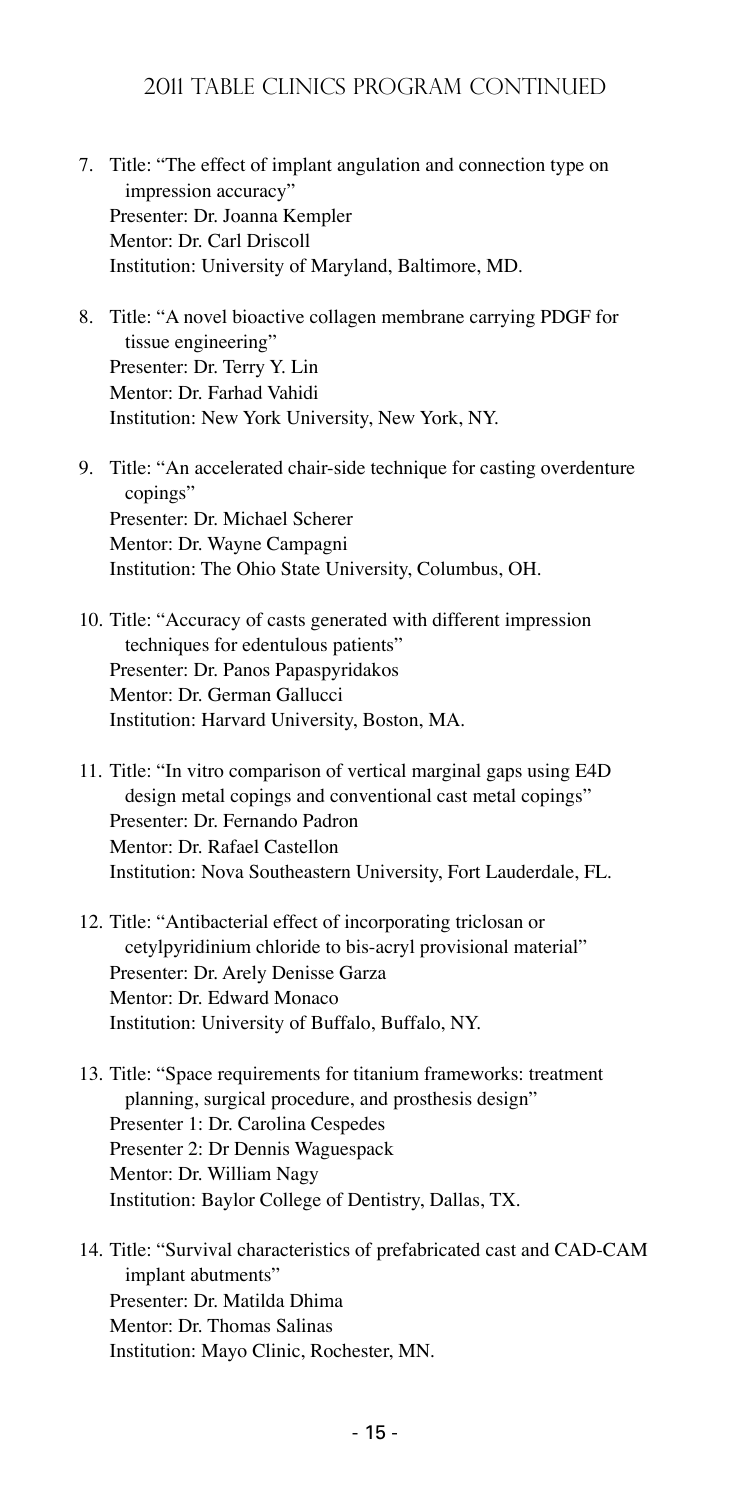- 15. Title: "Fatigue resistance of endodontically treated teeth with compromised tooth structure restored with three different post systems - preliminary results" Presenter 1: Dr. Georgios Maroulakos Presenter 2: Dr Carlos Sevilla Mentor: Dr. William W. Nagy Institution: Baylor College of Dentistry, Dallas, TX.
- 16. Title: "Nutritional assessment of edentulous patients before and after implant prosthodontic rehabilitation" Presenter: Dr. Sharareh Tajbakhsh Mentor: Dr. Jeffrey Rubenstein and Dr. Ariel Raigrodski Institution: University of Washington, Seattle, WA.
- 17. Title: "The effect of grooves on retention and resistance of Procera crowns" Presenter: Dr. Monica Parekh Mentor: Dr. Carl Driscoll Institution: University of Maryland Dental School, Baltimore, MD.
- 18. Title: "Direct and indirect post and cores: Case reviews" Presenter 1: Dr. Paul Romriell Presenter 2: Dr. Atsushi Nishigori Mentor: Dr. John Levon Institution: Indiana University, Indianapolis, IN.
- 19. Title: "New technique to remove all-ceramic resin bonded crowns" Presenter 1: Dr. Michael Gurney Presenter 2: Dr. Wesley Phillips Mentor: Dr. Julie Holloway Institution: The Ohio State University, Columbus, OH.

20. Title: "Use of non-rigid connector in fixed partial denture with pier abutment" Presenter: Dr. Sary Salem Borzangy Mentor: Dr. John Levon Institution: Indiana University, Indianapolis, IN.

21. Title: "Use of cantilever rests in an implant-supported mandibular complete denture" Presenter 1: Dr. Pavinee Chotiwannaporn Presenter 2: Dr. Manrat Amornporncharoen Mentor: Dr. John Levon Institution: Indiana University, Indianapolis, IN.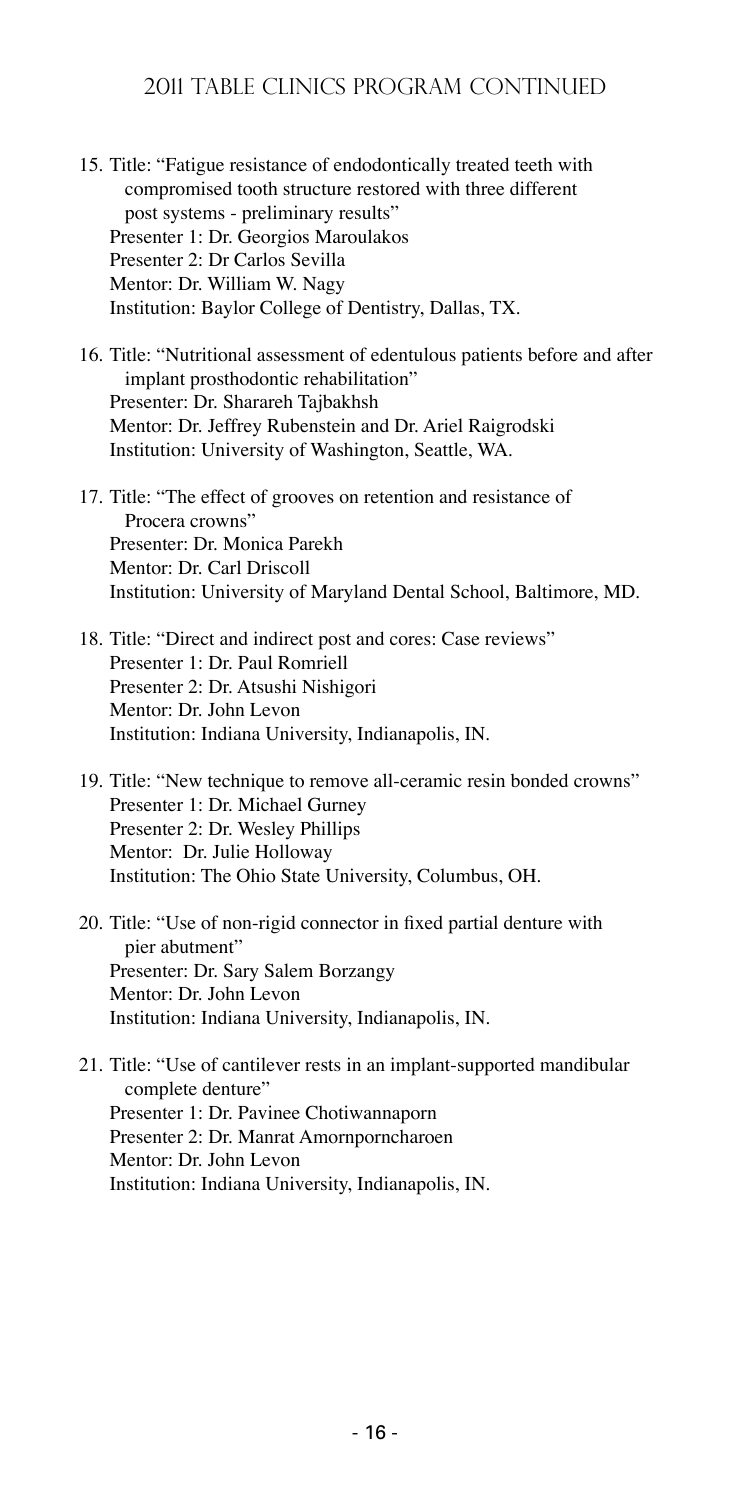- 22. Title: "Functionally generated path for a pressed ceramic implantretained prosthesis" Presenter: Dr. David James Rusthoven Mentor: Dr. Curtis Werking Institution: Naval Postgraduate Dental School, Bethesda, MD.
- 23. Title: "Interdisciplinary treatment approach to restoring hemisected multi-rooted teeth" Presenter: Dr. Maria D. Julia-Montanez Mentor: Dr. Curtis Werking Institution: Naval Postgraduate Dental School, Bethesda, MD.
- 24. Title: "Proper contour and esthetics using an alveolar model and IPS e-max" Presenter: Dr. Eric D. Villarreal Mentor: Dr. Curtis Werking Institution: Naval Postgraduate Dental School, Bethesda, MD.
- 25. Title: "Equipoise hidden clasp; esthetic option for removable partial denture" Presenter: Dr. Maher Saeed Hajjaj Mentor: Dr. John Levon Institution: Indiana University, Indianapolis, IN.

26. Title: "Analysis of crestal bone response to a maxillary anterior cantilevered implant" Presenter 1: Dr. Annie Wilson Presenter 2:Dr. Richard Derksen Mentor: Dr. William Nagy Institution: Baylor College of Dentistry, Dallas, TX.

- 27. Title: "Magnetically retained surgical guide" Presenter: Dr. Junping Ma Mentor: Dr. Ariel Raigrodski Institution: University of Washington, Seattle, WA.
- 28. Title: "Immediate-load, retro-engineered, fixed mandibular hybrid via duplicate, dual-purpose implant bone reduction guide" Presenter: Dr. Nicholas Egbert Mentor: Dr. David Cagna Institution: University of Tennessee, Memphis, TN.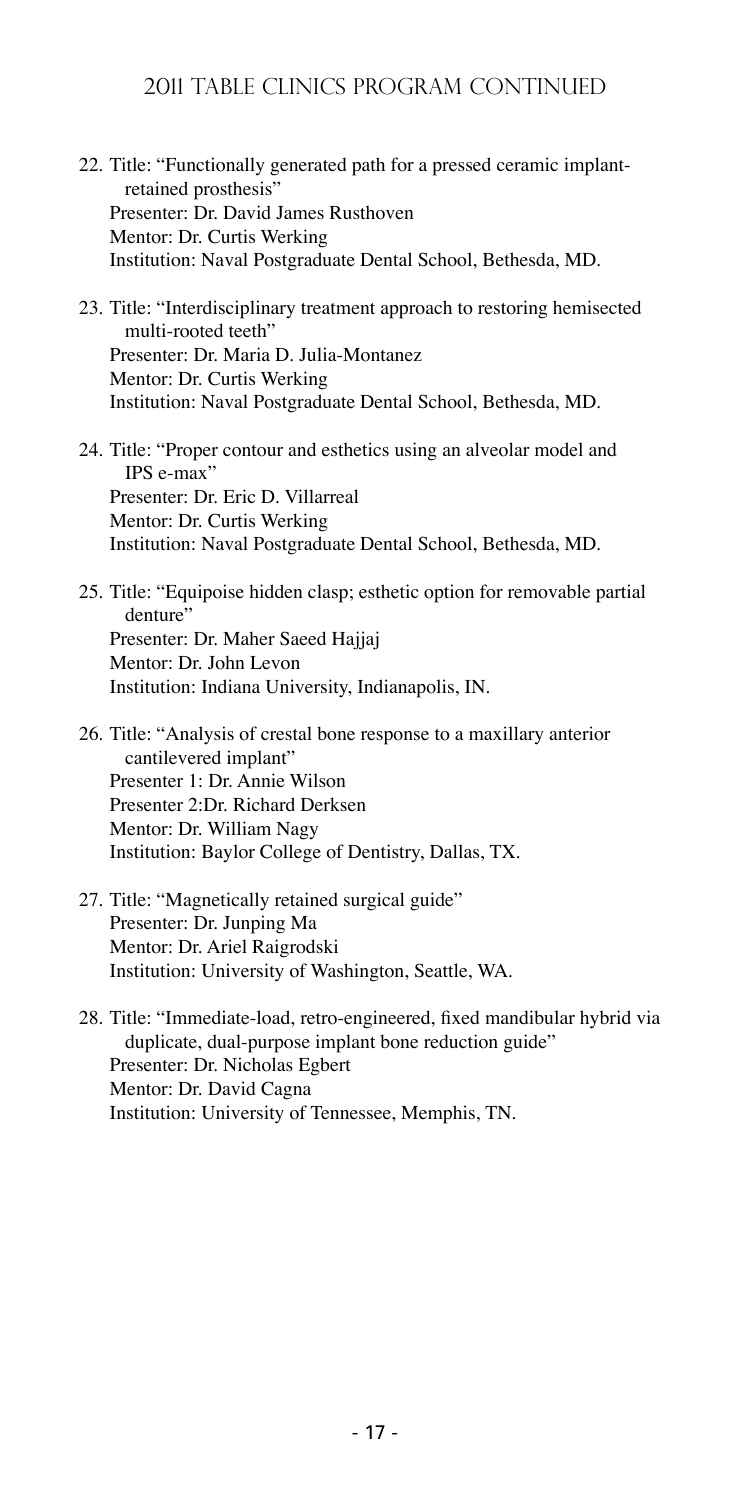- 29. Title: "Digital dentistry: Emergence of recent technologies for improved patient care" Presenter: Dr. Wael Att Mentor: Dr. Joerg Strub Institution: University Hospital Freiburg, Freiburg, Germany
- 30. Title: "Morphologic evaluation of the sealant interface of two self-etch cementation systems in root dentin" Presenter 1: Dr. Rene C. Castro Presenter 2: Dr. Sergio R. Sanchez Mentor: Dr. Eduardo D. Calderon Institution: University Finis Terrae, Santiago, Chile
- 31. Title: "Metamerism between core build-up composite dentin shades used in fixed prosthodontics and human dentin" Presenter 1: Dr. Pablo D. Gutierrez Presenter 2: Dr. David O. Rodriguez Mentor: Dr. Eduardo D. Calderon Institution: University Finis Terrae, Santiago, Chile
- 32. Title: "Von Willebrand's Disease Will it affect treatment?" Presenter: Dr. Lauren Bolding Mentor: Dr. Carl Driscoll Institution: University of Maryland, Baltimore, MD.
- 33. Title: "Oral rehabilitation with CAD-CAM lithium disilicate restorations: a case report" Presenter: Dr. Sheena Allen Mentor: Dr. Steve Brousseau Institution: US Army Prosthodontic Residency Program, Fort Gordon, GA.
- 34. Title: "Goldenhar Syndrome: a case report" Presenter: Dr. Garima Talwar Mentor: Dr. Carl Driscoll Institution: University of Maryland, Baltimore, MD.
- 35. Title: "A modified full-mouth adhesive rehabilitation" Presenter: Dr. Tanawat Ritkajorn Mentor: Dr. James R. Holtan Institution: University of Minnesota, Minneapolis, MN.

36. Title: "Shear bond strength of two forms of opaque porcelain to the metal substructure" Presenter: Dr. Mohammad D. Al-Amri Institution: King Saud University, Riyadh, Saudi Arabia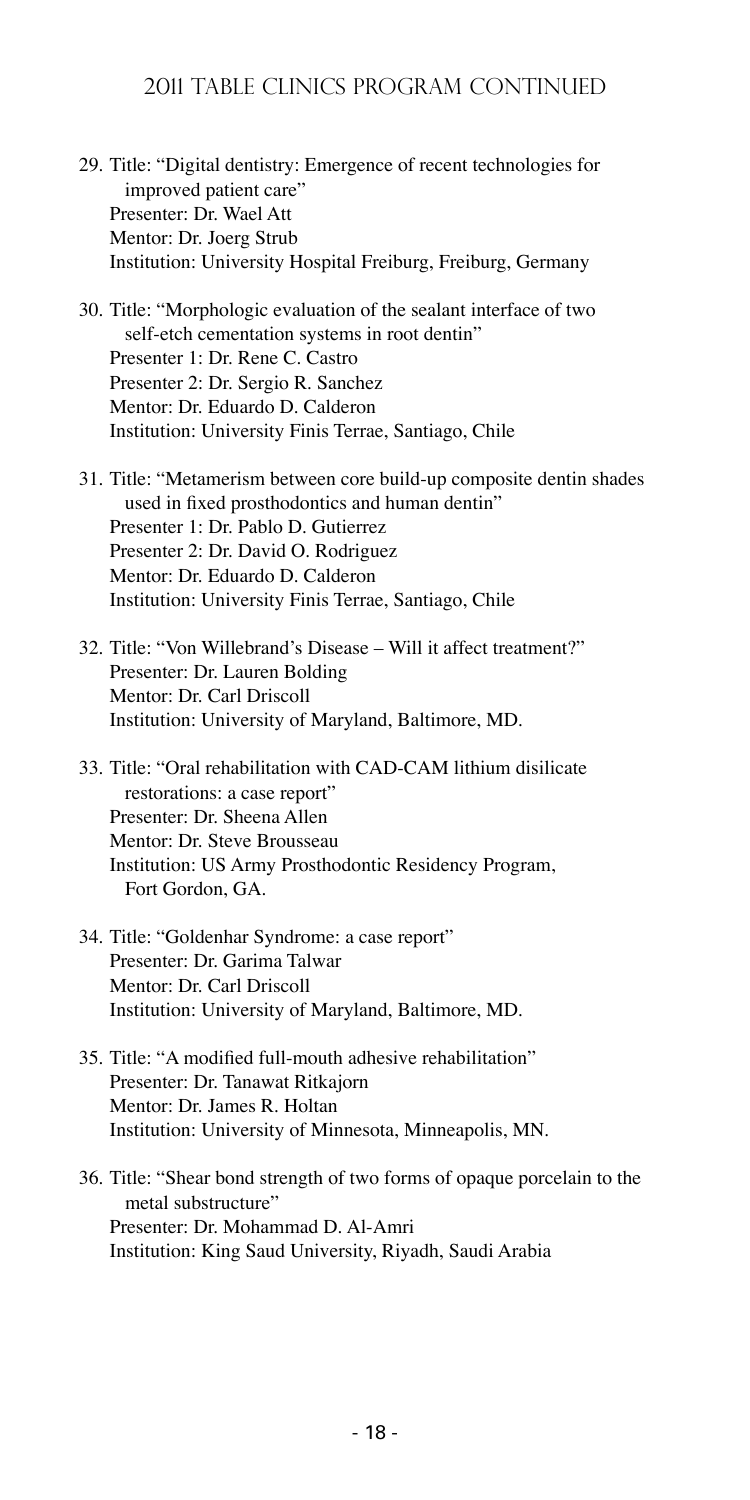### 2011 TABLE CLINICS PROGRAM CONTINUED

- 37. Title: "Utilization of 3-dimensional virtual computerized tomography technology in fixed implant prosthodontics" Presenter: Dr. Elias M Rivera Mentor: Dr. Guadalupe Garcia and Dr. Carl Driscoll Institution: University of Maryland, Baltimore, MD.
- 38. Title: "Molar intrusion using a provisional fixed partial denture a case report" Presenter: Dr. Carlos A. Castro Mentor: Dr. Kenneth Kurtz Institution: New York University, New York, NY.
- 39. Title: "Mid-adulthood bone growth and its effects on the maxillary single implant" Presenter: Dr. Bridget Wenning Mentor: Dr. John Agar Institution: University of Connecticut, Farmington, CT.
- 40. Title: "Predictable restorative platform placement using an implant surgical template with an adjustable sleeve: a technique" Presenter 1: Dr. Sven Bone Presenter 2: Dr. Maria Eager Mentor: Dr. William Nagy Institution: Baylor College of Dentistry, Dallas, TX.
- 41. Title: "Is CT-guided implant surgery more accurate? An in vivo investigation." Presenter: Dr. Nathanial Farley Mentor: Dr. Nancy Clelland Institution: The Ohio State University, Columbus, OH.
- 42. Title: "An alternative method of fabricating a custom tray using autopolymerizing acrylic resin" Presenter: Dr. Jenn-Hwan Chen Mentor: Dr William Nagy Institution: Baylor College of Dentistry, Dallas, TX.

#### 43. The second place "**Tylman Award Winner for 2011**" Title: " A comparison of the cutting performance between single-use and multi-use diamond cutting rotary instruments with turbine and electric handpieces" Presenter: Dr. Mario Rotella Mentor: Dr. Carlo Ercoli Institution: University of Rochester, Rochester, NY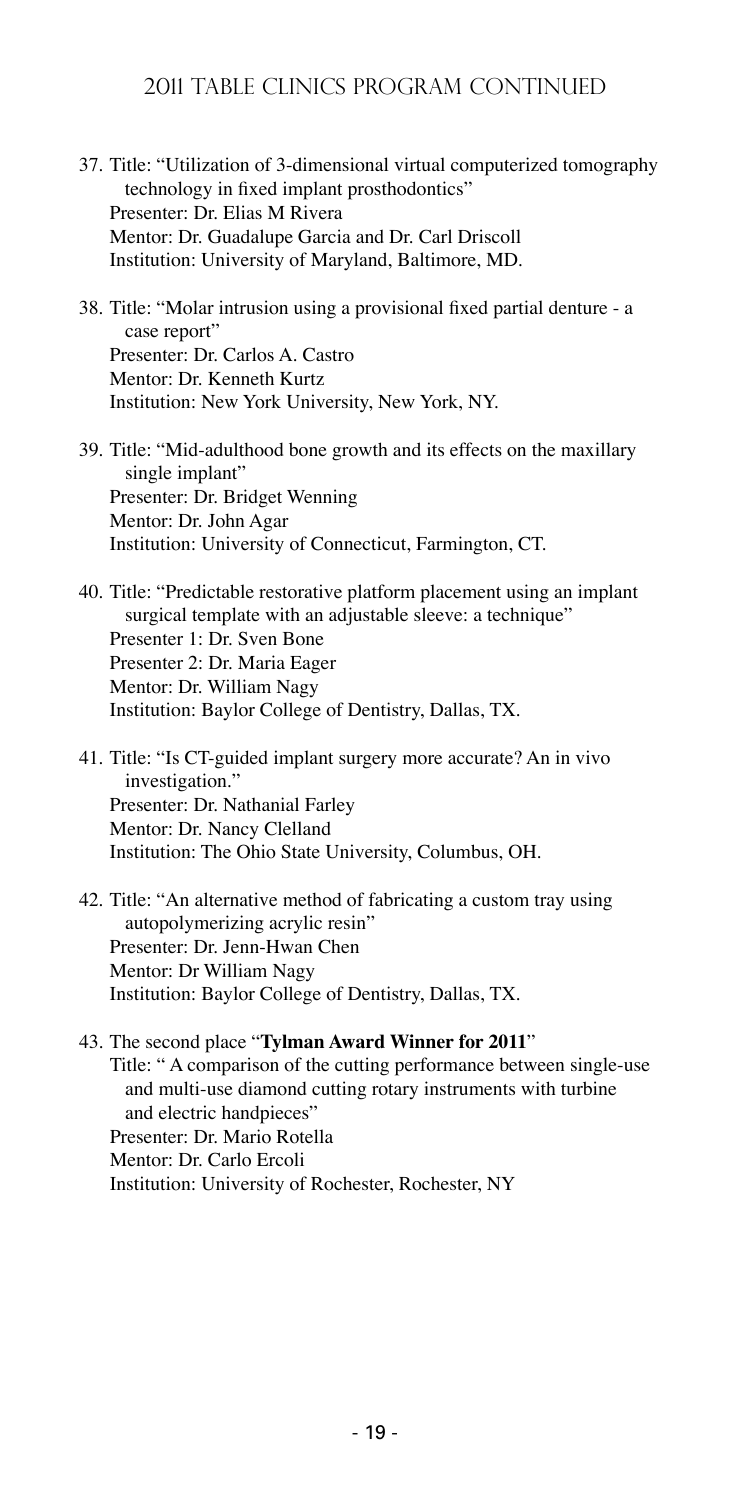### THE AMERICAN ACADEMY OF FIXED PROSTHODONTICS SIXTIETH ANNUAL SCIENTIFIC SESSION FRIDAY, FEBRUARY 25, 2011

# *"A Global Comprehensive Approach to Prosthodontics"*

| 7:00AM    | Registration, 7th Floor Foyer<br>Continental Breakfast in F xhibit Hall, Salon III                                                              |  |
|-----------|-------------------------------------------------------------------------------------------------------------------------------------------------|--|
| 8:00AM    | WELCOME: Dr. Stephen Rosenstiel, President                                                                                                      |  |
| 8:10      | Introductory Remarks, Dr. Ariel Raigrodski and<br>Dr. John Townsend, Program Co-chairs                                                          |  |
| 8:15      | Dr. Henry Salama<br>Restorative Alternative to Surgical Augmentation of the Hard<br>and Soft Tissues in the Esthetic Zone                       |  |
| 9:15      | Dr. Inãki Gamborena<br>Comprehensive Approach of Soft Tissue Manipulation<br>Around Implant-Supported Restorations                              |  |
| 10:00     | <b>REFRESHMENT BREAK IN THE EXHIBITS HALL*</b><br>(All Members, Guests and Students Invited)                                                    |  |
| 10:30     | Dr. Jacopo Castelnuovo<br>Interdisciplinary Mouth Rehabilitation - The Private Practitioner's<br>Perspective                                    |  |
| 11:15     | Dr. Richard Roblee<br>The Role of Orthodontics in Interdisciplinary Diagnosis and<br>Therapy                                                    |  |
| 12:00     | Dr. Seok-Hwan Cho<br>2011 Tylman Award Winner<br>The Effect of Multiple Firings on the Marginal Integrity of<br>Pressable Ceramic Single Crowns |  |
| 12:10     | <b>ANNUAL MEMBER GUEST LUNCHEON</b><br>5th Floor                                                                                                |  |
| 1:40PM    | Dr. Joseph Kan<br>Immediate Tooth Replacement in the Esthetic Zone: the<br>Chronicles 1996-2011                                                 |  |
| 2:30      | Dr. Florian Beuer<br>Complex Rehabilitation with CAD/CAM-fabricated Ceramic<br>Onlays                                                           |  |
| 3:15      | REFRESHMENT BREAK IN THE EXHIBITS HALL*<br>(All Members, Guests and Students Invited)                                                           |  |
| 3:45      | Mr. Hiro Tokotumi<br>The Art of Shade Matchling: The Ceramist's Perspective                                                                     |  |
| 4:30      | Dr. Marcos Vargas<br>Maximizing Esthetics with Resin Composites in Daily<br>Practice                                                            |  |
| 5:15      | <b>Closing Comments</b>                                                                                                                         |  |
| 5:15-7:00 | ANNUAL MEMBER & GUEST COCKTAIL<br><b>RECEPTION</b>                                                                                              |  |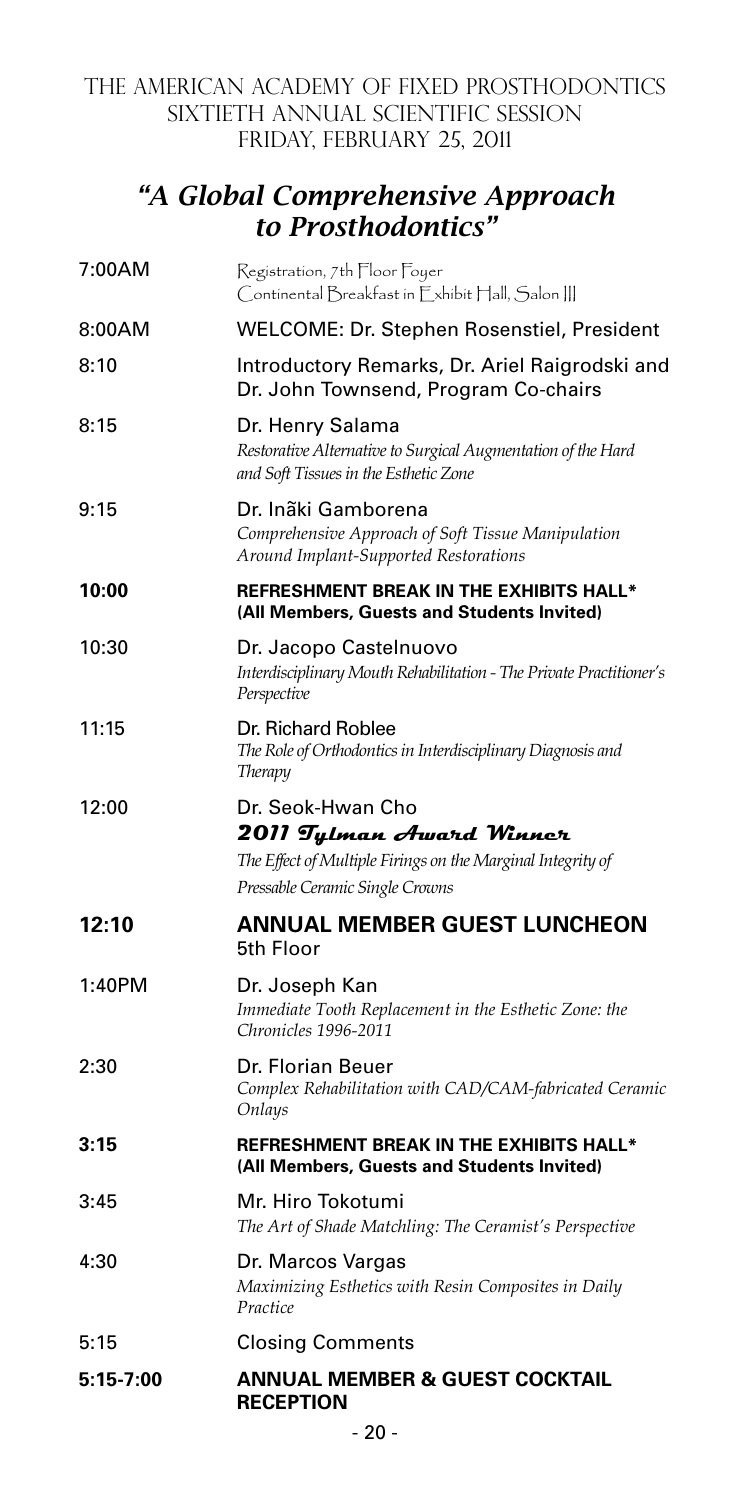### THE AMERICAN ACADEMY OF FIXED PROSTHODONTICS SIXTIETH ANNUAL SCIENTIFIC SESSION SATURDAY, FEBRUARY 26, 2011

# *"A Global Comprehensive Approach to Prosthodontics"*

| 7:00AM | Registration, 7th Floor Foyer<br>Continental Breakfast In Exhibit Hall, Salon III                                                                                                                       |
|--------|---------------------------------------------------------------------------------------------------------------------------------------------------------------------------------------------------------|
| 8:00   | Dr. Jeffrey Rubenstein<br>The Changing Face of Maxillofacial Prosthetics                                                                                                                                |
| 8:45   | Dr. Domenico Massironi<br>Precision Tooth Preparation for Esthetic Restorations                                                                                                                         |
| 9:30   | Dr. J. William Robbins<br>Dentofacial Diagnosis - Asking the Right Questions                                                                                                                            |
| 10:15  | REFRESHMENT BREAK IN THE EXHIBITS HALL*<br>(All Members, Guests and Students Invited)                                                                                                                   |
| 10:45  | Dr. Robert Kelly<br>The Science Behind All Ceramic Restorations                                                                                                                                         |
| 11:30  | Dr. John Burgess<br>An Update on Dental Adhesion                                                                                                                                                        |
| 12:15  | <b>ANNUAL TABLE CLINIC SESSION &amp; LIGHT</b><br><b>LUNCHEON</b><br>FOOD SERVED IN THE FIFTH FLOOR BALLROOM &<br>7TH FLOOR EXHIBIT HALL (EXHIBITS WILL CLOSE<br>AT THE START OF THE AFTERNOON PROGRAM) |
| 2:00   | Dr. Galip Gurel<br>A Comprehensive Approach to Porcelain Laminate Veneers                                                                                                                               |
| 2:45   | Dr. Keng Mun Wong<br>Facilitating Implant Success in the Esthetic Zone - the Eight<br>Keys to Success                                                                                                   |
| 3:30   | Dr. Stephen Chu<br>Managing Tooth Proportions, an Evidence Based Approach                                                                                                                               |
| 4:20   | TABLE CLINIC AWARDS<br>Dr. Flavio Rasetto<br>Table Clinics Committee Chair                                                                                                                              |
| 4:30   | <b>CLOSING REMARKS</b><br>Dr. Ariel Raigrodski and Dr. John Townsend,<br>Program Co-chairs<br>Dr. Stephen Rosenstiel, President                                                                         |

\*Exhibits will be open continuously from 7:00AM to 2:00 PM \*\*Refreshments will be served in the 7th Floor Exhibit Hall

#### For more Information about the Academy visit the AAFP Web site: www.fixedprosthodontics.org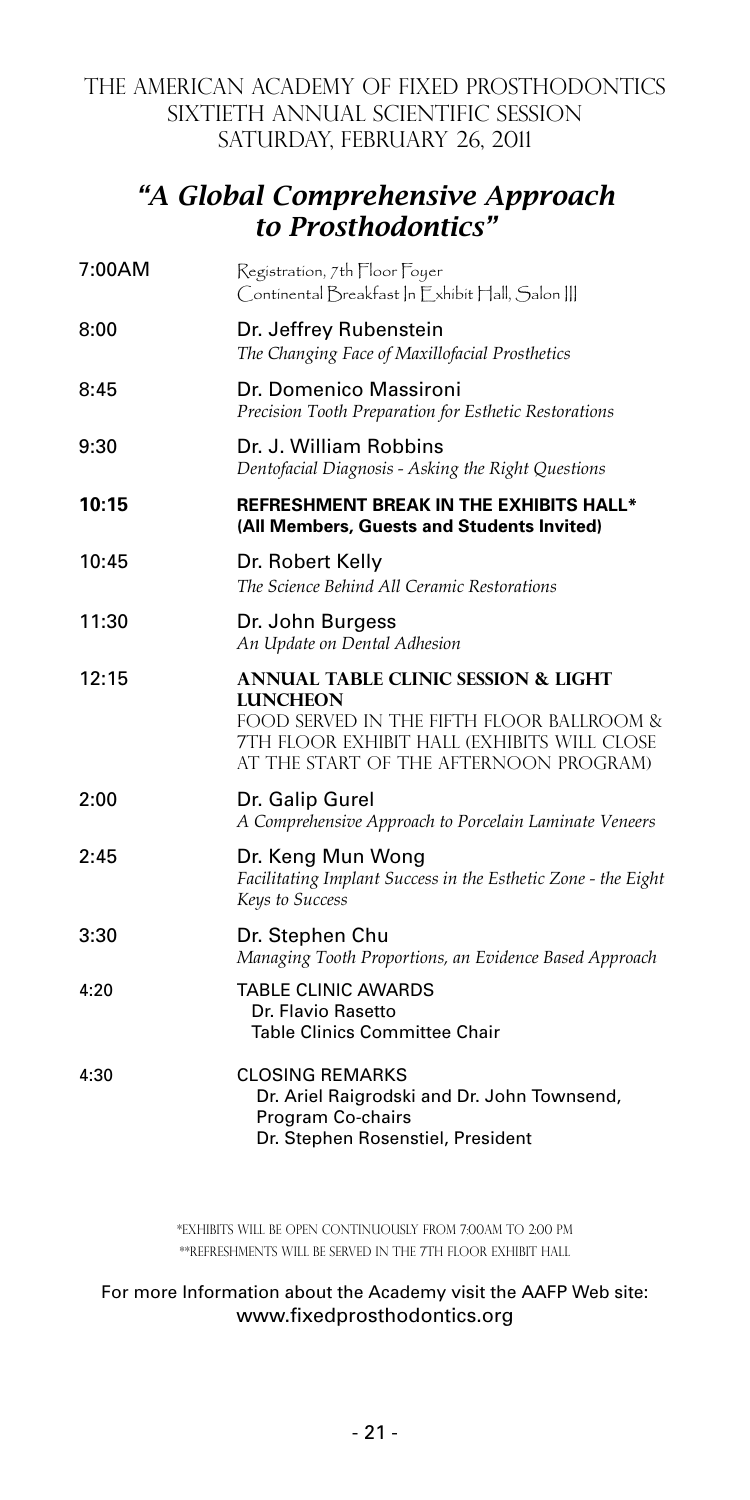#### Friday, February 25, 2011 8:15AM



HENRY SALAMA *Restorative Alternative to Surgical Augmentation of the Hard and Soft Tissues in the Esthetic Zone*

### **Synopsis:**

A single tooth implant-supported restoration frequently has a good potential for a successful esthetic result; however, it remains most challenging to provide similar esthetics for adjacent multiple tooth replacements. The reconstruction of an interdental papilla between adjacent implants is difficult due to the occurrence of alveolar bone remodeling following extraction. Three alternatives to surgical bone augmentation will be presented:

• Orthodontic "neogenesis" can often be combined with periodontal plastic surgery to establish the optimal foundation for functional and esthetic restorations. The benefits will be presented of "directional" orthodontic tooth movement in the non-surgical vertical enhancement of soft and hard tissue dimensions as part of esthetic 'site development'.

• The "root submergence technique" can be utilized by inserting a pontic strategically between multiple implant supported abutments which can preserve underlying bone and thicken the soft tissue frame helping to create an interdental papilla. By maintaining the natural tooth root when possible through the 'root submergence technique' it is possible to preserve a much greater amount of surrounding tissue than the more commonly utilized "socket seal preservation technique".

• "Artificial Gingiva" and its ability to enhance the esthetic result both in final tooth form as well as lip and facial support will be highlighted when teeth are no longer present in the deficient site. A special emphasis will be placed on the analysis, design, and benefits of the option of three dimensional prosthetic reconstruction of deficient ridges.

### **Curriculum Vitae**:

Dr. Salama received his post-doctoral specialty certificates in both periodontics and periodontal-prosthesis, as well as fixed prosthodontics from the University of Pennsylvania. He is the former director of the Implant Research Center at the University of Pennsylvania.

Dr. Salama is currently in private practice in Atlanta limited to advanced restorative and implant therapy. His clinical research activities focus on long-term stability of esthetic soft tissue enhancement techniques, as well as immediate and early loading of root-form implants.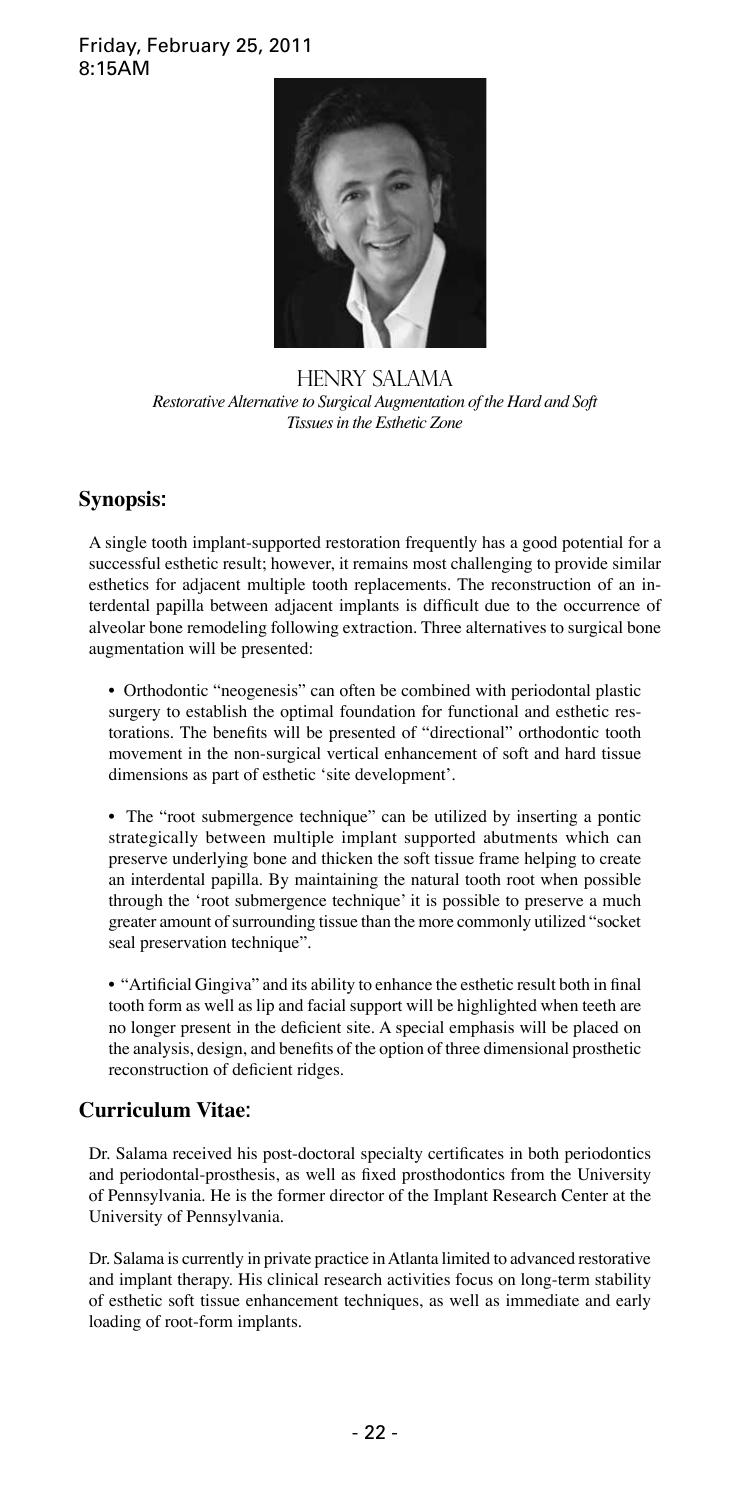### Friday, February 25, 2011 9:15AM



DR. INAKI GAMBORENA *Comprehensive Approach of Soft Tissue Manipulation Around Implant-Supported Restorations*

### **Synopsis**:

The aesthetic outcome and natural appearance of the implant supported restoration depends ultimately on the execution and understanding of the team participating in the different treatment phases. This presentation focuses on the different surgical criteria and current prosthetic techniques for maximizing the abundance of soft tissue around implants in conjunction with the role of the provisional restoration – a critical element for achieving gingival integration and aesthetic success.

Key concepts such as minimally invasive surgery, flapless designs with computer assisted surgical guides, the importance of soft tissue abundance, and the criteria for abutment designs and interfaces for soft tissue stability will be addressed. The timing, sequence, and techniques for prosthetic abutment insertion to ensure immediate and long term esthetic results surrounding implants will be presented.

The objectives of this lecture are to enable each attendee to understand and apply treatment priinciples related to:

- 1. soft tissue enhancement to maximize predictable esthetics,
- 2. abutment and crown contour designs for tissue stability and
- 3. abutment color and coping selection for an ultimate restoration.

### **Curriculum Vitae**:

Dr. Gamborena is a dental graduate of the University Odontologica Dominicana. He continued with post graduate studies in occlusion, temporomandibular disorders, and restorative dentistry in Mexico. His prosthodontic specialty and masters degree were obtained at the University of Washington. He completed an implant fellowship program at University of Texas, Houston.

Dr. Gamborena has clinical teaching appointments at the University of Washington, University of Pennsylvania and Medical College of Georgia. He maintains a private practice in San Sebastian, Spain dedicated to esthetics,restorative dentistry and implants.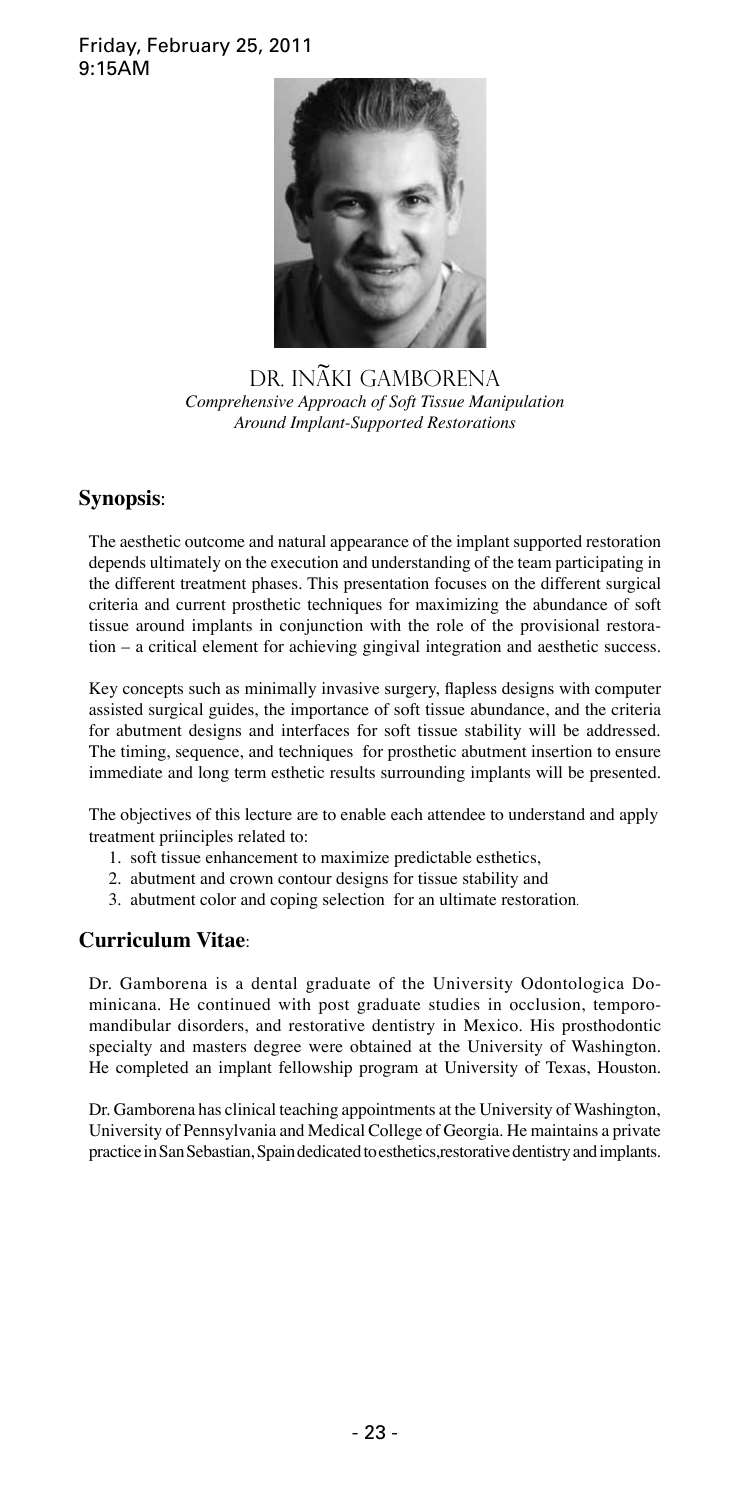### Friday, February 25, 2011 10:30AM



DR. JACOPO CASTELNUOVO *Interdisciplinary Mouth Rehabilitation The Private Practitioner's Perspective*

### **Synopsis**:

Patients' growing expectations for an esthetic outcome of treatment requires the comprehensive correction of problems. This can become a challenge in complex patient situations. Even in private practice, as it happens in academic settings, it is of utmost importance to maintain the communication among different specialists during both the treatment planning phase and the clinical execution. Different disciplines such as restorative dentistry, orthodontics, periodontics, and implant dentistry cover precise roles in producing the best possible treatment that will guarantee a long-term esthetic, functional and biologically sound result.

Attendees will learn:

- 1. The interdisciplinary management of complex patient situations and
- 2. To apply a specific protocol sequence for the treatment of patients in need of full mouth reconstruction.

### **Curriculum Vitae**:

Dr. Jacopo Castelnuovo graduated from the University of Rome – Tor Vergata, School of Dentistry, Italy in 1992. From 1994 to 1996 he was enrolled in the Combined Prosthodontics and Implant Dentistry Postgraduate Program at Loma Linda University School of Dentistry, USA where he also conducted research at the Biomaterials Research Center directed by Dr. A.H.L. Tjan. In 1999 he completed a three-year Postgraduate Program in Prosthodontics at the University of Washington School of Dentistry, Seattle Wa, USA, where he received a Certificate in Prosthodontics and a Master of Science in Dentistry degree. Founder of the COR-Center for Oral Rehabilitation, he maintains a private practice in Rome limited to Restorative and Implant Dentistry.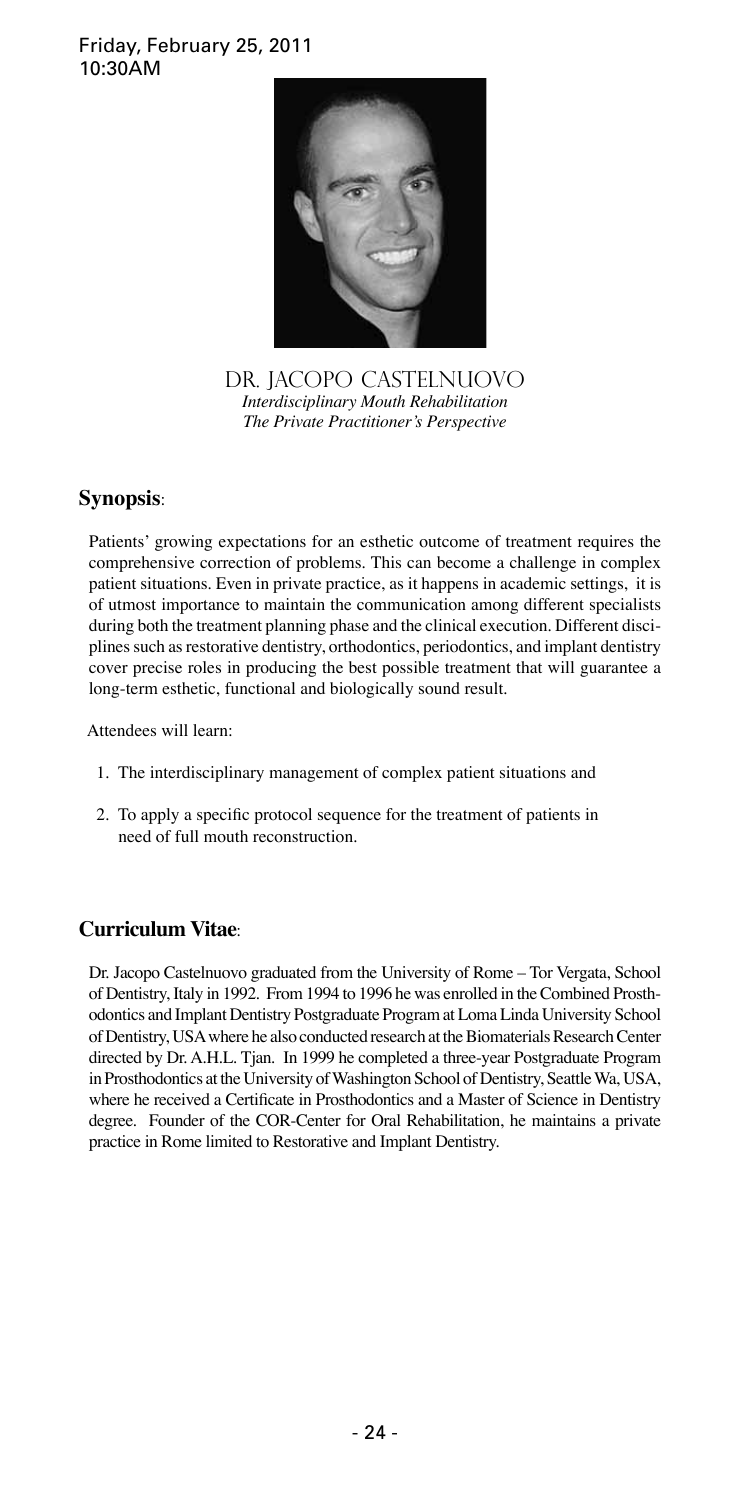### Friday, February 25, 2011 11:15AM



DR. RICHARD ROBLEE *The Role of Orthodontics in Interdisciplinary Diagnosis and Therapy*

### **Synopsis**:

Some of the most challenging restorative dilemmas are those that fall into a gray zone between traditional therapies. The complexities of diagnosing these problems, coupled with the lack of optimal treatment options, often lead to inappropriate treatment and disappointing compromises. This presentation will focus on an interdisciplinary approach to diagnosing the fundamental components of these complex problems and managing them by combining traditional therapies with new treatment options to ideally address the underlying issues and more predictably achieve success. These new options include surgically-facilitated orthodontic therapy utilizing corticotomies and single- or multiple-tooth osteotomies.

Participants will come to understand the following aspects of the orthodonticprosthodontic milieu:

- 1 Solutions to restorative dilemmas frequently fall into a "Gray Zone" between the different disciplines
- 2 An interdisciplinary approach is needed to properly diagnose and treatment plan these problems
- 3 Recent advances in the various disciplines now enable the interdisciplinary team to more predictably treat these problems

### **Curriculum Vitae**:

Dr. Roblee practiced restorative dentistry in Dallas, Texas, before specializing in orthodontics at Baylor College of Dentistry. He is renowned for his work in esthetic dentistry, orthodontic techniques and interdisciplinary therapy. Dr. Roblee lectures extensively and is the author of numerous publications including a textbook entitled Interdisciplinary Dentofacial Therapy. He is an associate clinical professor at Baylor College of Dentistry in both the restorative and orthodontic departments. Dr. Roblee is a Diplomate of the American Board of Orthodontics and maintains a full-time practice in Fayetteville, Arkansas, with an emphasis on interdisciplinary therapy.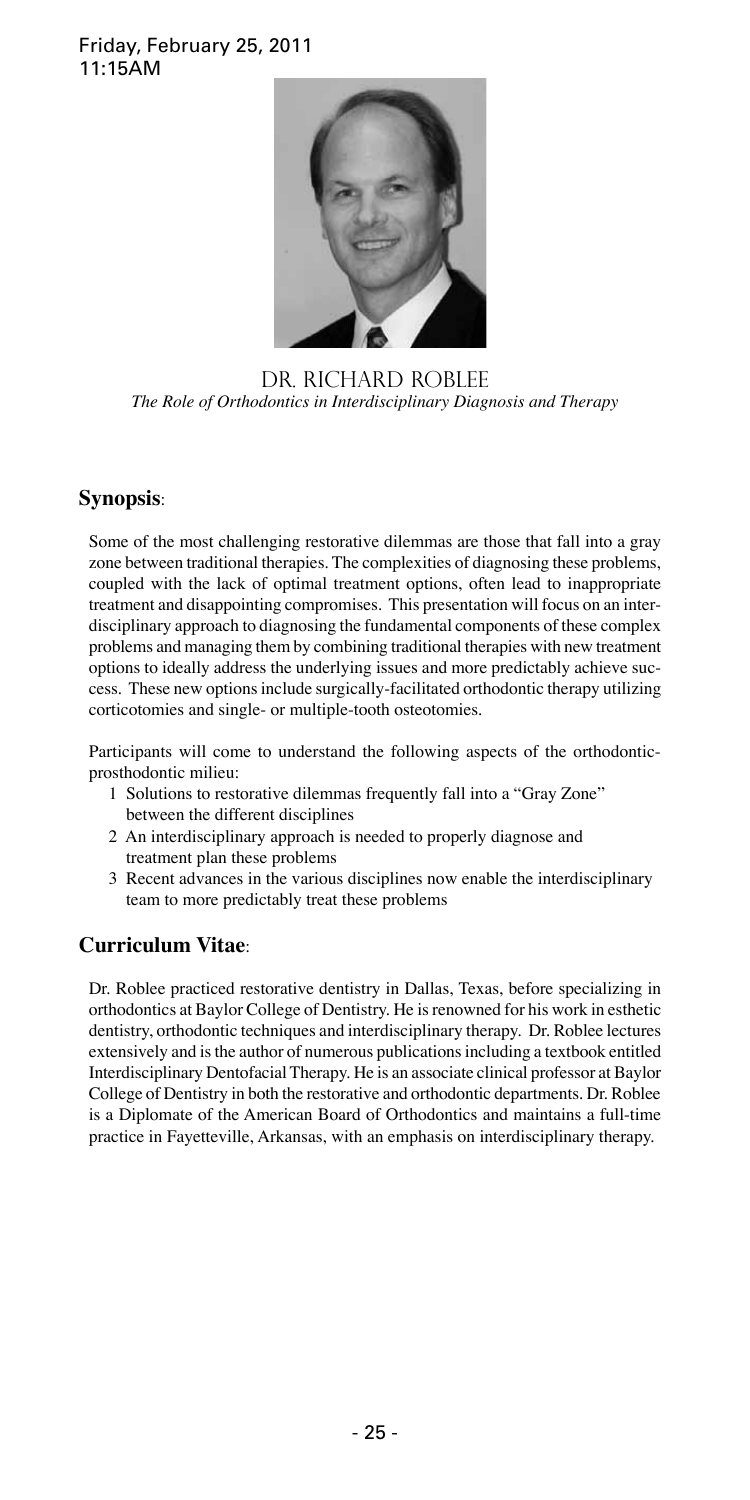#### Friday, February 25, 2011 12:00 NOON



#### DR. SEOK-HWAN CHO **First Place Winner: Tylman Research Award**  *The Effect of Multiple Firings on the Marginal Integrity of Pressable Ceramic Single Crowns*

### **Synopsis:**

One concern with pressable core ceramics is whether subsequent heat treatment during the layering and surface colorization procedures changes the marginal adaptation.

This presentation will focus on an in vitro study evaluating the effect of repeated firing cycles on the marginal discrepancy of veneered (layered) leucite and lithium disilicate based pressable ceramic complete crowns. Pressable ceramic single anterior crowns were fabricated from IPS Empress Esthetic and IPS e.max Press with two different finish line configurations (shoulder and chamfer). The marginal discrepancy change during 5 veneer firing cycles was evaluated with a light microscope at 4 predetermined locations.

### **Curriculum Vitae**:

Dr. Cho received his DDS and an MS in dental materials from Seoul National University, Seoul, Korea, in 2000 and 2005. He completed his Graduate Program in Prosthodontics at Texas A&M Health Science Center, Baylor College of Dentistry, Dallas, Texas and was awarded a certificate and MS in Oral Biology in 2010. He also received the Robert S. Staffanou Memorial Graduate Prosthodontic Award as a graduating resident. Dr. Cho is currently an assistant professor and full-time faculty in the Department of General Dental Sciences, Marquette University, School of Dentistry in Milwaukee, Wisconsin.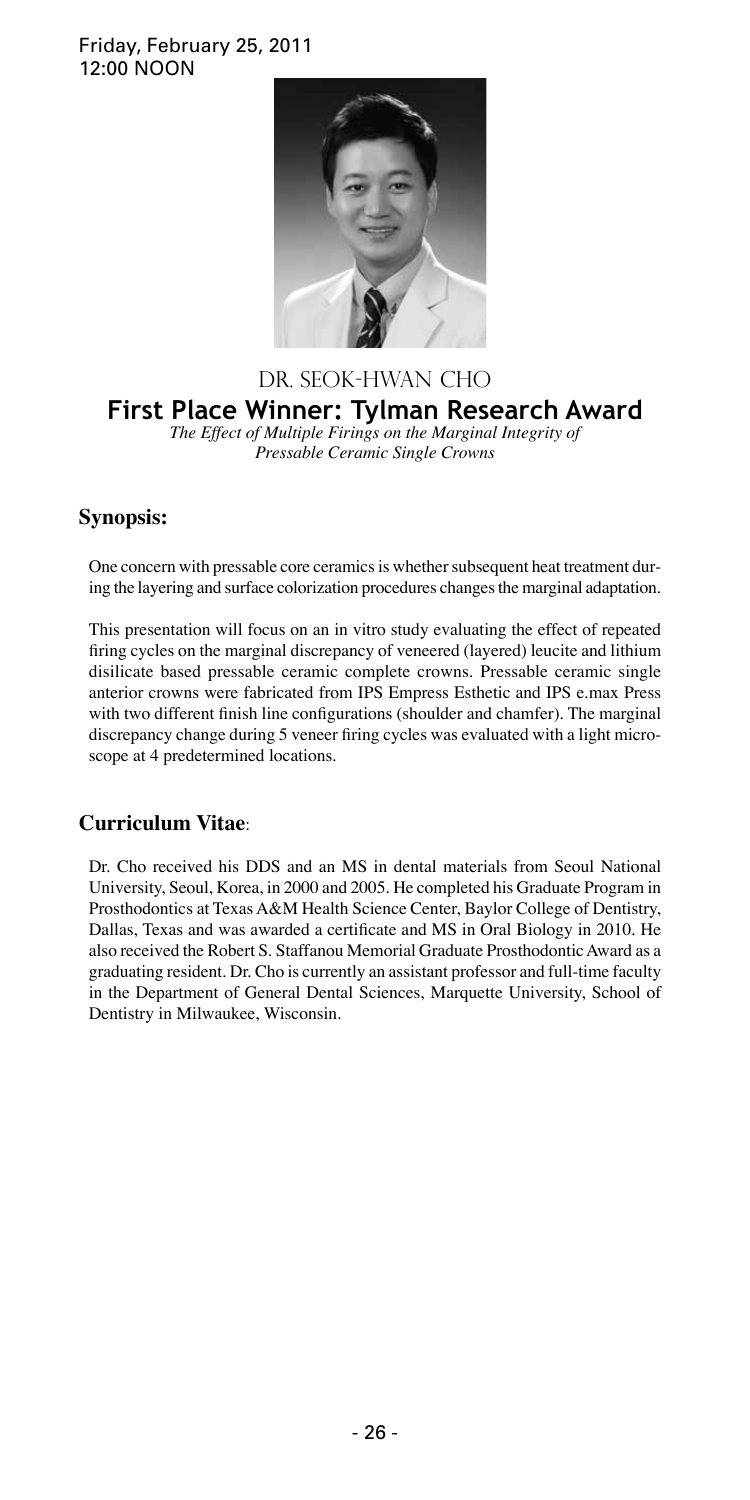#### Friday, February 25, 2011 12:10PM

#### **ANNUAL ACADEMY LUNCHEON** *CHICAGO BALLROOM* 5th Floor

2011 STANLEY D. TYLMAN RESEARCH AWARDS\* Dr. Stan Vermilyea, Chair, Tylman Research Committee

# FIRST PLACE AWARD

Dr. Seok-Hwan Cho Baylor College of Dentistry Research Supervisor: Dr. William W. Nagy Program Director: Dr. William W. Nagy

#### SECOND PLACE AWARD

Dr. Mario Rotella University of Rochester, Eastman Institute for Oral Health Research Supervisor: Dr. Carlo Ercoli Program Director: Dr. Carlo Ercoli

#### THIRD PLACE AWARD

#### Not awarded in 2011

claude r. baker award FOR EXCELLENCE IN TEACHING PREDOCTORAL FIXED PROSTHODONTICS

Dr. Patchnee Rungruanganunt, Chair, Claude R. Baker Teaching Award Committee

#### Dr. Lillian M. Mitchell 2011 Recipient

Committee for the Garver-Staffanou Prosthodontic Program Director's Award for Excellence Dr. Steve Morgano, Chair, Garver-Staffanou Award Committee

> Dr. Carl Jerry Andres 2011 Recipient

GEORGE H. MOULTON AWARD OUTSTANDING ACHIEVEMENT IN THE ART AND SCIENCE OF FIXED PROSTHODONTICS Dr. Charles Goodacre, Chair, George H. Moulton Award Committee

> Dr. Bill B. Lefler, Major General (retired) United States Army 2011 Recipient

PRESENTATION OF NEW AAFP MEMBERS Dr. David Burns, Chair, Credentials Committee

\**We wish to acknowledge the generous support of The Editorial Council of the Journal of Prosthetic Dentistry for the Tylman Research Program.*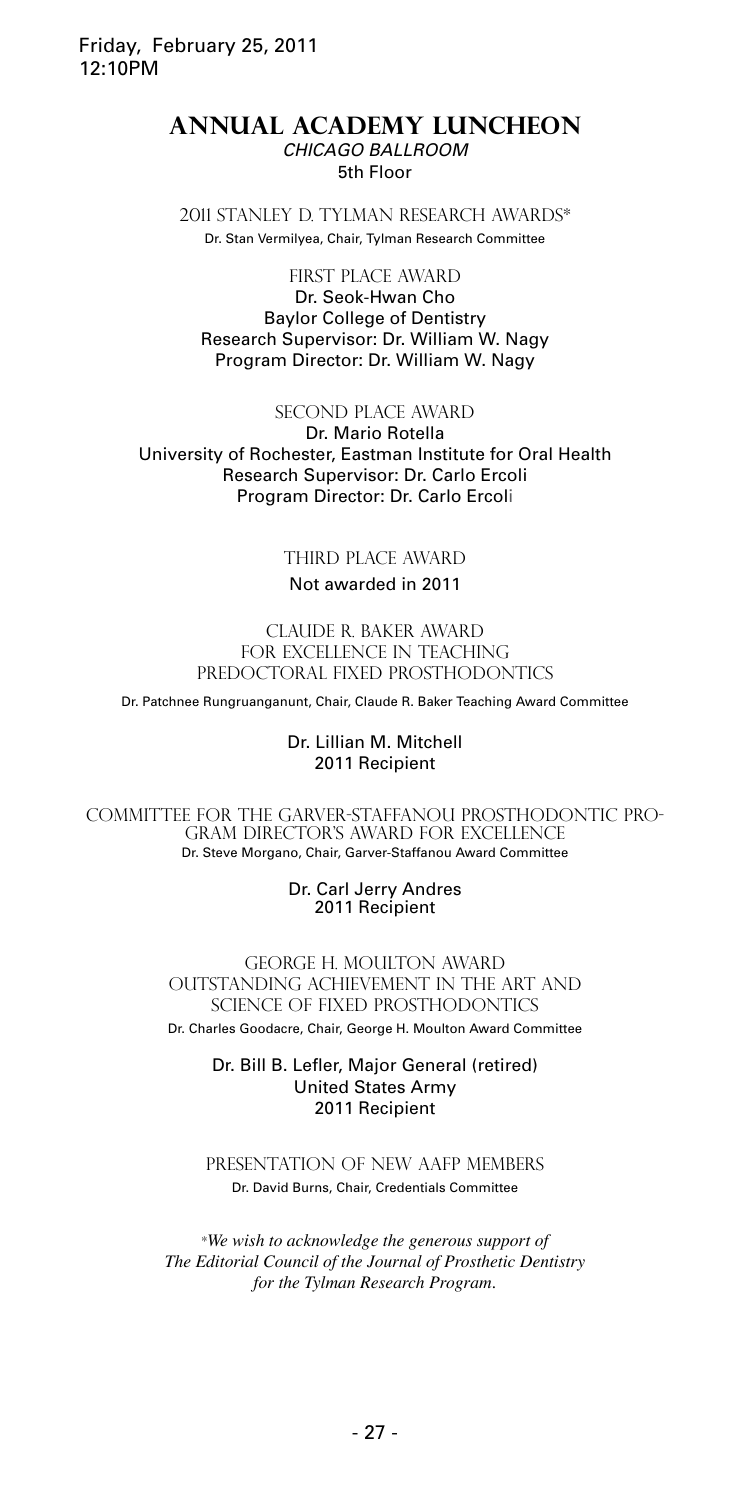#### Friday, February 25, 2011 1:40PM



#### DR. JOSEPH KAN *Immediate Tooth Replacement in the Esthetic Zone: The Chronicles 1996-2011*

### **Synopsis**:

To create an implant papilla that emulates nature is a fusion of science and art. Understanding the biologic and physiologic limitations of the soft and hard tissue will facilitate predictability in simple to complex esthetic situations.

This presentation will focus on current treatment philosophies and methodologies for papilla management around single and multiple adjacent implants in the esthetic zone. Equal emphasis will be placed on the diagnosis, treatment planning, surgical and prosthetic management of soft and hard tissue.

Participants will come to understand, and be able to apply, the following principles of esthetics in restorative dentistry:

- 1. Prognostic variables for long-term successful immediate tooth replacement
- 2. Gingival biotype; diagnosis, management and conversion
- 3. Buccal bone remodeling following ridge preservation or immediate implant placement; can we avoid it?

### **Curriculum Vitae**:

Dr. Kan completed Prosthodontics and Implant Dentistry from Loma Linda University School of Dentistry (LLUSD) in 1997. He is a Professor at LLUSD and maintains a private practice limited to Prosthodontics and Implant Surgery. He is the recipient of the 1997 Best Research Award from Academy of Osseointegration, 2003 Judson Hickey Award from Journal of Prosthetic Dentistry, and 2005 Robert James Achievement Award in Implant Dentistry.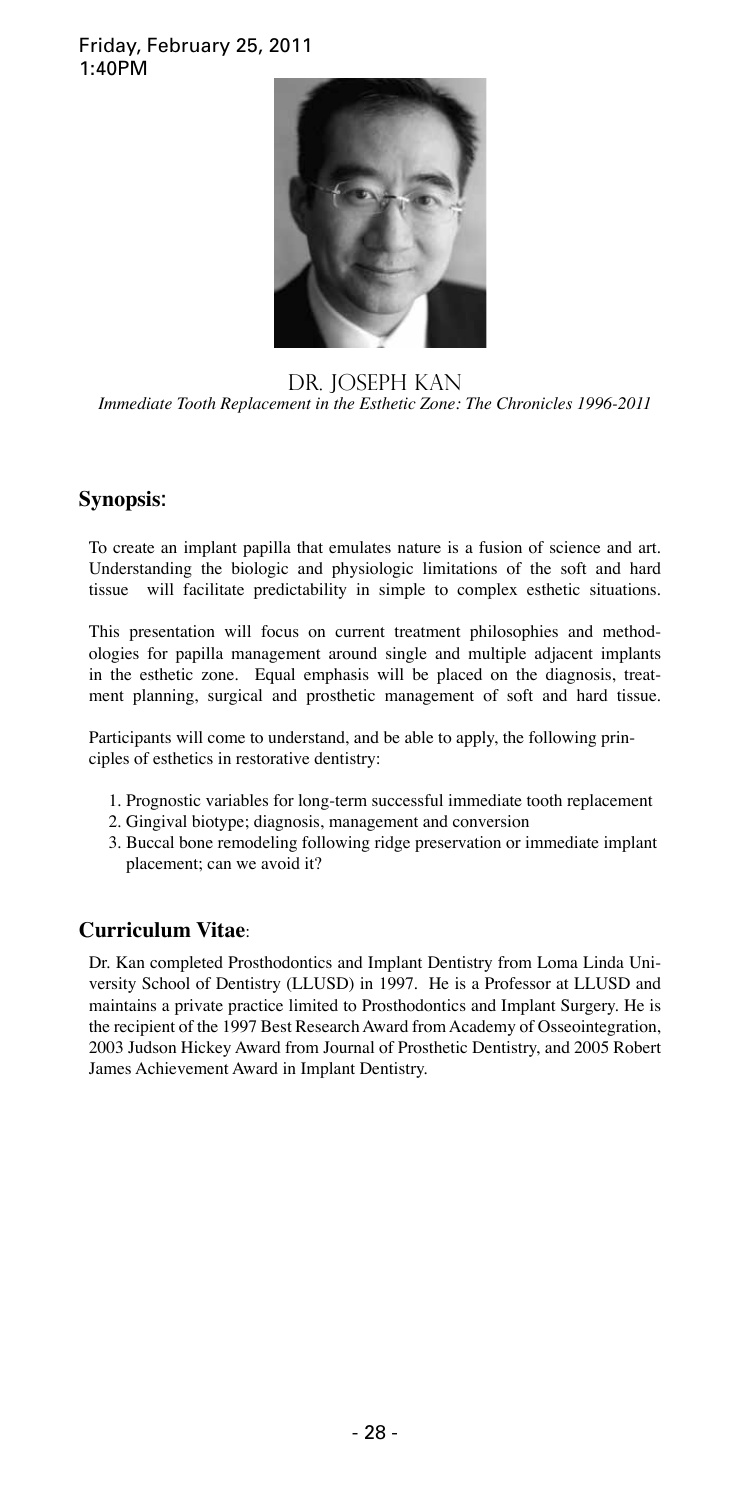#### Friday, February 25, 2011 2:30PM



Dr. florian Beuer *Complex Rehabilitation with CAD/CAM-fabricated Ceramic Onlays*

### **Synopsis**:

Dental restorations produced with computer assistance have become more common in recent years. New software tools and new ceramic materials like lithium disilicate have increased the filed of application. Now CAD/CAM technology can be used for complex restorations as full mouth rehabilitations including increasing the vertical dimension.

This presentation gives an overview of necessary CAD/CAM equipment and demonstrates the procedure step-by-step.

The objectives of the lecture are to:

- 1. provide general information on the digital workflow,
- 2. explain material selection for different indications and
- 3. present a clinical procedure for increasing the vertical dimension.

### **Curriculum Vitae:**

Dr. Beuer was born 1974 in Moosburg, Germany and graduated from Munich Dental School in 1999. He worked in private practice for two years. Then he joined the Prosthetic Department at Munich Dental School as Assistant Professor and received his Dr med. dent degree in 2002. From 2007 to 2008 he was conducting research as visiting Professor at Pacific Dental Institute, Portland, Oregon (Director: John A. Sorensen DMD, PhD). In 2009 he received his PhD-degree in Prosthodontics from Ludwig Maximilians University. Since 2009 he serves as associate Professor at the Department of Prosthodontics in Munich Dental School. He is married and has two daughters.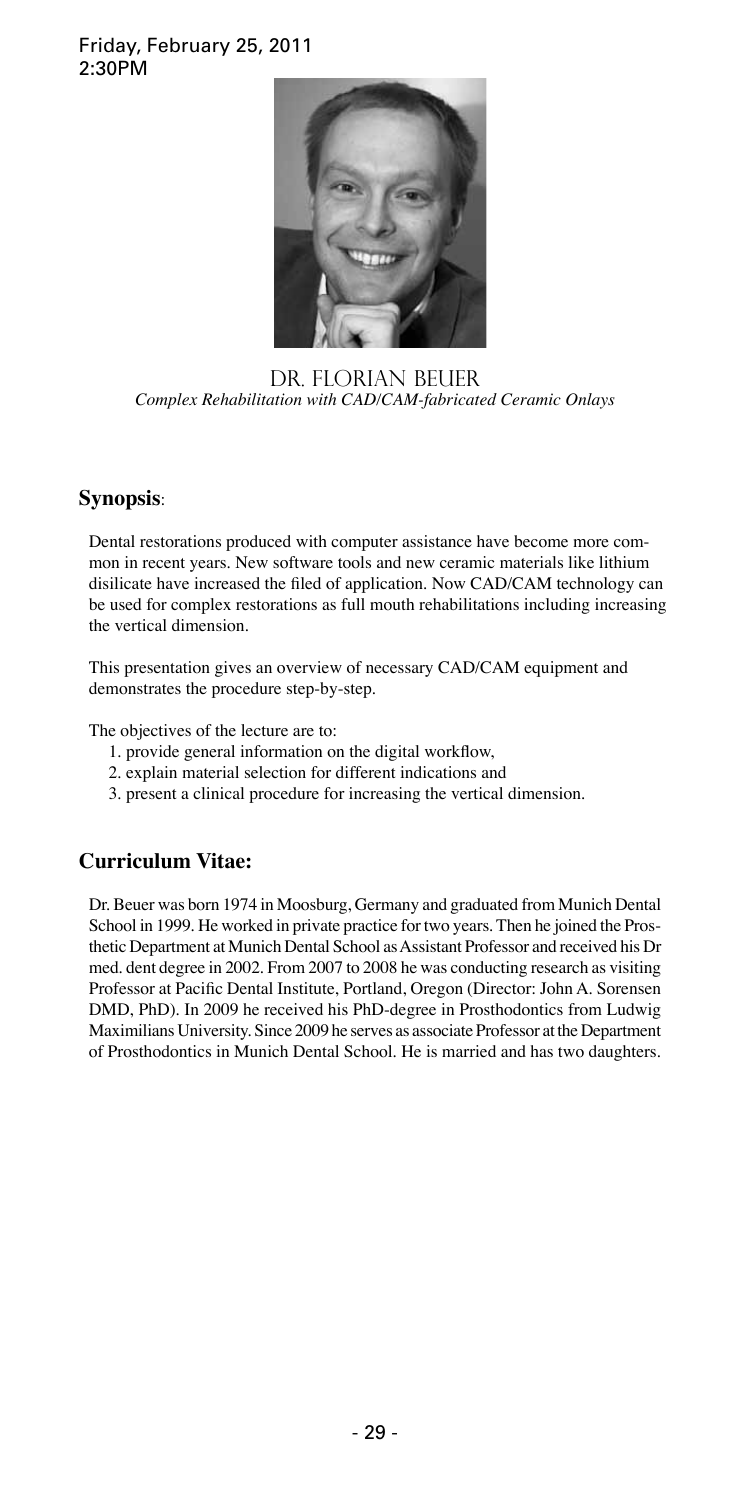### Friday, February 25, 2011 3:45PM



HIRO TOKOTUMI *The Art of Shade Matching: The Ceramist's Perspective*

### **Synopsis**:

Snow White and Transparence represent the opposite ends of the spectrum. Yet while they appear to have completely different characteristics, physiologically they both are categorized as colorless without having hue and chroma. Chromatically, the change from white to black has been termed value. But from the dental prosthetic color point of view, value may be the change from white to transparence. In dental prosthetics, snow white and transparence could become the base of the color. The purpose of this lecture is to discuss the art of shade matching from the ceramist's perspective and to demonstrate a technique for creating " rich white ", which facilitates richness and transparence, by applying porcelain on the dentin base layer.

The objectives of the lecture are:

- 1. to instruct dentists in providing their ceramists with the type of quality shade information necessary for patient satisfaction,
- 2. to present an effective method for shade matching at chairside and
- 3. to introduce a concept for selecting porcelain powders to produce a shade matching crown based on color science.

### **Curriculum Vitae**:

Mr. Hiro Tokutomi proceeded to a Post Graduate Course at Osaka Ceramic Training School after graduating from College of Kumamoto Dental Technology in 1993. He started his career as a dental technician in 1994 and moved to the USA to join Cusp Dental Research, Inc. in Boston in 1998. Since then, he has been focusing on ceramic restorations. His skills have continued to grow and develop with the collaboration with several Universities which has been focusing on esthetic and precision restorations.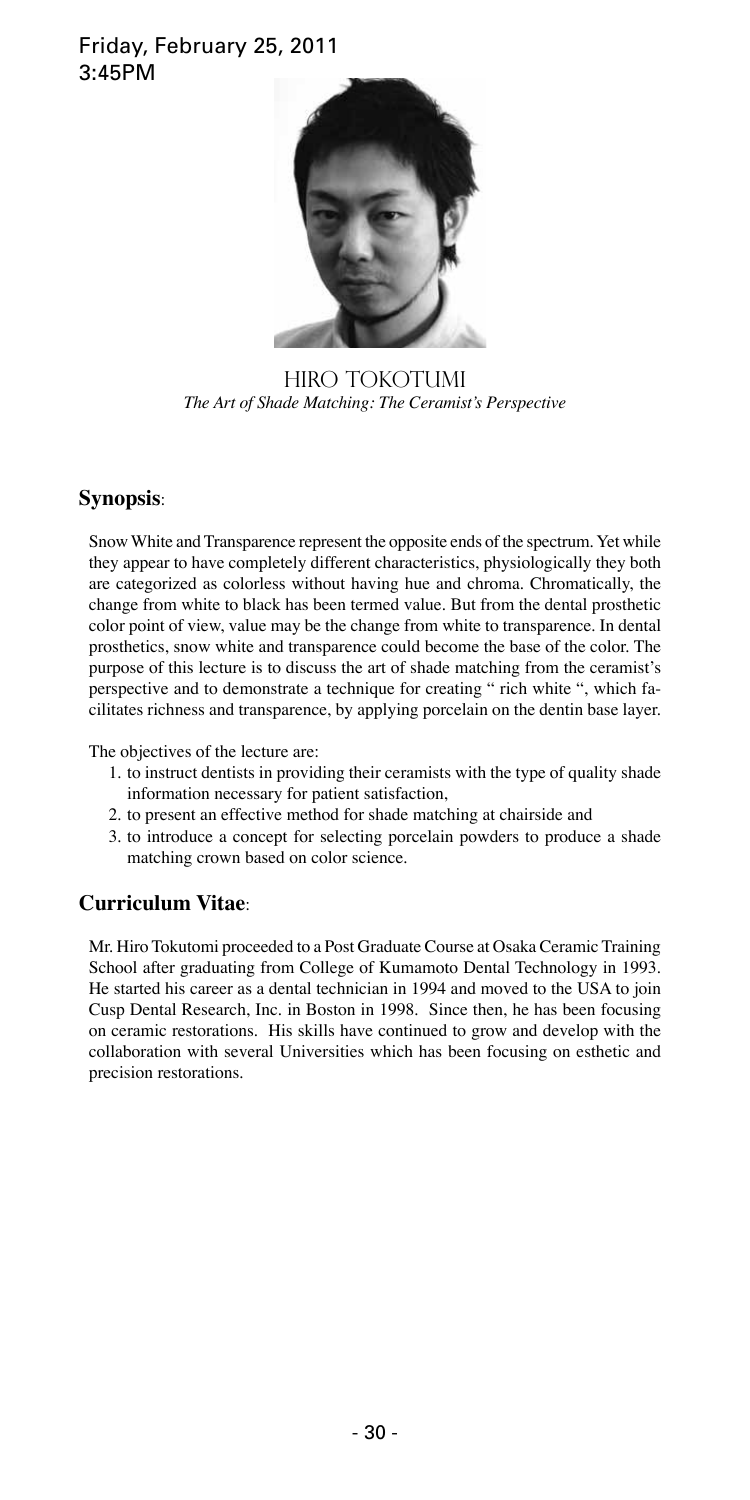### Friday, February 25, 2011 4:30PM



MARCOS VARGAS *Maximizing Esthetics with Resin Composites in Daily Practice*

### **Synopsis:**

Patient demands for esthetic and conservative dentistry has emphasized the need to produce life-like anterior restorations. Resin composite materials with expanded shades, various opacities and improved handling have the potential to produce functional, long lasting, personally rewarding, cost effective, predictable and highly esthetic direct anterior restorations in daily practice. Knowledge and understanding of the optical properties of tooth structure, the restorative material and the techniques will result/translate into successfully achieving imperceptible direct anterior esthetic restorations. This presentation will focus on teaching modern resin composite materials and techniques to achieve success with direct resin composites in daily practice. Shade selection, cavity preparation for esthetic results, layering, contouring and polishing will be presented.

After completing this lecture the dental practitioner will be able to:

- 1. Select shade for restoring teeth with resin composite
- 2. Produce cavsity preparations for blending of resin composite
- 3. Finish resin composites to emulate tooth structure

### **Curriculum Vitae:**

Dr. Marcos Vargas graduated from the Cayetano Heredia University School of Dentistry in Lima, Peru in 1985. From 1990 to 1992, he was in the AEGD program at the Eastman Dental Center in Rochester, New York. Dr. Vargas received his certificate and Master's degree in operative dentistry in 1994 at the University of Iowa, where he is currently a professor in the Department of Family Dentistry. His primary research interests are in the area of dental materials including glass ionomers, dentin bonding, composite resins and aesthetic dentistry. Dr. Vargas has been published extensively in the area of dental adhesion and resin composites for over 15 years. He maintains a private practice limited to operative dentistry with an emphasis on aesthetic dentistry.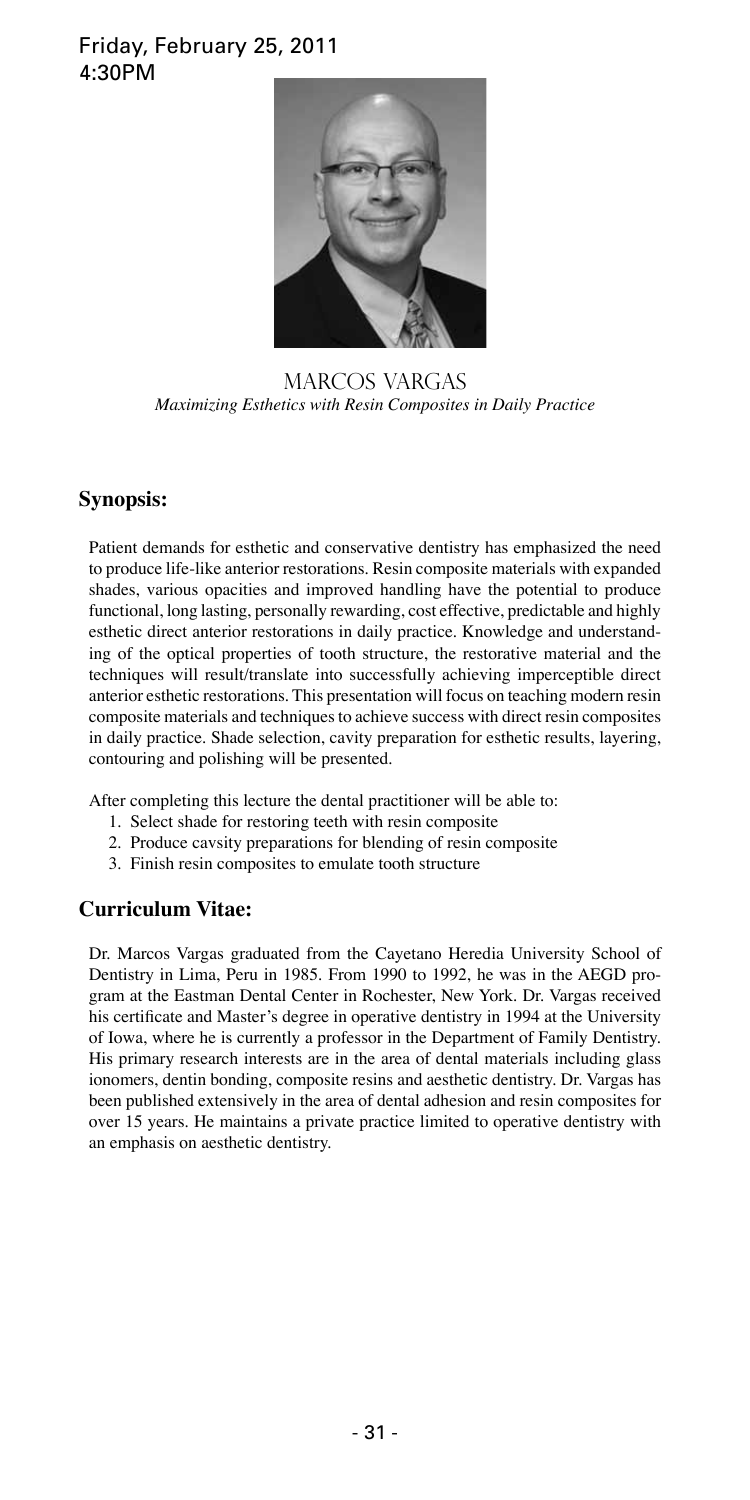### Saturday, February 26, 2011 8:00AM



JEFFREY RUBENSTEIN *The Changing Face of Maxillofacial Prosthetics*

#### **Synopsis**:

Osseointegration's introduction in the 1980's led to intra-oral rehabilitation for maxillofacial prosthetic rehabilitation. Vascularized free flap reconstructions have further challenged maxillofacial implant prosthodontic treatment for patients seeking improved oral function.

This presentation will have a clinical focus demonstrating the challenges and changes that have occurred in maxillofacial prosthetic rehabilitation. For patients seeking such rehabilitation, the 21st century approach offers alternatives that otherwise would have been treated with maxillary and mandibular removable tooth and/or tissue borne prostheses.

This presentation will provide the attendees information regarding,

- 1. The importance of vigilance as regards oral cancer screening
- 2. An overview of the past, present, and future directions of maxillofacial prosthetic intra- and extra-oral rehabilitation
- 3. Defining the differences between surgical reconstruction and prosthodontic rehabilitation
- 4. The treatment protocols developed for rehabilitating anatomical compromise resulting from malignancy, congenital, and trauma using osseointegration as a foundation.

### **Curriculum Vitae**:

Jeffrey Rubenstein is Professor and the Director of Maxillofacial Prosthetic Service at the University of Washington School of Dentistry. He completed his B.A. at Rutgers College, D.M.D. at Tufts University, G.P.R. at Lancaster Cleft Palate Clinic and obtained his M.S. and Certificate in Prosthodontics from M.D. Anderson Hospital and the University of Texas. In 1980 he joined the Faculty at Harvard School of Dental Medicine participating in the Department of Implant Dentistry. Since 1989 he has been a full time faculty member in the School of Dentistry at the University of Washington. Dr. Rubenstein is a Diplomate of the American Board of Prosthodontics and Fellow of the American College of Prosthodontists. He is a Fellow of the Academy of Prosthodontics and a member of the Academy of Osseointegration. He is also a Fellow and past president of the American Academy of Maxillofacial Prosthetics and the Washington State Society of Prosthodontics.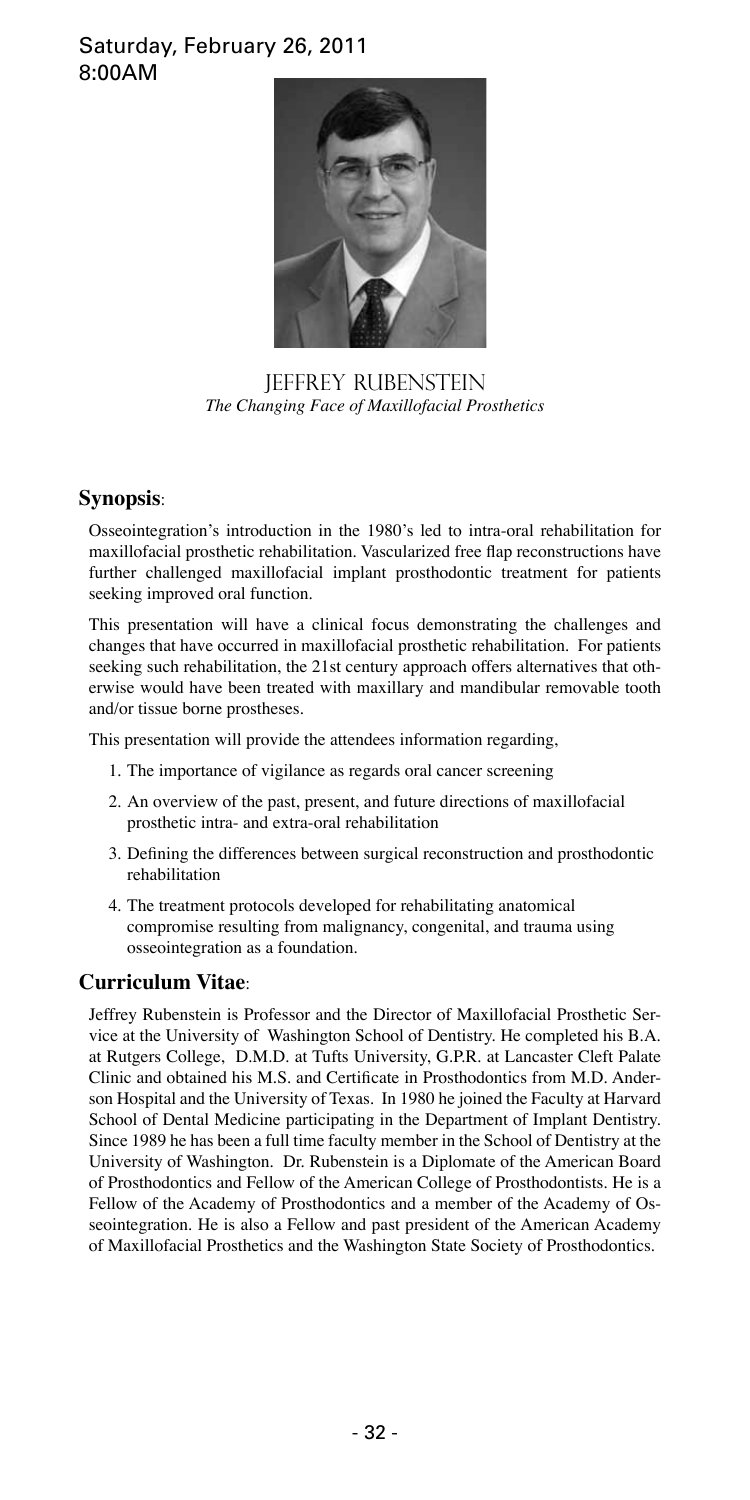### Saturday, February 26, 2011 8:45AM



DOMENICO MASSIRONI *Precision Tooth Preparation for Esthetic Restorations*

### **Synopsis**:

Precision, function and aesthetics are the main aims of prosthetic dentistry. Precision in metal ceramic prosthetic fixed restorations provide the best marginal seal. Methods used to produce good marginal integrity in metal-ceramics may also be adopted for all-ceramic restorations and laminate veneers. This presentation will discuss the concepts of precision and aesthetics pertinent to a full spectrum of restoration type and materials.

In our opinion the most important step is the preparation of the tooth with rotating and non rotating instruments. In our daly practice the magnification vision with the operative microscope is fundamental, especially to achieve the good marginal preparation using sonic technology without rotating movement.

Participants will learn how to perform instrumentation for successful tooth preparation for crowns and laminate veneers, including the following:

- 1 understand the importance of tooth preparation design to achieve better esthetic and precision results with the microscope
- 2 learn how to prepare a precision finish line design
- 3 find out how to create the modified chamfer design

### **Curriculum Vitae:**

Domenico Massironi, MD, DMD, has a well-established private practice in Milan, Italy, specializing in implants and prosthodontics using the stereomicroscope since 1988. He is the author of several books, including Precision in Prosthetic Restoration and the recent Precision in Dental Esthetics (coauthored with Romeo Pascetta and Giuseppe Romeo). He is an active member of European Academy of Esthetic Dentistry (EAED) Diplomate of ICOI (International Congress of Oral Implantologists) and Active Member of AMED (Academy of Microscope Enhanced Dentistry) and lectures both nationally and internationally.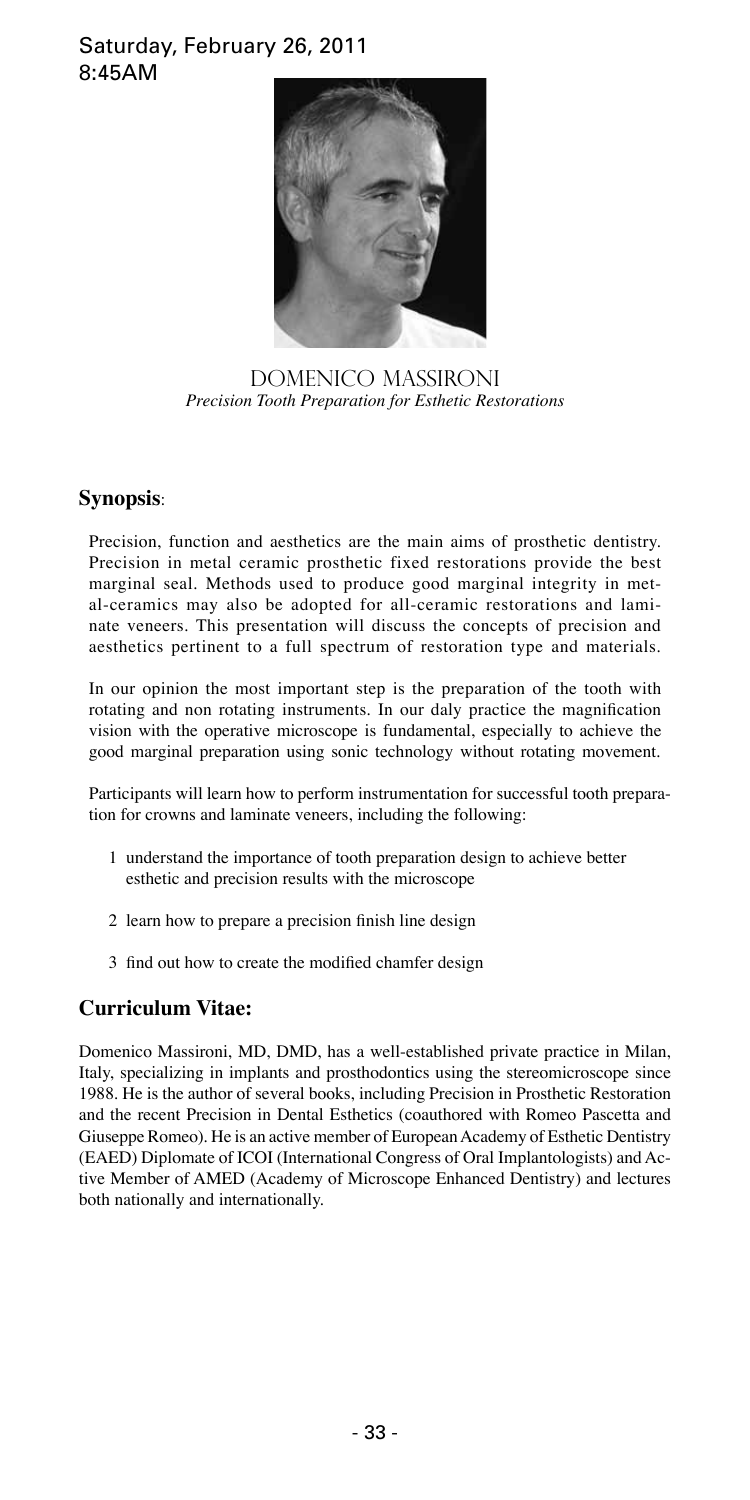### Saturday, February 26, 2011 9:30AM



j. william robbins *Dentofacial Diagnosis - Asking the Right Questions*

### **Synopsis**:

Traditional diagnosis and treatment planning of the dental patient is only effective for single tooth dentistry. Historically, treatment questions were answered using mounted study casts, in conjunction with clinical charting which consisted of restorative, pulpal, periodontal, occlusal, and radiographic data. Although these data are still essential, none of this information provides a starting place for treatment planning the complex restorative patient. This lecture will present a systematic approach to dentofacial diagnosis with a new set of questions.

Upon completion of the lecture the participant will be able to:

- 1. describe the 4 "Global Diagnoses",
- 2. list the 5 "CORE Questions" that lead to the Global Diagnoses and
- 3. discuss treatment options for each of the Global Diagnoses,

### **Curriculum Vitae**:

J. William Robbins, D.D.S., M.A., maintains a full-time private practice and is Clinical Professor in the Department of General Dentistry at the University of Texas Health Science Center at San Antonio Dental School. He graduated from the University of Tennessee Dental School in l973, and completed 3 years of general practice residency with the Veteran's Administration.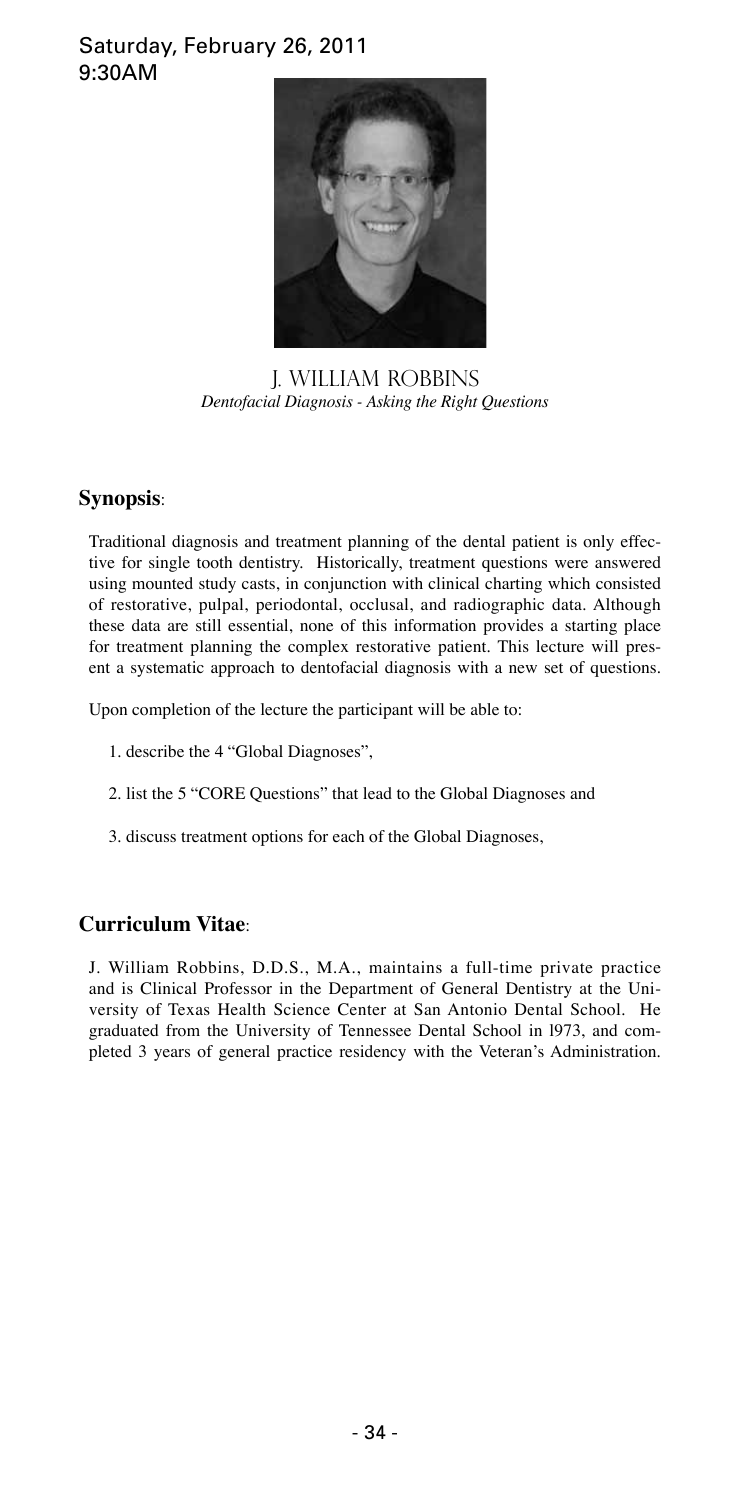### Saturday, February 26, 2011 10:45AM



ROBERT KELLY *The Science Behind All-Ceramic Restorations*

### **Synopsis**:

All-ceramic systems can be classified as being predominantly glassy, filled glasses, or polycrystalline from which either monolithic or layered prostheses can be fabricated by the sintering of powders, pressing processes or via automated CAD/CAM machining. Whew – anyone confused? This talk will help organize your understanding of ceramic systems and present both engineering and clinical rationales behind practical techniques for optimizing durability and esthetics. Clinical data will be reviewed in support of indications and contra-indications for specific all-ceramic systems.

The goals of the presentation are to:

- 1 Explore a simplified (but correct) classification system for all-ceramic systems;
- 2 Review indications for clinical use derived from clinical studies and what is known about optimizing esthetics and durability;
- 3 Receive an update on the status of zirconia. Is the end of porcelain chipping possibly in sight?

### **Curriculum Vitae**:

J. Robert Kelly teaches biomaterials and prosthodontics and is Director, Dental Clinical Research Center at the University of Connecticut. His academic credentials include the D.D.S., an M.S. in dental materials science, the D.Med. Sc. in oral biology and a Certificate in prosthodontics. He is Vice Chairman of the ADA's Standards Committee on Dental Products and President Elect of the AAFP. Dr. Kelly has received awards for biomedical research (Harvard/MIT), research and post-graduate education (Association of Military Surgeons of the United States) and as a clinician/researcher (American College of Prosthodontists).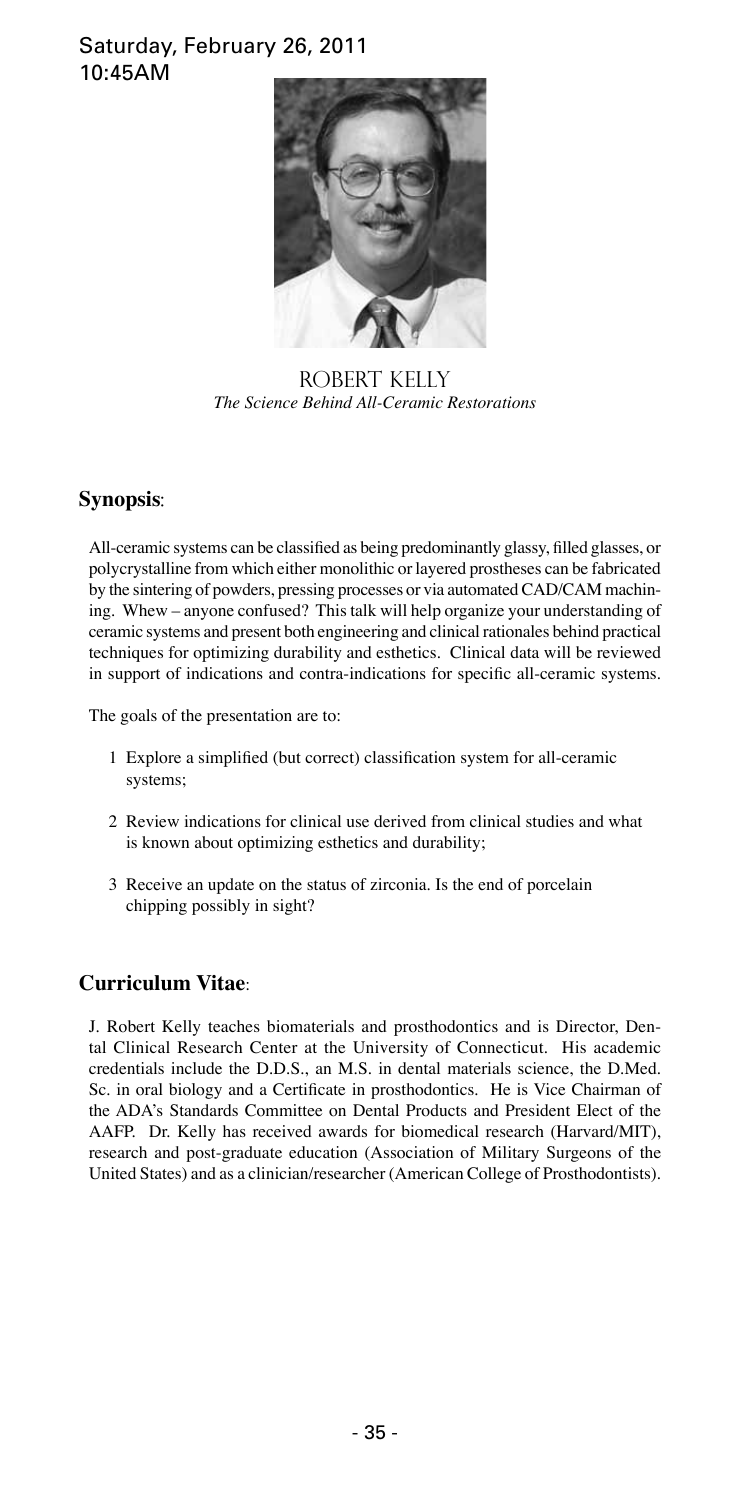### Saturday, February 26, 2011 11:30AM



JOHN BURGESS *An Upddate on Dental Adhesion*

### **Synopsis**:

This clinically oriented discussion compares traditional and newly developed dental adhesives and compares their clinical success. The course is designed to improve your practice of dentistry by demonstrating which material works, where they are successful and will demonstrate successful techniques to handle many of your everyday clinical problems. It will not eliminate staffing problems, provide instant financial success, eliminate the recession nor promote weight loss but it will provide an evidence based approach to many controversies surrounding clinical dentistry and supply answers to many of your questions. Understand why adhesives work rather than hear, "It works for me". You will see the results from clinical trials and laboratory studies which will be presented and discussed to illustrate when and where adhesives should be used. The presentation is designed as a clinical update. This fast paced course will improve your dental practice as well as your selection of adhesives and is designed to provide information that can be used the following clinic day.

The educational objectives of this presentation follow:

- 1. the most effective total etch and self etching bonding agents
- 2. five keys for obtaining the best clinical performance with any bonding agent
- 3. how to improve long term dentin bond success with total etch bonding agents and
- 4. which bonding agents are best for indirect bonding procedures.

### **Curriculum Vitae**:

Dr. John O. Burgess is a graduate of Emory University School of Dentistry. He received his M.S. in Biomedical Sciences from the University of Texas Health Science Center in Houston, Texas, completed a one year General Practice Residency and a two year General Dentistry Residency.

Currently Dr. Burgess is the assistant Dean for Clinical research at the University of Alabama at Birmingham as well as Director of the Graduate Biomaterials Program. He has served as a military consultant in general dentistry to the Air Force Surgeon General. He received certification from the American Board of Dentistry and is a diplomate of the Federal Services Board of General Dentistry. He is a member of the American Academy of Esthetic Dentistry, The Academy of Restorative Dentistry, the American Dental Association, the American and International Association for Dental Research, and the Academy of Operative Dentistry. Dr. Burgess is a fellow of the Academy of Dental Materials and the American College of Dentists. A prolific researcher, Dr. Burgess has published more than 300 publications and has received research funding from the NIDCR and industry. He is a reviewer for four dental journals, a member of the Advisory Board for the Dental Advisor and the Editorial Board for Inside Dentistry. He is a past chair of the Biomaterials Section of the American Association for Dental Schools and has served on the Executive Board for the American Association for Dental Research. Currently he is a member of the American Dental Association's Council on Scientific Affairs and a member of two ADA MD 156 committees on specification development for materials and devices. He is active in clinical evaluations of dental materials and is an investigator on clinical protocols evaluating adhesives, ceramic restoratives, low shrinkage posterior composites, self adhesive composite resins, digital and conventional impression materials. Dr. Burgess lectures extensively nationally and internationally and has presented more than 900 continuing education courses.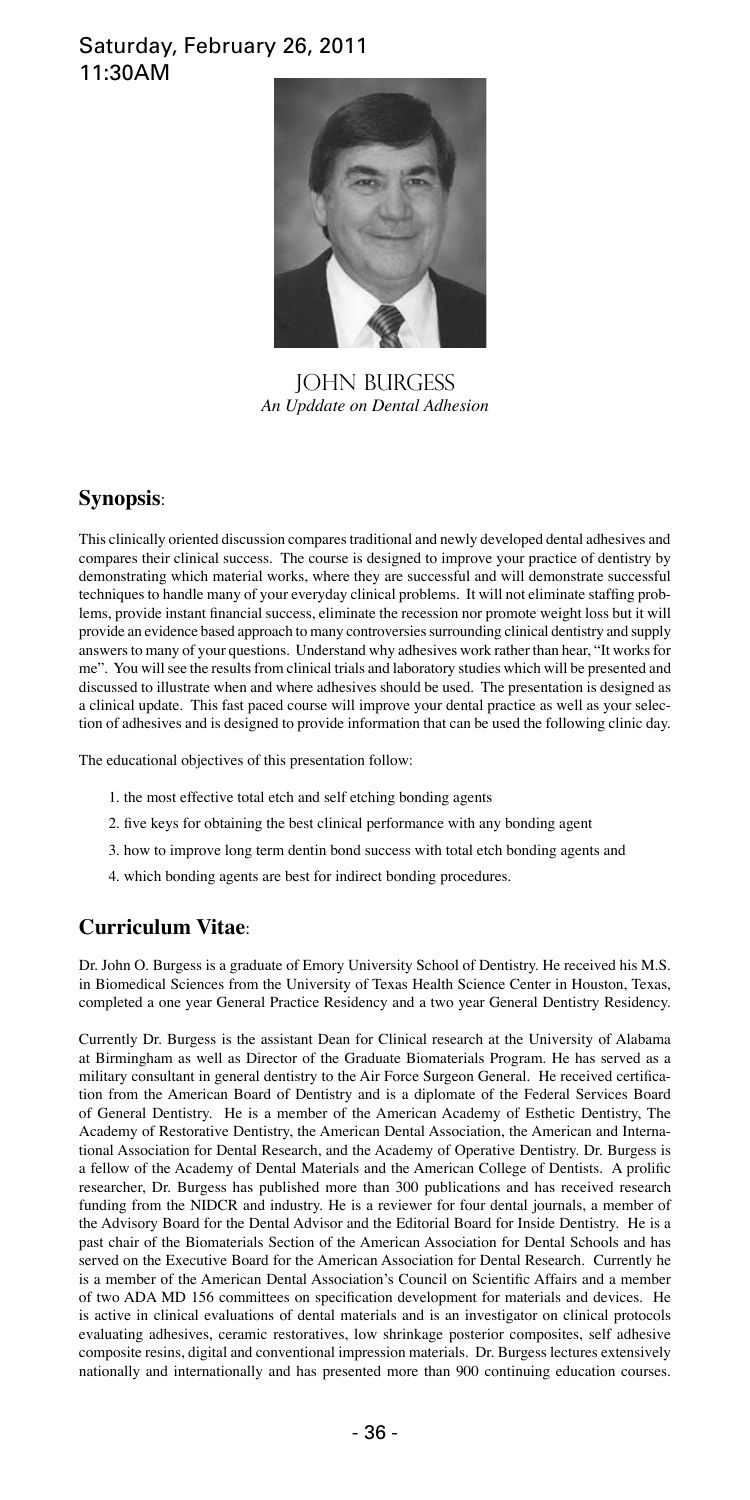### Saturday, February 26, 2011 2:00PM



#### GALIP GUREL *A Comprehensive Approach to Porcelain Laminate Veneers*

#### **Synopsis**:

The enhancement of facial beauty is one of the primary goals of patients seeking elective dental care. The lower one-third of the face has a major impact on the perception of facial aesthetics, and influences the overall facial appearance.

Once the ideal relationship between the restoration and the facial soft tissues is achieved, improvements in natural beauty can be expected to follow. By improving deficient facial proportion and integumental form, surgeons, orthodontists, and restorative dentists have the unique opportunity to weave these aesthetic needs and the creation of a pleasing smile into the fabric of their comprehensive treatment planning.

After treatment planning, wax-ups, silicone indices and related techniques such as APR (Aesthetic Pre Recontouring), APT (Aesthetic Pre-evaluative Temporaries) and preparation through the APTs, will all assist in predictable tooth preparation.

The importance of minimally-invasive dentistry will be emphasized. This is possible when the appropriate tooth position is established, minimizing the need for soft or hard tissue removal. This requires an interdisciplinary team where treatment planning and treatment challenges can be discussed in a collaborative environment. This lecture will also emphasize pink esthetics.

Following this lecture each attendee should have an increased understanding of:

- 1. interdisciplinary aesthetic treatment planning,
- 2. the use of restorative, orthodontic or periodontic tools in aesthetic dentistry,
- 3. minimally invasive tooth preparation techniques and
- 4. maximum and predictable communication between specialists.

### **Curriculum Vitae**:

Dr. Galip Gurel graduated from the University of Istanbul, Dental School in 1981. He continued his education at the University of Kentucky, Department of Prosthodontics and received his MSc degree from Yeditepe University in, Istanbul.

Dr. Gurel is the founder and honorary president of the Turkish Academy of Aesthetic Dentistry. He is the President of the European Academy of Esthetic Dentistry for 2011 & 2012, a member of the American Society for Dental Aesthetics and the honorary diplomate of the American Board of Aesthetic Dentistry.

Dr. Gurel is also the editor-in-chief of the Quintessence Magazine (Turkey) and on the editorial board of the journal of the American Academy of Cosmetic Dentistry, Practical Procedures & Aesthetic Dentistry, and the EJED European Journal of Esthetic Dentistry. He is the author of "The Science and Art of Porcelain Laminate Veneers" published by Quintessence publications in 2003 translated into 10 different languages.

Dr. Gurel has presented lectures dental aesthetics internationally on he topic of dental aesthetics and he gives post graduate lectures on aesthetics at New York University, and Yeditepe University in Turkey. His practice in Istanbul is limited to in Aesthetic Dentistry.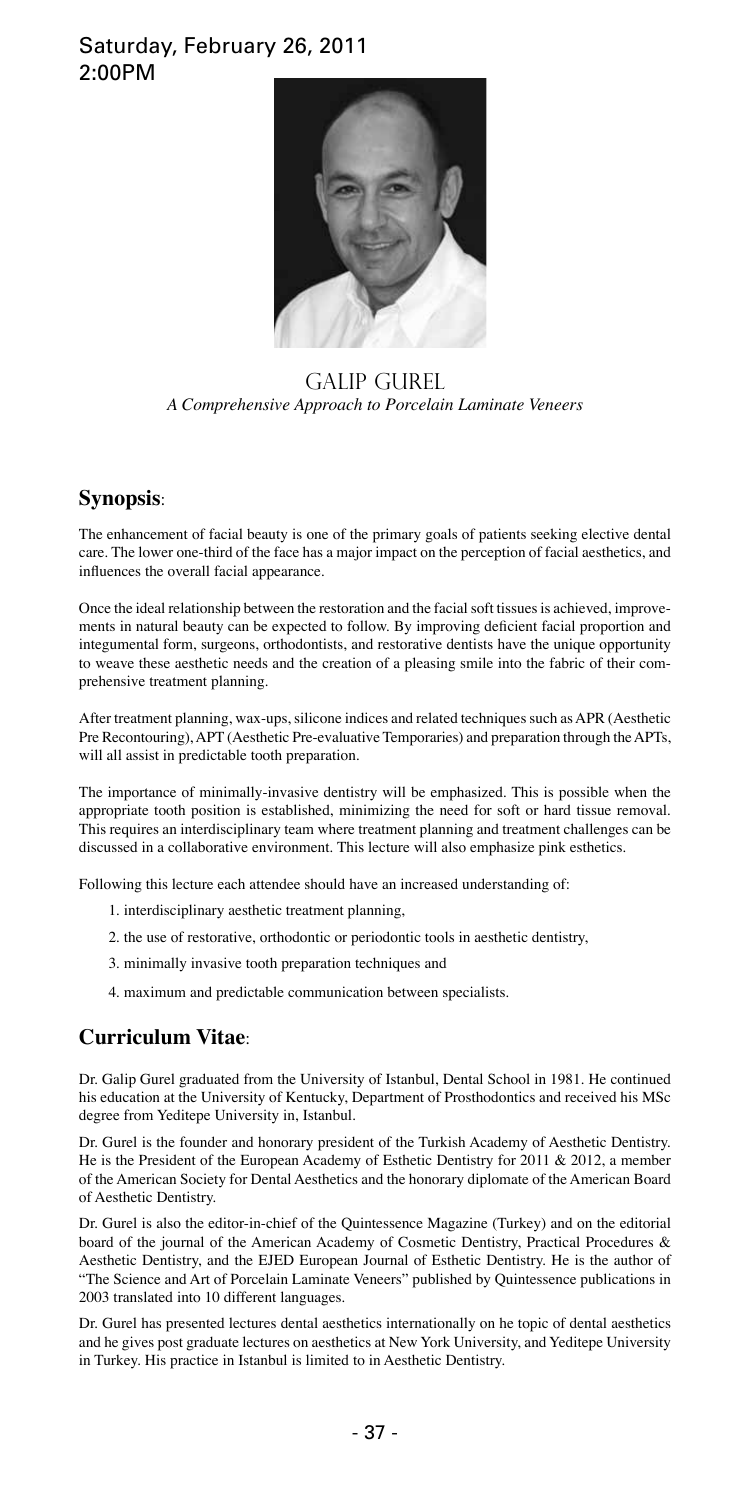### Saturday, February 26, 2011 2:45PM



KENG MUN WONG *Facilitating Implant Success in the Esthetic Zone The 8 Keys to Clinical Success*

### **Synopsis**:

The focus on aesthetic outcome around implant restorations in the aesthetic zone has intensified. With better knowledge in aesthetic implant treatment planning and smile analysis, we are in a better position to address our patient's aesthetic concerns. Proper clinical diagnosis, updated clinical and surgical techniques as well as good laboratory support are essential to ensure long-term predictable outcome in these cases. This lecture will focus on the techniques and materials required to perform excellent indirect restoration and aesthetic implant restorations in everyday practice.

This presentation will enable each attendee to

- 1. understand the importance of provisional support
- 2. know when to use root submergence technique
- 3. determine whether immediate implants are suitable for all hopeless teeth
- 4. understand the merits of periapical radiograph guided surgery and
- 5. know how to create pontic sites

### **Curriculum Vitae**:

Dr. Wong received specialized training in prosthodontics and earned his MSD and Certificate in Prosthodontics at the University of Washington, USA.

He has lectured internationally. In 2002 Dr. Wong was honored as the best presenter at the Annual Meeting of the AAID held at the Universal City, California. In 2004, he was invited by the International Federation of Esthetic Dentistry and European Academy of Esthetic Dentistry to speak in Venice. In 2009, he was invited by the American Academy of Esthetic Dentistry to lecture in Las Vegas, USA.

Dr. Wong is Affiliate Assistant Professor at the University of Washington, USA. He is currently the Managing Director of T32 Dental Centre and Chairman of International Dental Academy.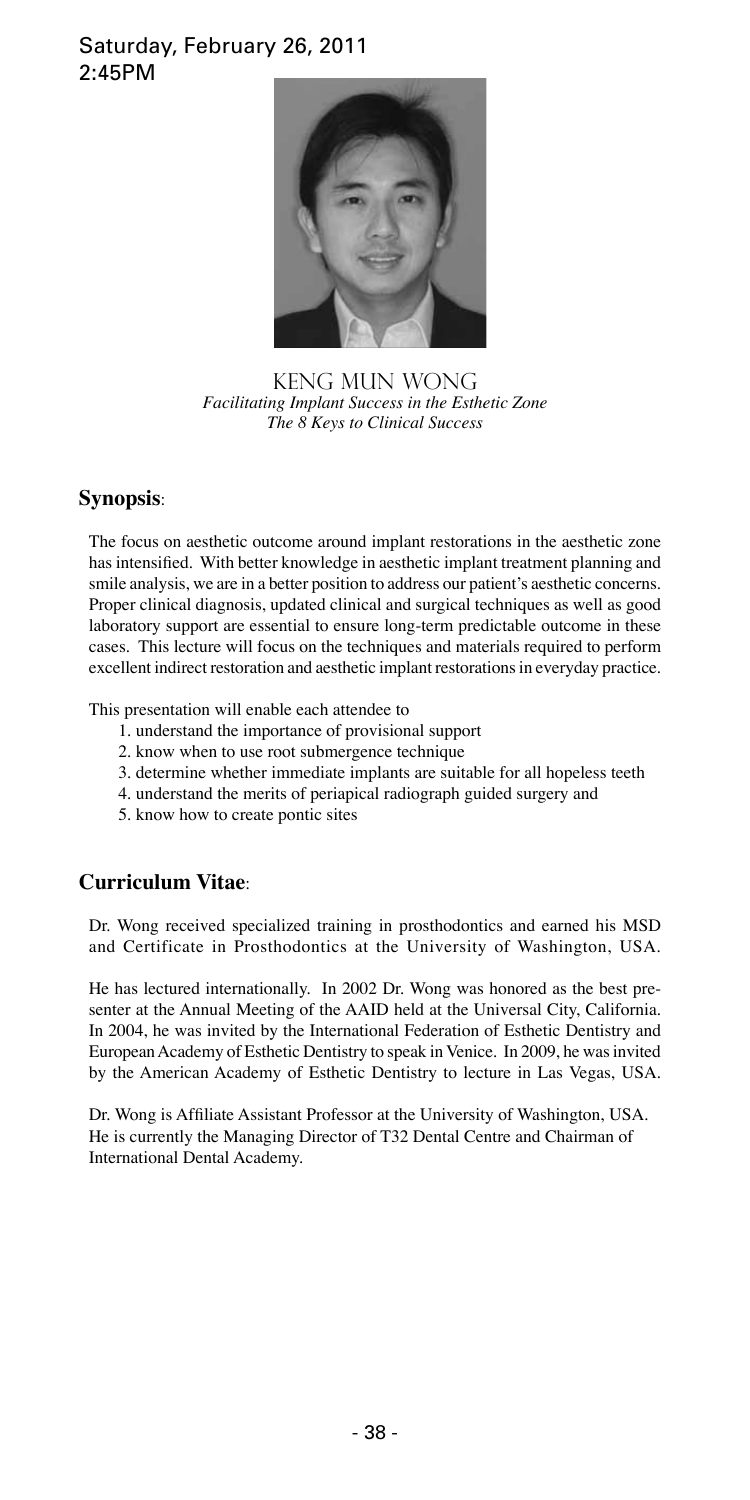### Saturday, February 26, 2011 3:30 PM



STEPHEN CHU *Managing Tooth Proportions, an Evidence Based Approach*

### **Synopsis**:

Comprehensive treatment planning of the complex aesthetic restorative case involving teeth and implants can be challenging. The key to success is to diagnose and develop predictable strategies in patient care. This presentation will focus on the diagnosis of dental and gingival discrepancies and the latest research in quantitative biometry will be presented. Treatment solutions will focus on interdisciplinary therapies including orthodontics, periodontics, restorative, and implant dentistry as well as innovative instrumentation to obtain these goals.

After this presentation, the attendee should be able to:

- 1. analyze oral tissues of patients with tooth size, shape, and gingival archi tecture problems, and to provide treament involving interdisciplinary therapeutic techniques and
- 2. incorporate implant therapy in the treatment of the partially edentulous premaxilla.

### **Curriculum Vitae**:

Dr. Stephen Chu is an Associate Professor in the Department of Prosthodontics, Director of Aesthetic Education and Material Sciences and Co-Director of the Implant and Aesthetic Continuums at Columbia University School of Dentistry. He also maintains a private practice in fixed prosthodontics in New York City. Dr. Chu is a chapter contributor to The Science and Art of Porcelain Laminate Veneers [Gurel, G., Quintessence Publishing, 2003] and has published 23 articles and given over 100 lectures nationally and internationally on the subjects of aesthetic, restorative, and implant dentistry. He has co-authored The Fundamentals of Color: Shade Matching and Communication in Esthetic Dentistry [Chu, S.J., Devigus, A., Mieleszko, A., Quintessence Publishing Co, 2004] and Aesthetic Restorative Dentistry: Principles and Practice [Tarnow, D.P., Chu, S.J., Kim, J.J., Montage Media Corp., 2008]. Dr. Chu is Prosthodontics Section Editor of Practical Procedures and Aesthetic Dentistry, and is on the editorial review board of the European Journal of Esthetic Dentistry, IJOMI, Compendium, Journal of Esthetic and Restorative Dentistry.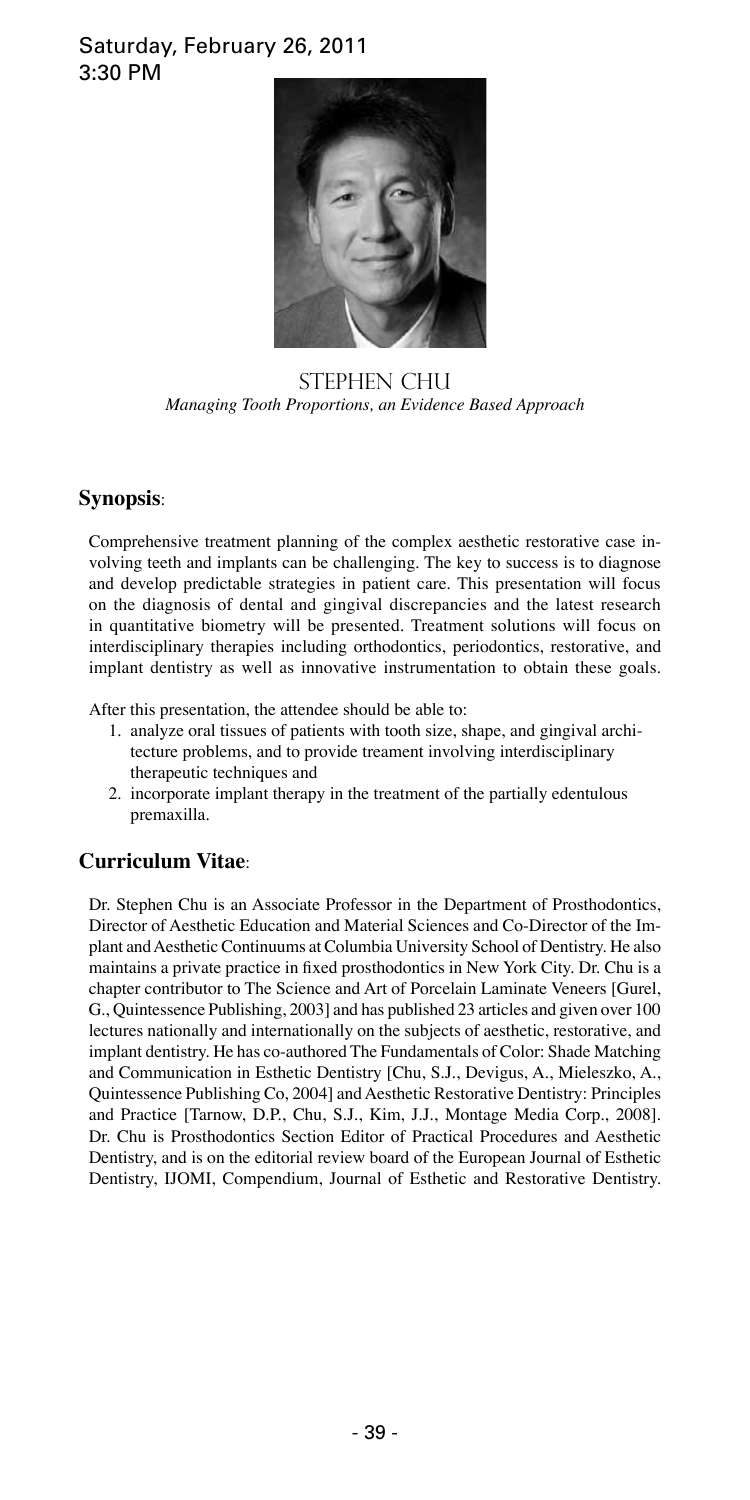# Reserve Speaker



YEN-WEI CHEN *Functional Considerations in Treatment Planning the Biomechanically Compromised Dentition*

### **Synopsis**:

The predictably of long-term treatment outcomes when restoring the biomechanically compromised dentition in complete-mouth comprehensive patient care, should be weighed against patients' occlsual dysfunction and parafunctional habits in the context of the ability of the patient and the treating team to address the etiology of the biomechanical compromise. If the etiology of tooth-structure-loss is addressed and managed over time, and the patient demonstrates no signs or symptoms of dysfunction or parafunctional habits, then the biomechanically compromised dentition may be restored predictably. In contrast, if such a patient presents with functional concerns, the likelihood of tooth fracture may increase and the course of treatment must be cautiously determined. Alternative treatment solutions, such as different types of implant-supported restorations, may be considered with the thought of a prospective need to manage prosthetic complications over time.

This lecture will serve to:

- 1. facilitate the understanding and assessment of the functional and bio mechanical causes of compromised dentitions and
- 2. explain how differences in functional risk may affect the predictably of long-term treatment outcomes when restoring the biomechanically compro mised dentition.

### **Curriculum Vitae**:

Dr. Yen-Wei Chen graduated with a DDS degree from Taipei Medical University in 1998, followed by a Certificate in General Practice Residency in 2001. He practiced general dentistry from 2001 to 2004, then earned a Certificate in Prosthodontics and a Master of Science in Dentistry degree from the University of Washington Graduate Prosthodontics program. Currently, he serves as an affiliate faculty at the department of Restorative Dentistry at the University of Washington. Dr. Chen is a member of the American College of Prosthodontists and is board-eligible for the American Board of Prosthodontics. His research interests include the the biocompatibility of dental materials and CAD/CAM technology applied in implant restorations. Dr. Chen has presented his research and clinical work at several scientific meetings both nationally and internationally, and has authored clinical articles in various peer reviewed journals.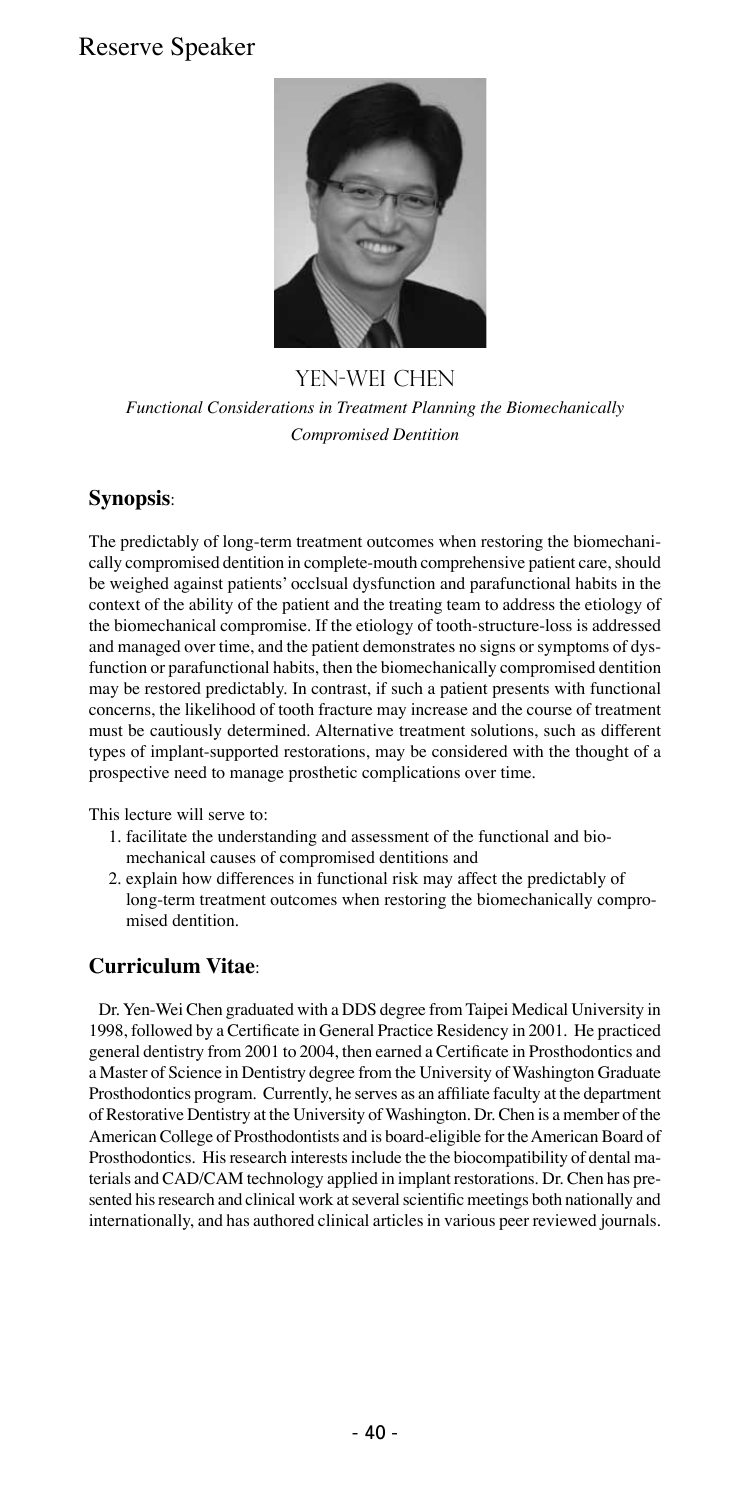# Reserve Speaker



### NEIL L. STARR

*The Composite Mockup - An Invaluable Diagnostic Tool for Achieving Functional and Esthetic Outcomes*

#### **Synopsis**:

The chairside composite mockup has become an invaluable diagnostic tool for clinician, laboratory technician and patient. This diagnostic mockup is a method of simulating the size, shape, form and position of the tooth within the arch. It locates the teeth optimally within the patient's smile. It provides the technician with an incisal plane reference guide, and ideal vertical alignment of the tooth forms. Additionally, it helps envision the ideal gingival parabolic architecture for each tooth at the appropriate level. The educational and psychological impact for the patient, when performed as part of the diagnostic workup can be enormous. This presentation is a "Case-Based Study Approach" to achieving comprehensive interdisciplinary treatment outcomes.

This presentation will teach the attendee:

- 1. how to perform a chairside composite diagnostic mockup,
- 2. which photographs to take at the chairside mockup for effective communi cation and
- 3. how to utilize the photos of the mockup at the time of treatment consultation.

### **Curriculum Vitae**:

Dr. Neil L. Starr received post-doctoral certificates in Periodontics and Fixed Prosthodontics at the University of Pennsylvania, in 1979. He is an Associate Adjunct Clinical Professor at the University of Pennsylvania, Department of Postdoctoral Periodontics and a Clinical Adjunct Associate Professor at the University of Maryland, Department of Periodontics.

Dr. Starr has been lecturing nationally and internationally to groups of surgeons and restorative dentists for many years. He has authored a series of articles on treatment planning and sequencing therapy in the comprehensive treatment of the partially edentulous case, appearing in the inaugural issue of the Seattle Study Club Journal and the Scientific Issue of the Alpha Omegan. His clinical articles have appeared in the Compendium of Continuing Education in Dentistry, the International Journal of Periodontics and Restorative Dentistry, and Quintessence of Dental Technology. He contributed a textbook chapter for "Periodontics, Medicine, Surgery, and Implants", Mosby, St. Louis 2004, titled "Restoration of the Periodontally Compromised Dentition", and most recently, two chapters to the textbook "Interdisciplinary Treatment Planning – Principles, Design, Implementation" (Quintessence Publishing C., Inc., 2008), titled "Establishing a Stable Occlusal Scheme" and" A Comprehensive Approach to Treatment With and Without Endosseous Implants". Dr. Starr maintains a private practice in Prosthodontics, in Washington, D.C.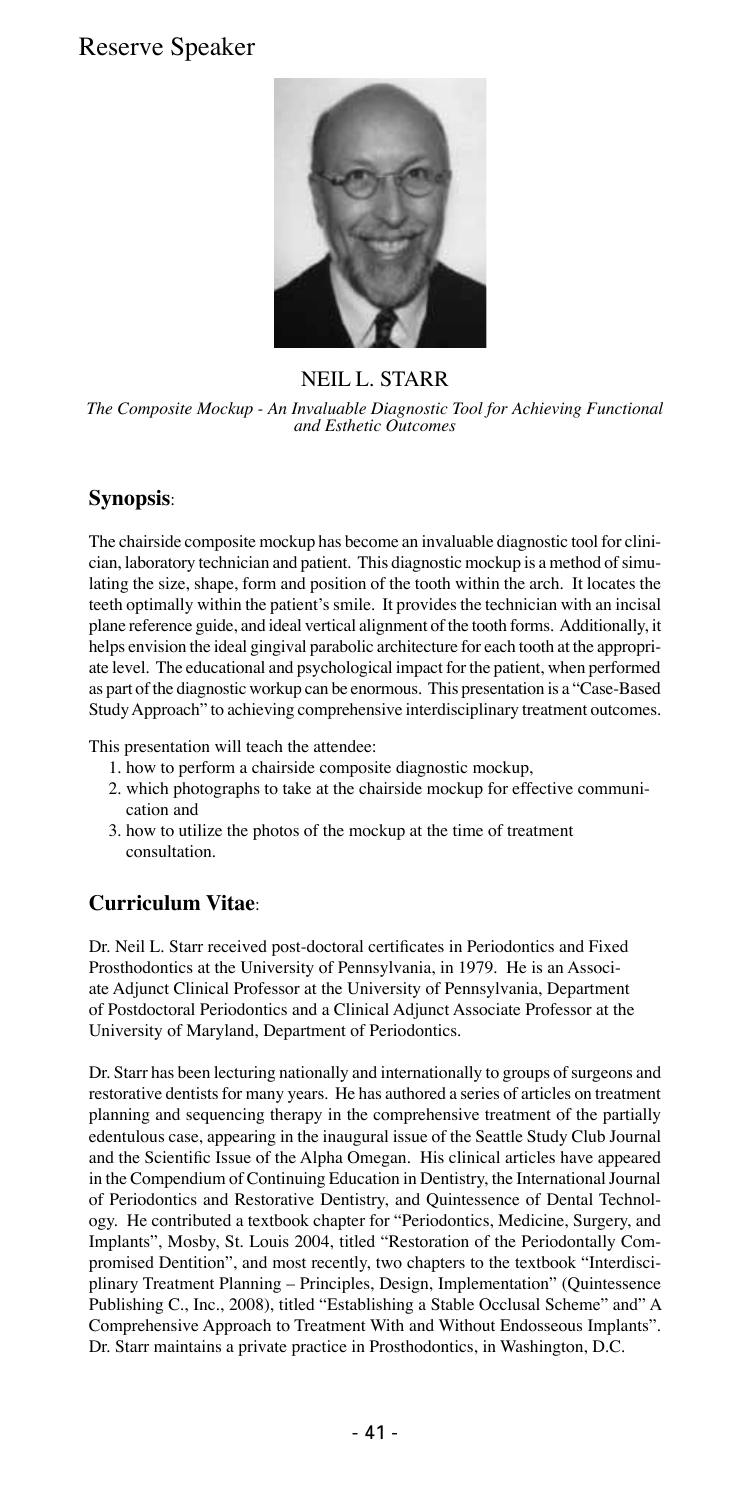

Dr. Charles Goodacre 2012 Program Chair

Sixty-first Annual Session FRIDAY, FEBRUARY 24, 2012

# **Emerging Technologies and Strategies**

Dr. Werner Mörmann *A Perspective on the Development of CAD/CAM Restorations*

Dr. Andy Koenigsberg *Evaluating the In-Office CAD/CAM Lab – An Analysis of Costs and Benefits*

Dr. Lyndon Cooper *Innovations and Applications of CAD/CAM Technology to Clinical Prosthodontics*

Dr. Ariel Raigrodski *Zirconia Based Restorations: What have we learned?*

Dr. Clark Stanford *Emerging Strategies for Treating Patients with Craniofacial Anomalies*

Dr. Jaime Lozada *New Technologies in the Surgical Placement of Dental Implants and Associated Surgical Procedures*

Dr. Eugene Roberts, Jr. *Emerging Technologies in Interdisciplinary Care*

Dr. Chandur Wadhwani and Dr. Alfonso Pineyro *Crown Cementation Strategies for Dental Implants*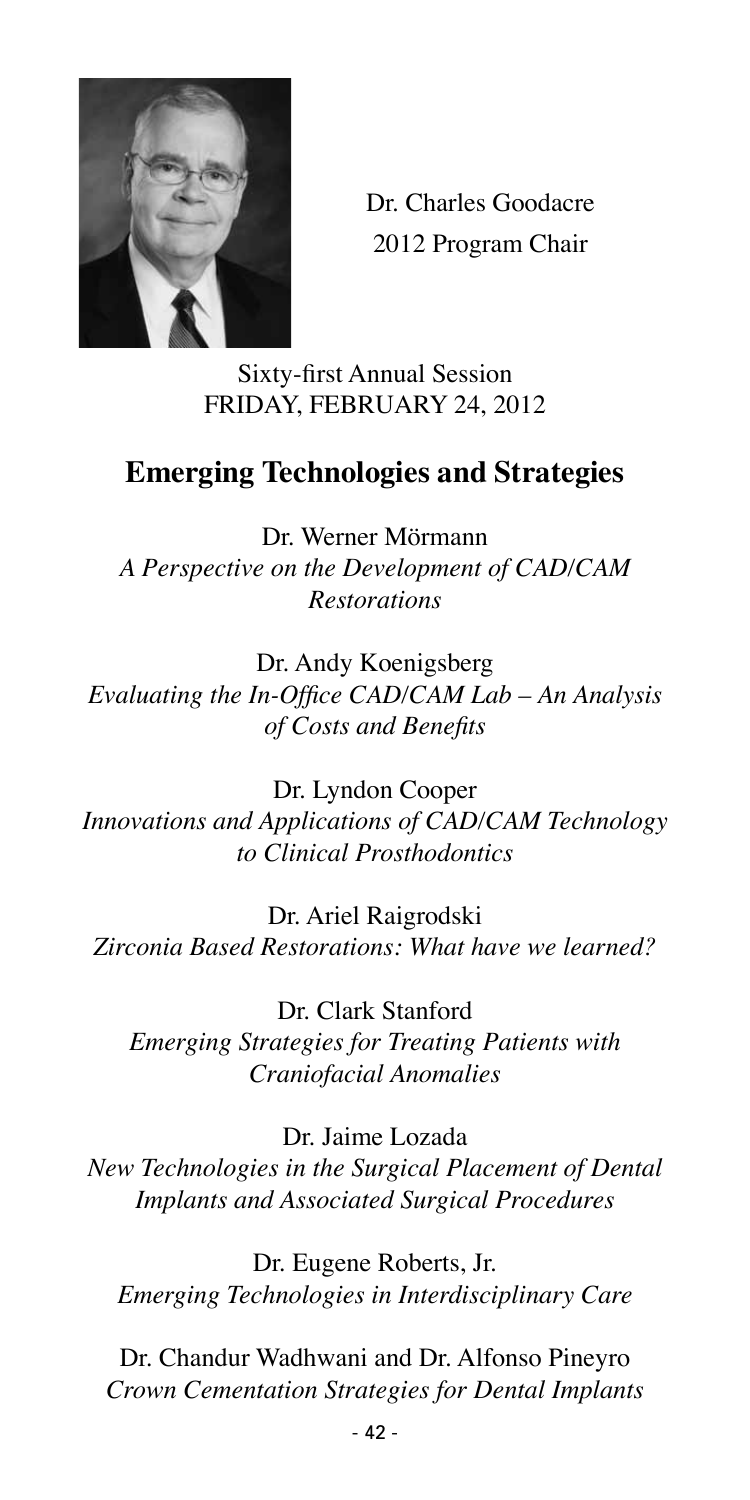Please join in the excellence of fixed prosthodotnics... the 2012 scientific session of the American Academy of Fixed Prosthodontics.

> Sixty-first Annual Session SATURDAY, FEBRUARY 25, 2012

# **Emerging Technologies and Strategies**

Dr. Cherilyn Sheets *Tooth Crack Detection*

Dr. Lawrence Brecht *Emerging Technologies with Cleft Lip & Palate Patients*

Dr. Michael Kahn *Key Issues of Diagnostic Tools/Devices*

Dr. David Gratton *Current and Emerging Technologies in Dental Office-Laboratory Design*

Dr. Roger Levin *New Strategies for Practice Success in a Changing Economy*

Dr. Bob Frazer *The Science of Emotional Intelligence, It's Affect on Leadership and Patient Acceptance*

> Dr. Rade Paravina *Visual Shade Selection*

Dr. Dan Nathanson *Digital Shade Selection*